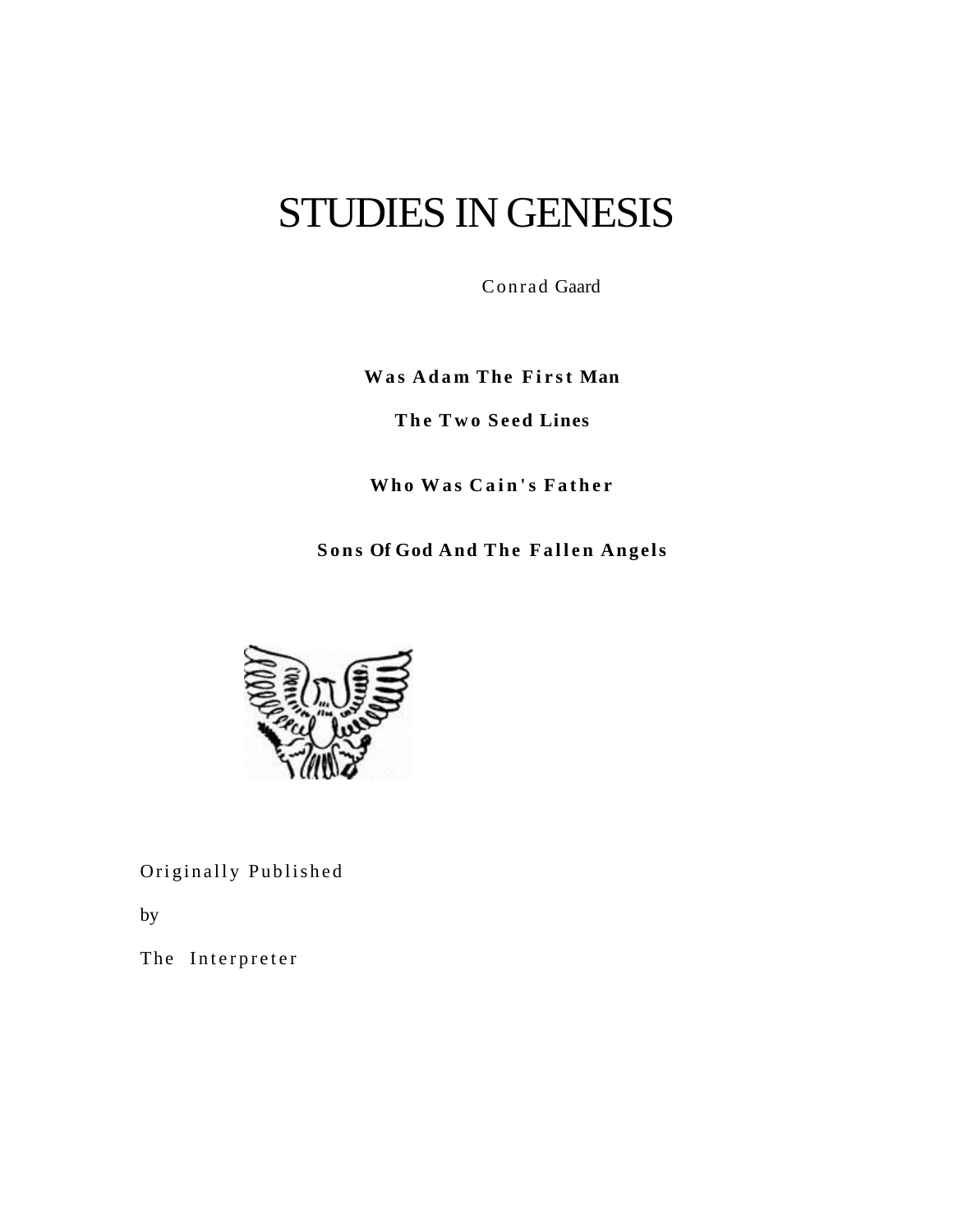THIS BOOKLET CONTAINS EXCERPTS OF THE

WORKS OF MR. CONRAD GAARD, PUBLISHER

OF THE "INTERPRETER" FOR OVER THIRTY YEARS.

THESE WRITINGS ARE BEING PUBLISHED POSTHUMOUSLY.

### **Was Adam the First Man?**

By CONRAD GAARD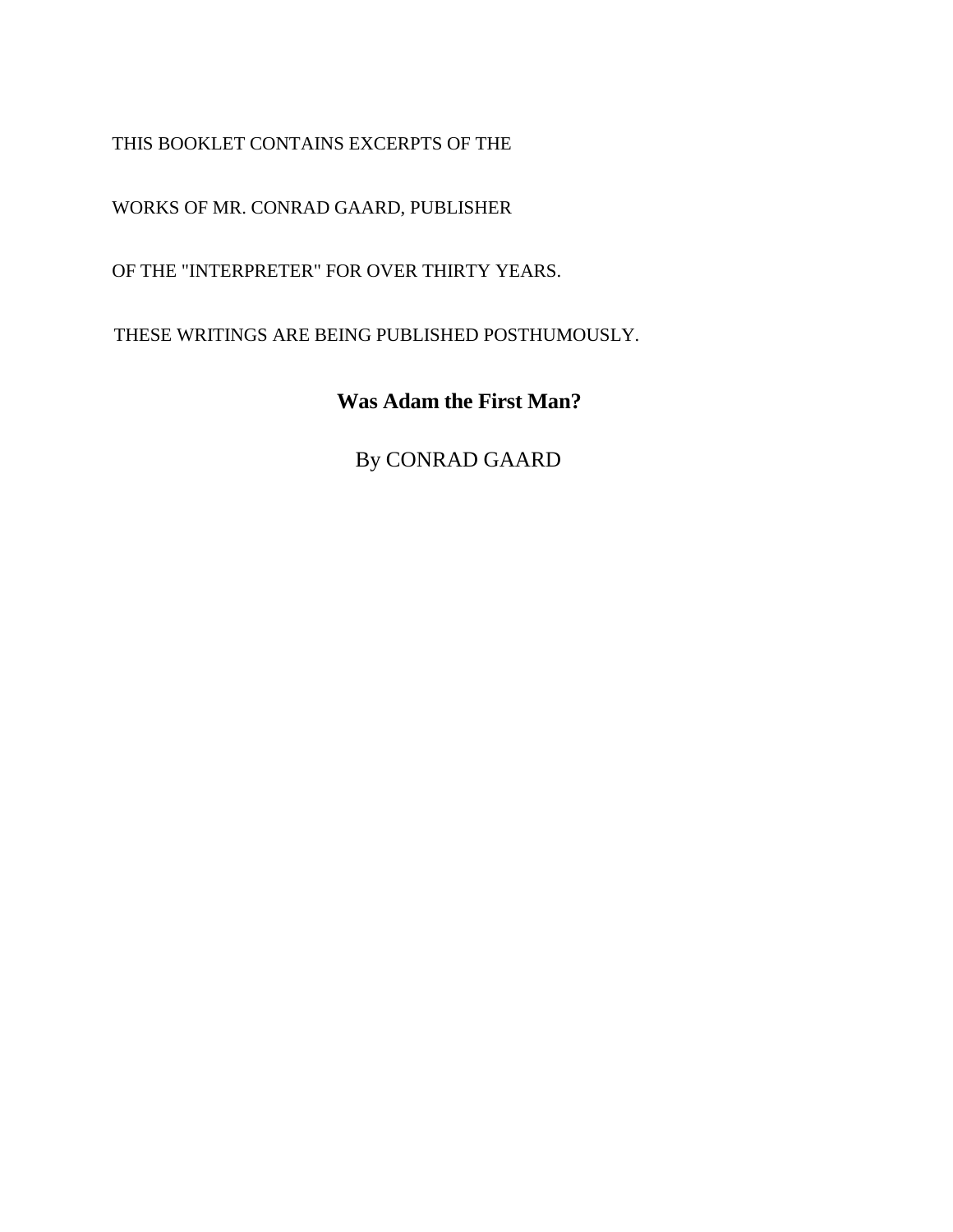The question as to whether or not there were human beings on the earth prior to the time of Adam in the Garden of Eden, has been argued pro and con through long centuries of time, but all too often these arguments have been between proponents of radically different schools of thought, who have usually been more concerned about proving the truth of their own viewpoints in the matter rather than carefully analyzing the evidence to discover the truth. While I am convinced that Adam and Eve, in the Garden "set eastward in Eden," were not the first human beings on the earth, it is not my purpose in this article to "prove" that this was the case, but rather to critically consider the facts and the evidence, without argument and then leave the reader to form his own conclusions. Of course, in an article of this nature it will be impossible to consider all of the evidence, but I shall try to give enough to show that snap judgments may lead to very erroneous conclusions.

### **IN THE BEGINNING GOD**

 The first statement in the Authorized Version of the Holy Scriptures declares that "In the beginning **God** created the heavens and the earth." The Hebrew word here translated "God" is "Elohim," which is the plural form of the noun "Eloha."

In footnote No. 1, on page 3, of the Scofield Reference Bible we are told "Elohim (sometimes El or Elah), English form 'God,' the first of three primary names of Deity, is a uni-plural noun formed from El-strength, or the strong one, and Alah, to swear, or bind oneself by an oath, so implying faithfulness."

In short, the term "Elohim" really means "the oath-bound servants of El," and since it is plural in form it indicates that there most have been more than one such servant. Many sincere believers will immediately reject the idea that more than one "Elohim" had a part in the creation, but the fact remains that the word "Elohim," used in the original text, is plural and therefore signifies more than one entity.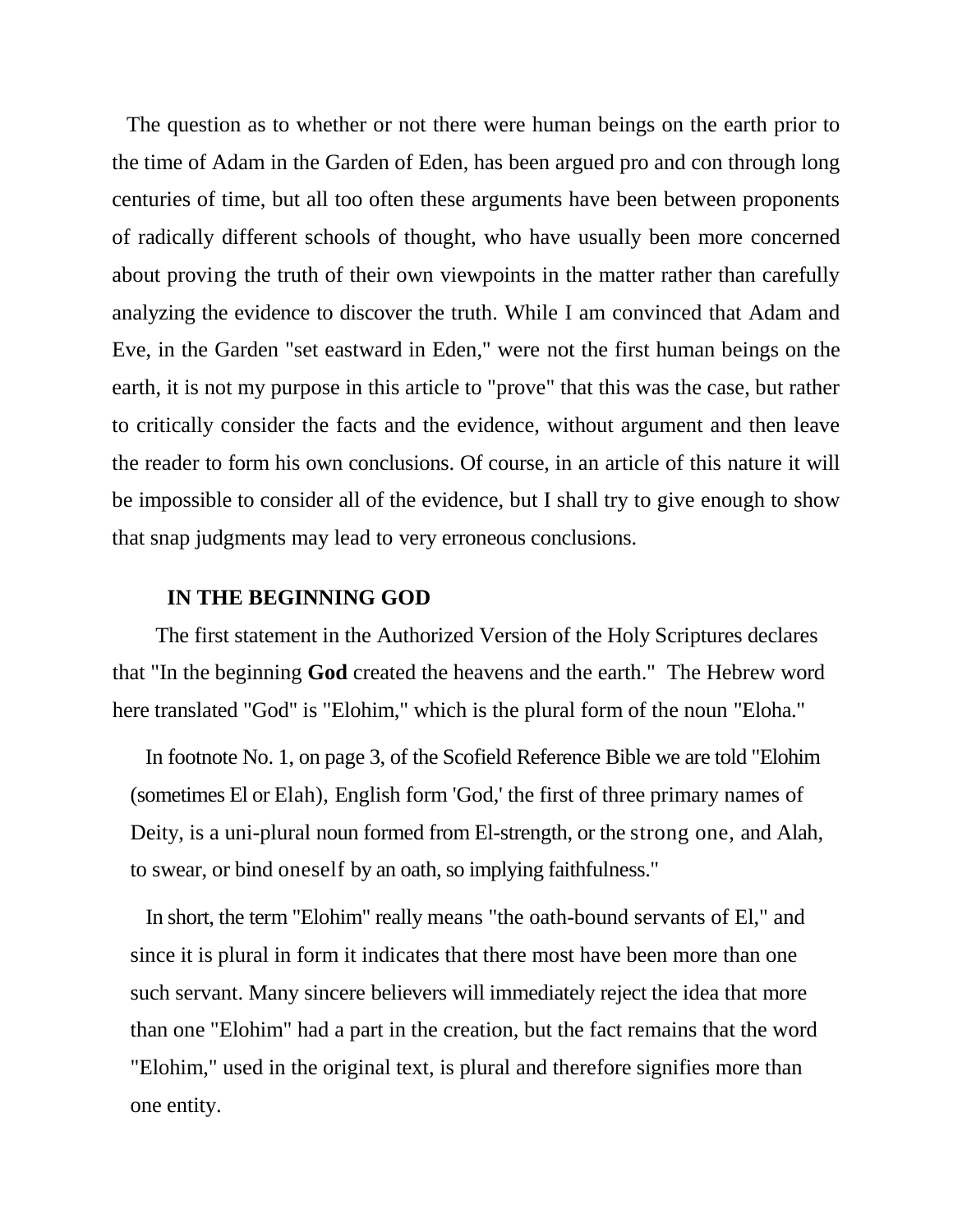However, this does not mean that there is more than one Supreme Being, for as has been previously shown, the • word "Elohim" does not refer to the Supreme Ruler, or **El, the Strong One,** but rather to His "oath-bound servants" to whom "El" delegated certain specific tasks and responsibilities in carrying out His Creative Program. This in no way detracts from Jehovah's power or majesty, nor does it change any fundamental tenet of Christian Faith, as revealed by the prophets and the Messiah Himself.

#### **THE ELOHIM CREATE "LIVING CREATURES"**

In Gen. 1:21 we read, "And the Elohim (God) created great whales, and every **living creature that moveth, which the waters brought forth abundantly,**  after their kind." The term "living 4 creature" is translated from two Hebrew words, namely, "Chai," which means "living, alive, lively, etc."; and "Nephesh," which Young defines as "breathing creature," but which is usually translated as **"Life or Soul,"** in the A. V. of our English Bibles.

The Hebrew "Nephesh" appears about 800 times in the original and is occasionally translated in the A. V. as creature, desire, heart, mind, etc., but it is rendered 428 times as "soul," 119 times as "life," and 30 times as "person."

With two exceptions ('Nedibah,' in Job. 30:15, and 'Neshamah,' in Isa. 57:16) "Nephesh" is the only word translated as "soul" in the A. V. Old Testament. In the A. V. Version, the word "life" is translated 119 times from "Nebesh," and 132 times from the Hebrew "Chaiyim." Footnote No. 2 on page 5, of the Scofield Reference Bible says, "Creature," Heb. **nephesh,** trans. soul in 2, 7 and usually. In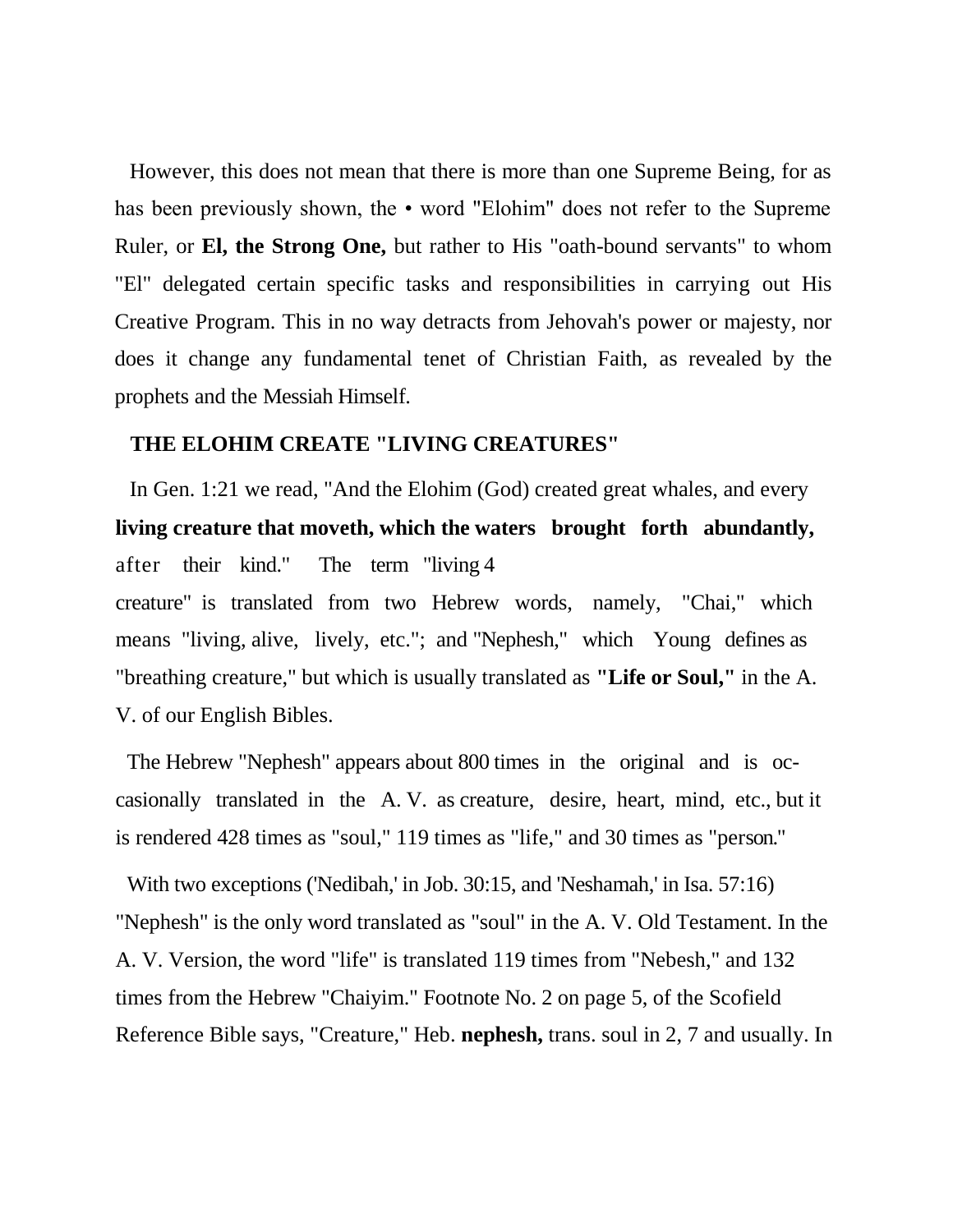itself **nep**hesh. or soul implies self-conscious life, as distinguished from plants, which have unconscious life."

Now let's turn to Gen. 2:7 for a moment. We read, "And Jehovah Elohim, (Lord God), formed man (Adam) of the dust of the ground, and breathed into his nostrils the breath of life; and man (Adam) became a living soul (Heb. Cha Nephesh')." The term "Chai Nephesh" translated "living soul" in this passage is identically the same as that rendered "living creature" in Gen. 1:21, which we have been considering, showing that "self-conscious creatures or souls" were created on the fifth day, or period, of creation.

Of course, this does not "prove" that human beings were created on the fifth day when "the living creatures (Chai Nephesh) which the waters brought forth abundantly, after their kind," were created, but on the other hand there could have been human beings among these "living creatures" for the same term (Chai Nephesh) is used to identify Adam as a "living soul."

### **WHO WERE THE REPHAIM?**

In Job 26:5 there appears a statement, which as rendered in the A. V. of the Holy Scriptures, does not make sense, namely, "Dead thing" are formed from under the waters, and (or 'together with'-Marginal rendition) the inhabitants thereof." Clearly it is the intention of the Divine Author to tell of something that was formed at the same time as "the inhabitants of the water," but there is neither rhyme nor reason in saying that "dead things" were so formed.

But let's look at this passage a little more closely. First of all you will note that the word "things" is in italics, in your Bible, and this indicates that no such word appears in the original but it was added by the translators.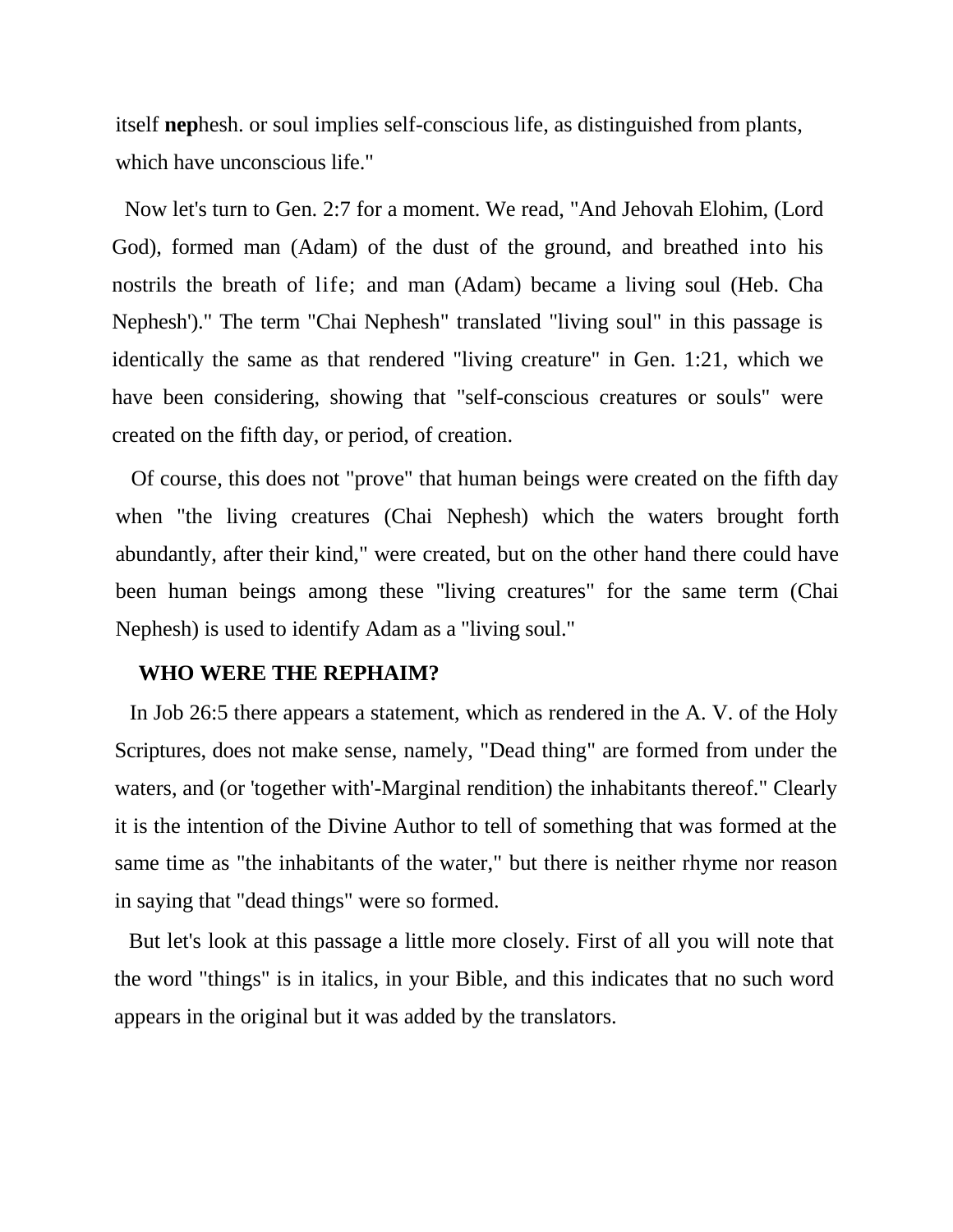If we leave out the word "things," the statement reads, "The dead are (or were) formed' from under the waters, together with the inhabitants thereof," but this does not mean anything.

However, the Hebrew word translated "dead" is the noun "Rephaim," so let's put in the original Hebrew word thus, "The Rephaim were formed (Hebrew 'chil' defined to be brought forth) from under the waters, together with the inhabitants thereof." Now we begin to get some light on the whole matter.

We know that the Scriptures tell us of a race of "giants," called the "Rephaim," ever whom Og reigned as king, and it seems quite evident that Job is merely saying that these "Rephaim," or giants, were "formed together with the inhabitants of the waters." In short they must have been among the "living creatures (Chai Nephesh), which the waters brought forth abundantly, after their kind," during the fifth Creative Day, and it seems quite certain that at least one race of human brings were created before Adam.

### **THE BEAST OF THE EARTH**

## **In Gen. 1:25 we read, "And Elohim made the beast of the earth after his kind, and cattle after their land, and**

everything that creepeth upon the earth after his kind."

The word rendered "beast," in this verse, is the Hebrew "Chaiyah," defined as "living creature," and the word earth is from the Hebrew term "erete," meaning "land or earth."

Chaiyah comes from the root "Chai," which we have found means "alive or living," and a careful study of the use of the word "Chaiyah," in the original text shows that its use is never limited to merely the lower orders of animal life. It is a general term which can be used for any "self-conscious breathing creature," including man.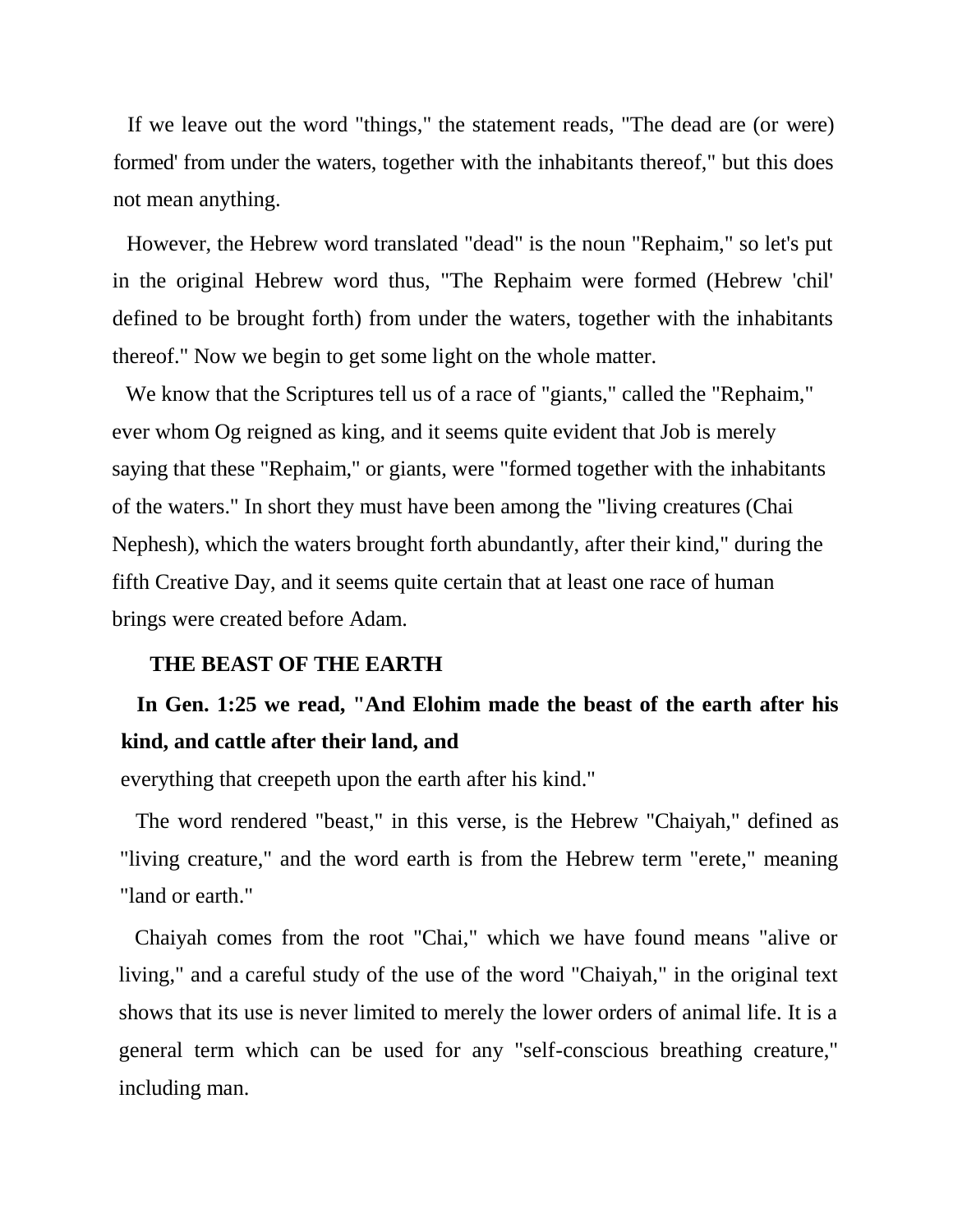On the other hand, the word "Behemah," translated "cattle," in this verse, is nearly always used to designate quadruped animals. It is translated as "cattle" 52 times in the A. V., but it is rendered "beast" 136 times, showing that its use is not limited to animals of the bovine family.

The term "Chaiyah" is often used with "erets (earth)"; and "sadeh (field"; and "Chaiyah erets" is translated "Beast of the earth," while "Chayah sadeh" is rendered "Beast of the field."

"Chaiyah" is translated, in the A. V., 76 times as "beast," 15 times as "living creature," 8 times as "life," twice as "living thing," twice as "living," twice as "congregation;" once as "multitude of the wicked," once 'as "company," once as "appetite," and once as "wild beast." The Hebrew "Cheva," from the same root, appears 20 times in the book of Daniel and it is always translated as "beast," fn the Authorized: Version.

Surely it is clear that the term "Chaiyah" cannot be limited to the brute creation, and even when the word is translated "beast,"" both text and context show that it often must apply to beings of a very high order mentally, and this is especially true when the word is used with "erets" or "madeh" as "beasts of the earth" and "beasts of the field" respectively.

In Gen. 3:1 we are told that the "Serpent," who tempted "the Woman," was a "Beast of the field," but we shall not go into this phase of the question at this time for I shall consider it carefully in a future article in this series.

It would be folly to dogmatically postulate just who and what the "beasts of the earth" were, but an unbiased examination of the use of the term "Chaiyah erets (Beasts of the earth)" will indicate the possibility, and even a strong probability, that they were an-other race of human beings.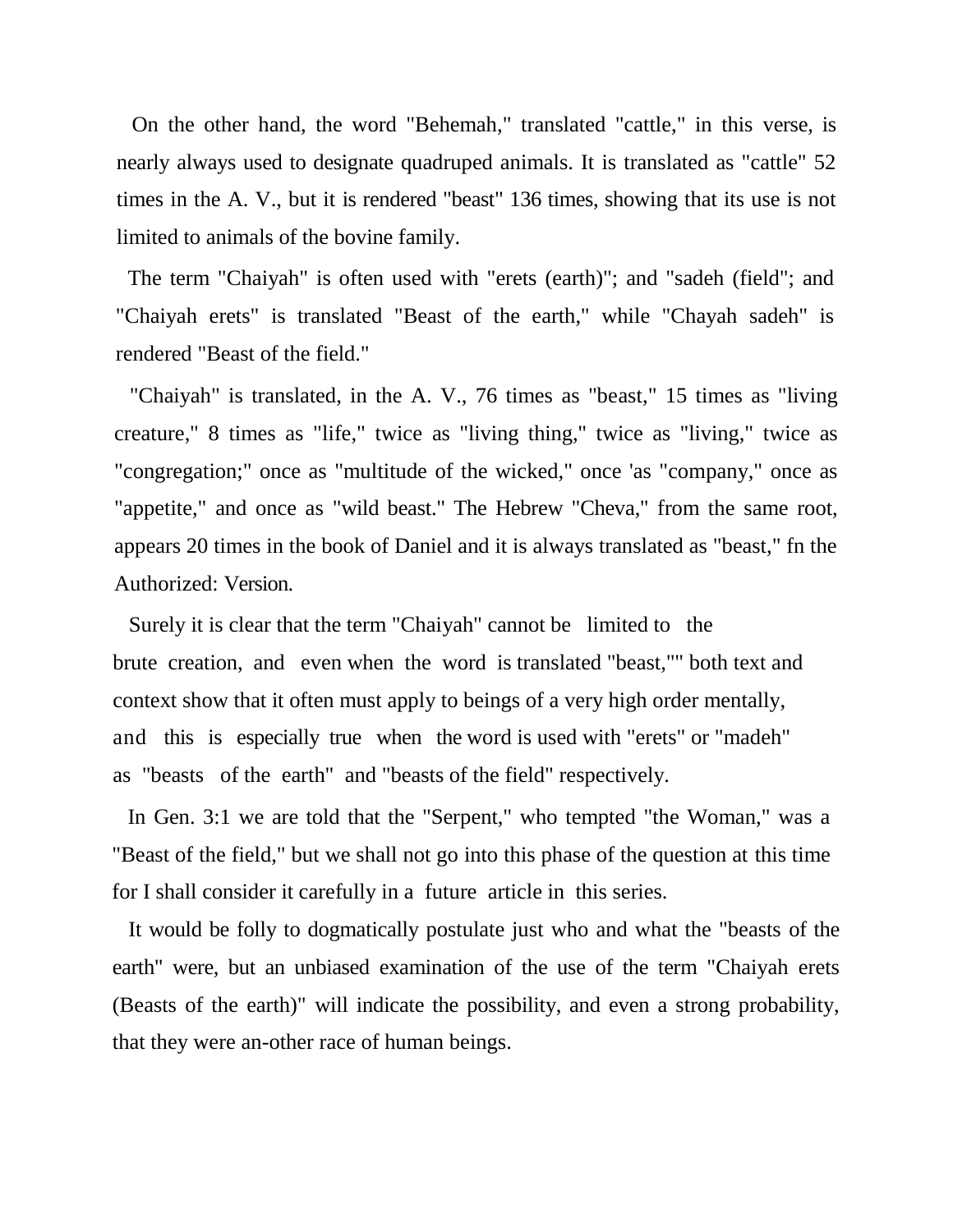For instance, in Gen. 6:4 we are told that, "There were giants (Hebrew 'Nephilim') in the earth in those days," and while many Bible students held that the "Nephilim," or giants, were "sons of God (Elohim)" and "Fallen angels," such a conclusion is not warranted by the use of the word "Nephilim," which appears only three times in the entire Bible, once in the passage just quoted and twice in Numbers 13:33 where we read, "And there (in Canaan) we (the spies sent by Moses) saw the giants (Nephilim), the sons of Anak, which came from the giants (Nephilim)."

Note that the people which the spies saw not only came "from the giants, or Nephilim" but they still were Giants or Nephilim, just as they had always been.

While there is no direct statement in the Scriptures that the Nephilim were "beasts of the earth," on the other hand it is also very evident that they could not have been either "the sons of God (Elohim)" or "the fallen angels," as we shall see when we come to consider this matter more fully in future articles.

As stated previously, it is not my purpose to "prove" anything, but surely even from this hurried and sketchy study, it must be patent that there is a very strong possibility, at least, that there were other races before Adam.

While it is evident from the use of the terms that "the beast of the earth," and the "beast of the field" were two separate orders of beings, there is another aspect of the story of the creation of man that I should like to consider briefly before taking up the matter of these "Chaiyah sadeh."

### **THE TWO STORIES OF ADAM'S CREATION**

In Gen. 1:*21-28* we read, "Elohim created man (Adam) in their own image, in the image of the Elohim created they them; male and female created they them. And Elohim blessed them, and said unto them, "Be fruitful, and multiply and replenish the earth, and subdue it; and have dominion over **the fish of the sea, and over the**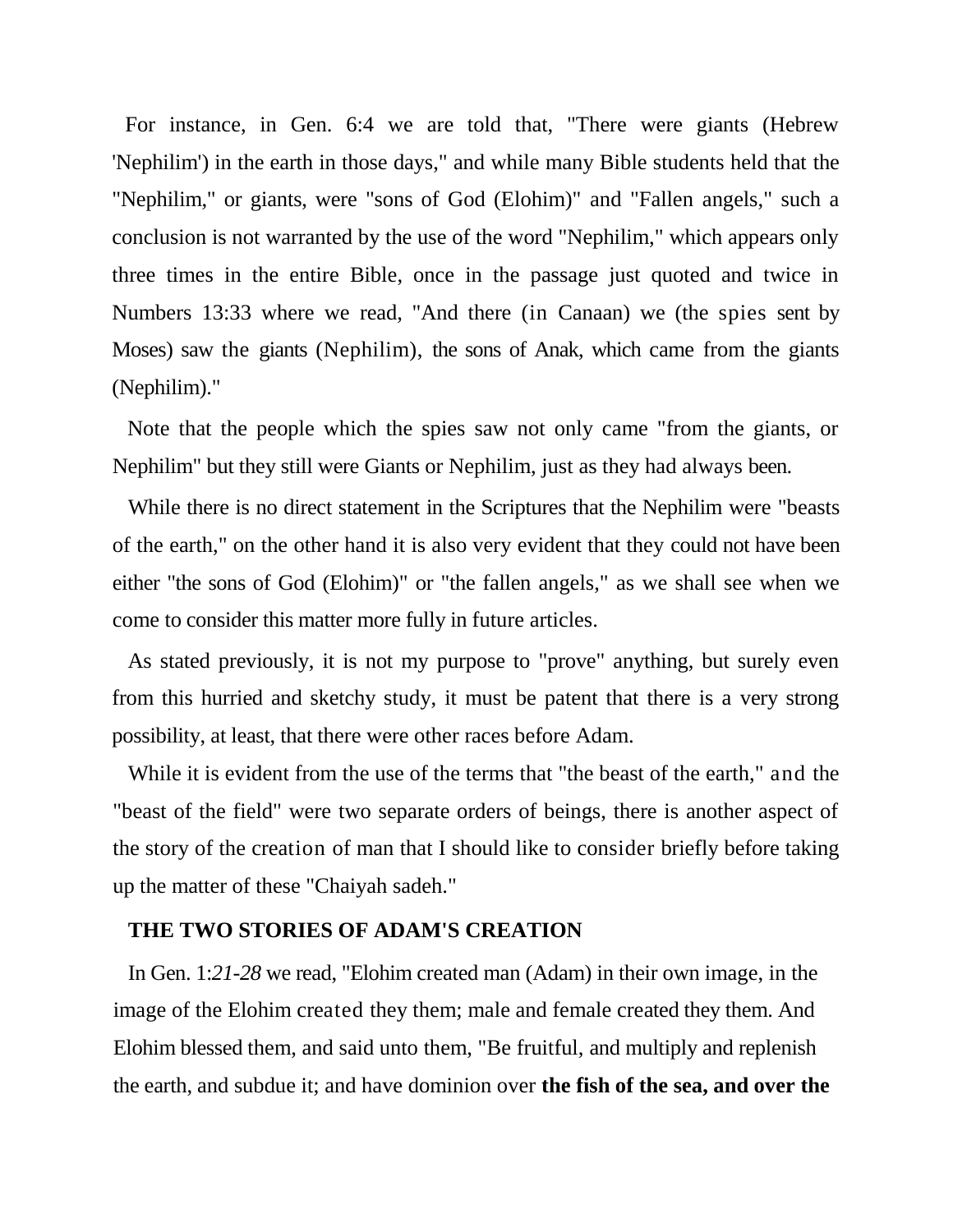### **fowl of the air, and every living thing (chaiyah) that creepeth (Hebrew 'ramas' to creep or crawl) upon the earth."**

Note that these Adamites were (1) created "in the image of Elohim," (2) made "male and female," (3) told to "multiply and replenish the earth, and subdue it," and (4) to have "dominion over (a) the fish, (b) the fowl and (c) every living thing that creepeth."

**Then in verses 1-3 Chapter Two we are told, "Thus the heavens and the earth were finished and all the host of them (by the Elohim in six days or periods). And on the seventh day 'Elohim' ended their work which they had made; and they rested On the seventh day from all their work which they had made. And Elohim blessed the severth day, and sanctified it; because in it they had rested from all their work which Elohim created and made\*."**

In other words, the Elohim, having completed their allotted tasks in six days or periods, rested on the seventh day and sanctified (or 'set apart') the seventh day or period as a day of rest

However, when we read the verses which follow we find that the work was not completed in so far as the Lord God (Jahweh Elohim) was concerned, for we are told in verse 4, "these are the generations of the heavens and of the earth when they were created in the day (one) that the Lord God (Jahweh Elohim) made the earth and the heavens, and then in verse 5, the sentence is continued, "and every plant of the field before it was planted in the earth, and every herb of the field before it grew; for Jahweh Elohim has not caused it to rain upon the earth, and (there was) not a man to till the ground."

Moffatt translates these verses, "At the time when God the Eternal (Jahweh Elohim) made earth and heaven, there was as yet no shrub on earth, and no plant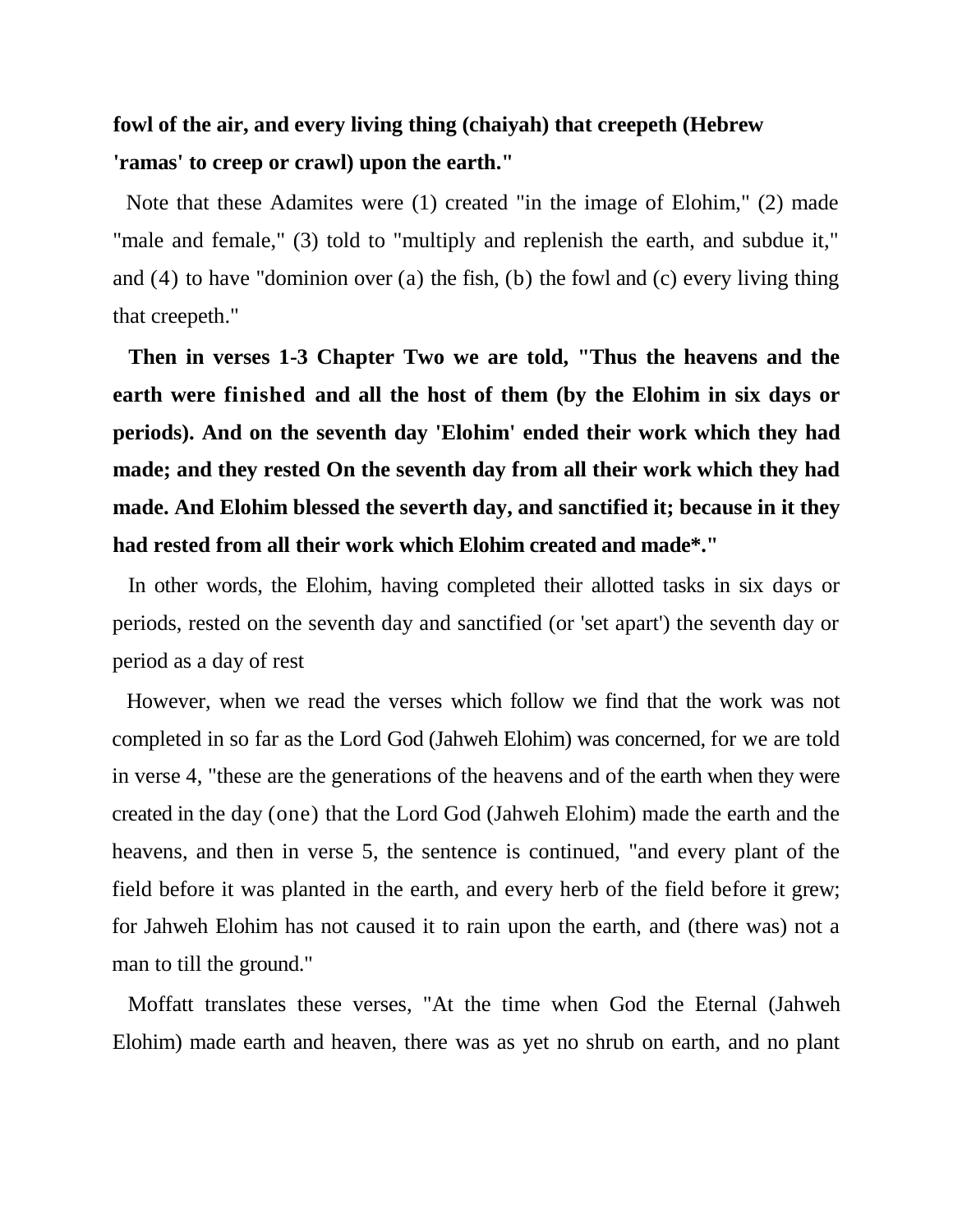had sprung up; for God the Eternal had not sent rain on earth, a.id there was no one to till the soil."

The concluding phrase of this passage, "and there was not a man (Adamite) to till the ground," would seem to indicate that no man had yet been created, hut let's look at it a little more carefully.

First of all note that beginning **with** verse 4, we are told about the generations of the heavens and the earth, **"in the day that the Lord God (Jahweh Elohim made the earth and the heavens."**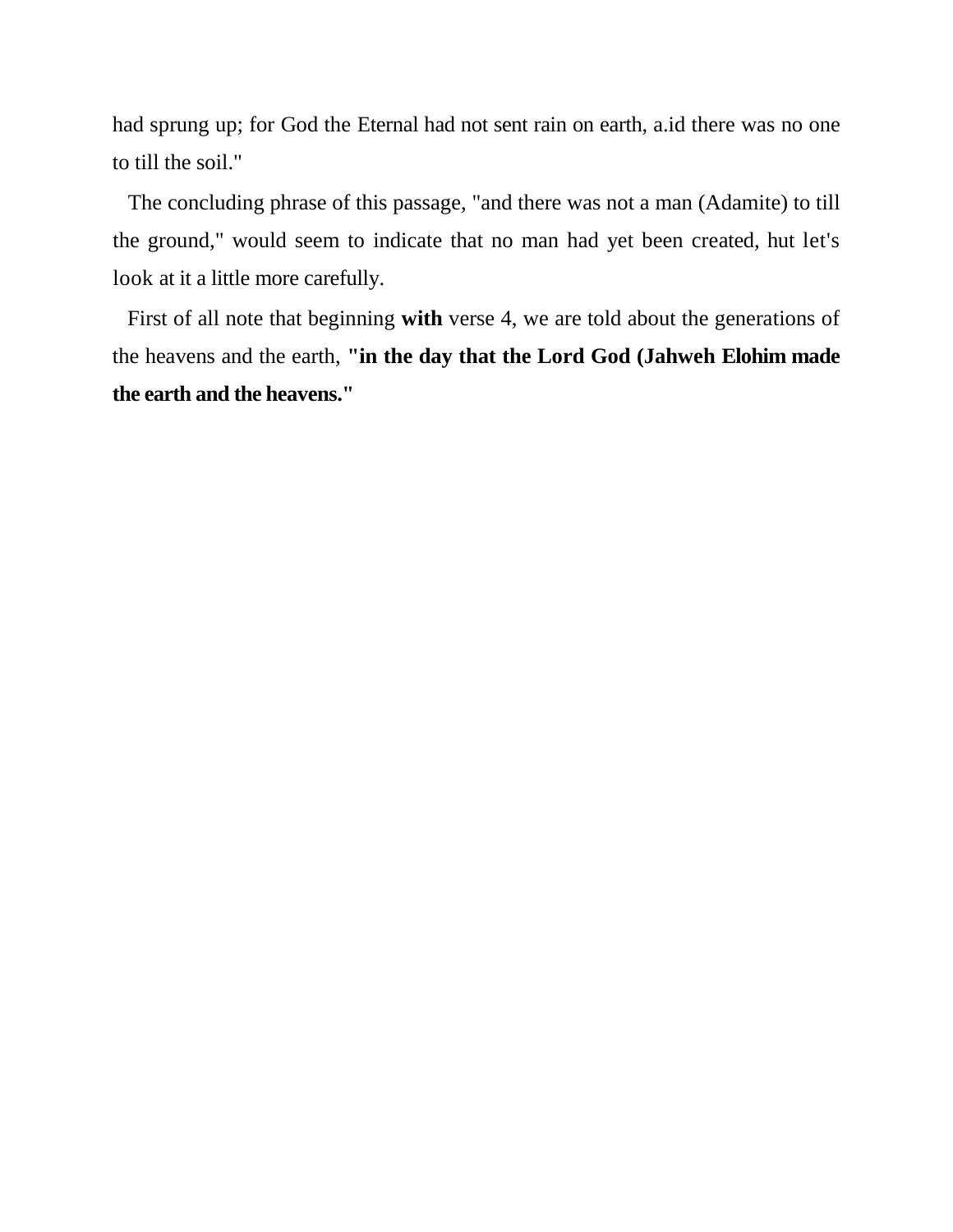1" Gen. 1:1 we are, told that "In the beginning Elohim created the heaven? and the earth," but in verse 4 *of* Chapter Two we read about "the generation? of the heavens and the earth in the day that Jahweh Elohim made the earth and the heavens."

Now we found that the Elohim were the oath bound servants of El and in the three first verses of Chapter Two we learned that they had completed their work, but verse 4 begins the story of the work carried out by Jaweh Elohim.

Scofield, in footnote No. 2, page 6 of his bible, says under the heading: "LORD (Heb. Jehovah). (1) The primary meaning of the name LORD (Jehovah) is 'the self-existent One.' Literally (as in Ex. 3:14, 'He that is who He is, therefore the eternal I AM." But Havah, from which Jehovah, or Yahwe, is formed, signifies also 'to become,' that is, to become known thus pointing to a continuous and increasing self-revelation. . Combining these meanings of Havah we arrive at the meaning of the name Jehovah. He is 'the self-existent One who reveals Himself.' "

Ferrar Fenton, in footnote No. 2, page 10 of his translation of the Bible, writes, "The word Jehovah commonly translated Lord, was originally used as a title of honour for nobles or governors as shown in Ch. iv, v. 24, where the title is given to the chief of a tribe, who attempted to murder Moses; and was not reserved a\* a word for God until after the promulgation of the Law from Sinai."

In short, the term Jahweh, which the Supreme Being reserved for Himself and by which He began to reveal Himself to His People Israel after they left Egypt, really means "The Chief One or Master,'' and we found that "Elohim" are the oath-bound servants of El, the Strong One; consequently the term Jahweh Elohim refers to "The Chief, or Master, (Jahweh), of His oath-bound servants (Elohim)."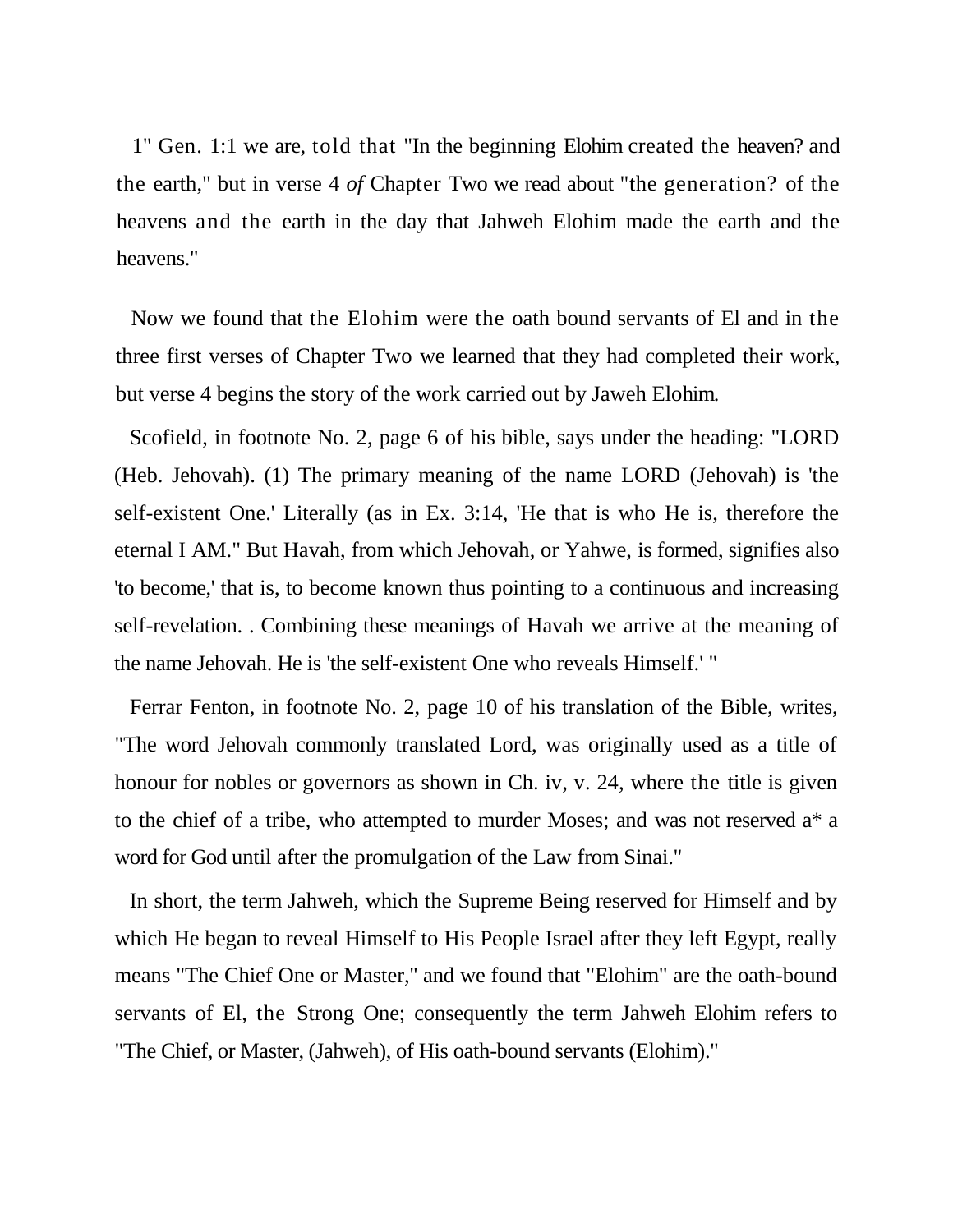Thus we see that the dogmatic assertion that the names "Elohim" and "Jahweh Elohim" refer to one and the same Being is not justified by the facts in the case, and we have reasonable grounds for assuming that the two creation stories tell of the work done by Jahweh's servants and by Jahweh Himself.

But now let's look at the statement "there was no man (Adamite) to till the ground."

It will be noted that the Adamites created by Elohim (Gen. 1:26-27) were not told to "till the ground." In fact it would have been impossible for them to do so for in Chapter Two, verse 5, we are told that "Jahweh had not caused it to rain on the earth."

Note also that the words "there was" in italics in the A. V., which indicates that they were added by the translators, and if we leave them out the phrase reads, "and no man (Adamite) tilled the ground." This conveys a far different meaning than saying "there was no man to till the ground."

In verse 7 of Chapter Two, we are told, "And Jahweh Elohim formed man (Adam) of the dust of the ground, and breathed into his nostrils the breath life; and man (Adam) became a living soul, (or Chai Nephesh)." Then verse 8 continues, "and Jahweh Elohim planted a garden eastward in Eden; and there He put the man (Adamite) whom had formed."

In this Garden, Jahweh "caused grow every tree that is pleasant to t sight, and good for food; the tree life also in the midst of the Garden and the tree of knowledge of good a evil," and when He put Adam in this Garden, He told him "to dress and keep it."

Now let's compare those two stories to see if they can possibly refer to the same events and to the same race of man.

(1) Elohistic Adam was "created the Image of Elohim"; but Jahwehist Adam became a "living soul" when Jaweh "breathed out (Heb. 'Naphach' to breathe out)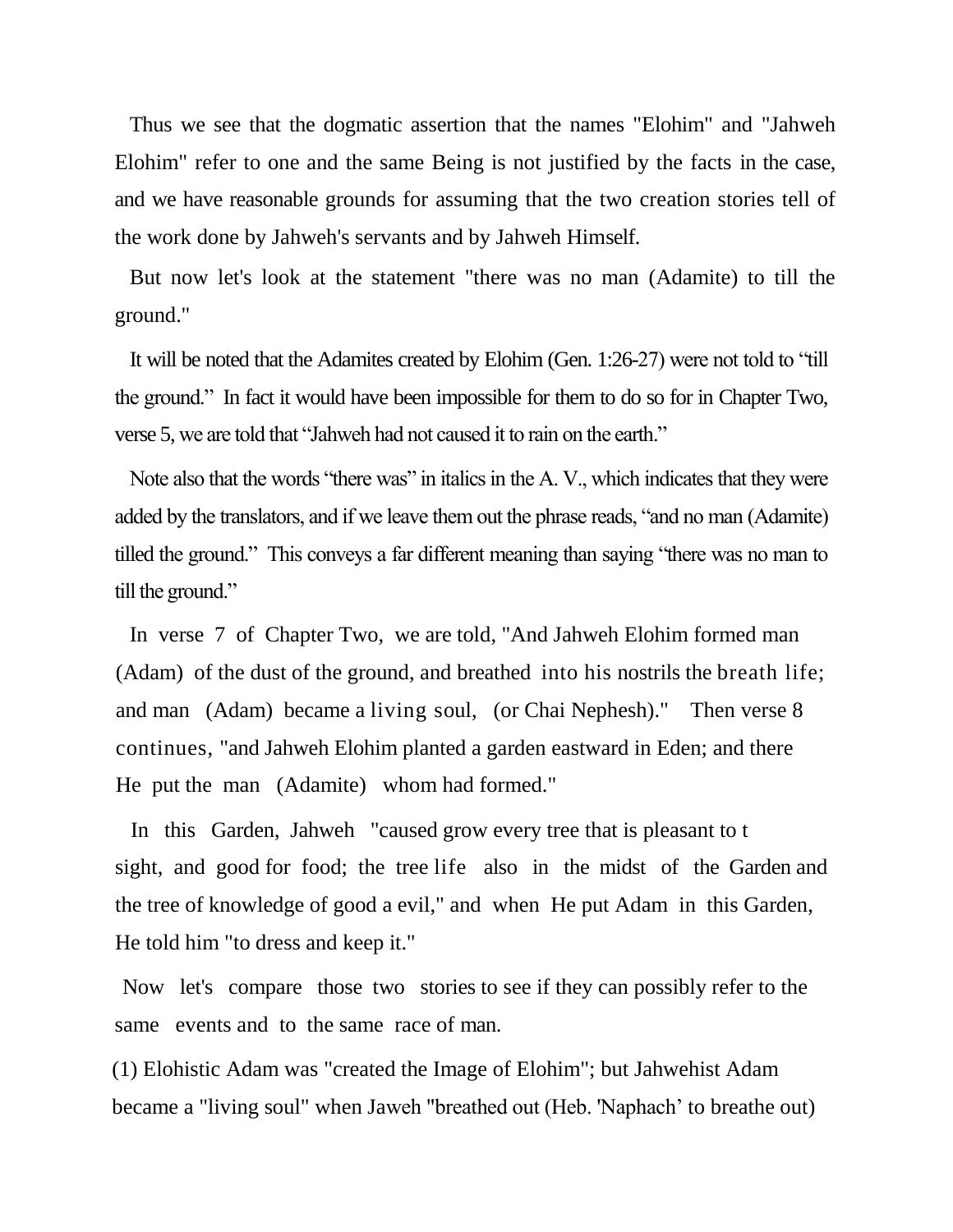from Himself the breath of life into the nostrils of Adam"; (2 Elohistic Adam was "created male an female," and they were told to "be fruitful and multiply, and replensh the earth but Jahewhistic Adam was not. It was some time after Adam had "been formed and become a living soul," that his helpmeet was made out of one of his ribs and even after she had been given to Adam as his wife, they were no told to "multiply and replenish the earth"; and (3) Elohistic Adam was given dominion over (a) the fish, (b) the fowl, and (c) every living thing that creepeth on the earth, while Jahwehistic Adam was placed in the Garden, which Jaweh had planted eastward in Eden and told to "dress and keep it.' Even if we make allowance for possible allegorical and symbolic portrayal in these two accounts, it is still impos**sible to reconcile them as recording the same event, and it would seem far more reasonable, and be better exegesis, to try to understand them just as they are written rather than twisting them to make them fit a pre-conceived opinion or prejudice.**

**It is not my purpose to bring oat any "new teaching," neither am I interested in "proving" the truth of any man-made creed or doctrine nor in championing: the cause of any "private interpretation," for my only interest and concern is to know and understand The Story the Bible Tells. I believe that the Holy Scriptures are Jahweh's revelation of His eternal plans and purposes with and for His Creation and I most "take it as it was revealed" and seek to understand that revelation rather than using; it to prove creeds, opinions and doctrines formulated by men.**

**And when I diligently "search tor Scriptures" with that objective, I find that the Scriptures reveal not only that there were pre-adamic races and peoples but that there undoubtedly, in my opinion at least, were** *two* **separate and distinct Adamic creations as well.**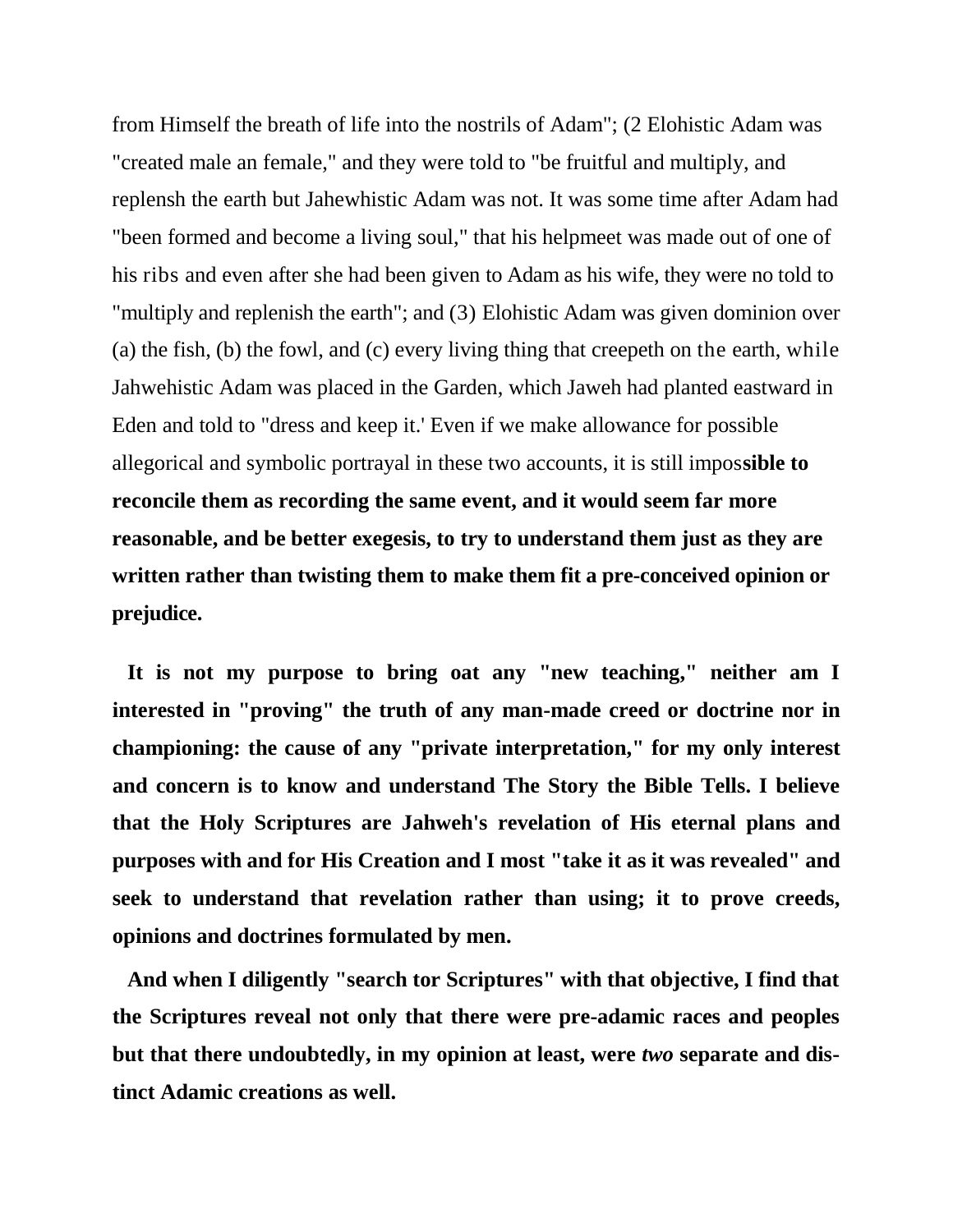**Before closing this article, there is another phase of the matter to which I wish to call attention. In Gen. 2:23 we are told that when Jahweh brought "the Woman" to Adam, he said, "This is now bone of my bones, and flesh of my flesh," but blood is not mentioned.**

**If we go back to verse 7 we find that Adam became a "living soul (Nephesh)" wfcen (Jahmeh) "breathed out from Himself the breath of life (Heb. Chaiyim)." In short, Adam's "life or soul" was in the "breath of Chaiyim," which Jahweh had "breathed out from Himself" into the nostrils of Adam.**

**When Adam and his wife "fell" there was a great change in their being and nature, affecting their minds, bodies and lives (nephesh). From the story the Bible tells it is evident that they "fell" into a lower state.**

**In future articles I shall deal with this matter more fully but I do wish to point out one clue which shows what took place. In Gen. 6:3 Jahweh said, "My spirit (which He had breathed out from Himself into Adam) shall not always (or continually) strive with man (Heb Adam) for that he also is flesh (like other flesh and blood beings) ; yet his days shall be an hundred and twenty years."**

**That such a change had occurred is indicated in Gen. 9:4 where Noah was told, "But flesh with the life (nepesh) thereof, which is the blood thereof, shall ye not eat." That the life (nephesh) of the Adamites was in the "blood" rather than in the "breath of life (Chaiyim) that Jahweh had breathed into the nostrils of Adam," is clearly stated in the Scriptures; for instance, in Lev. 17:11 we read, "The life (nephesh) of the flesh is in the blood; and I have given it to you upon the altar to make an atonement for your souls (Heb. nephesh); for it is the blood that Maketh atonement for the sonl (nephesh)."**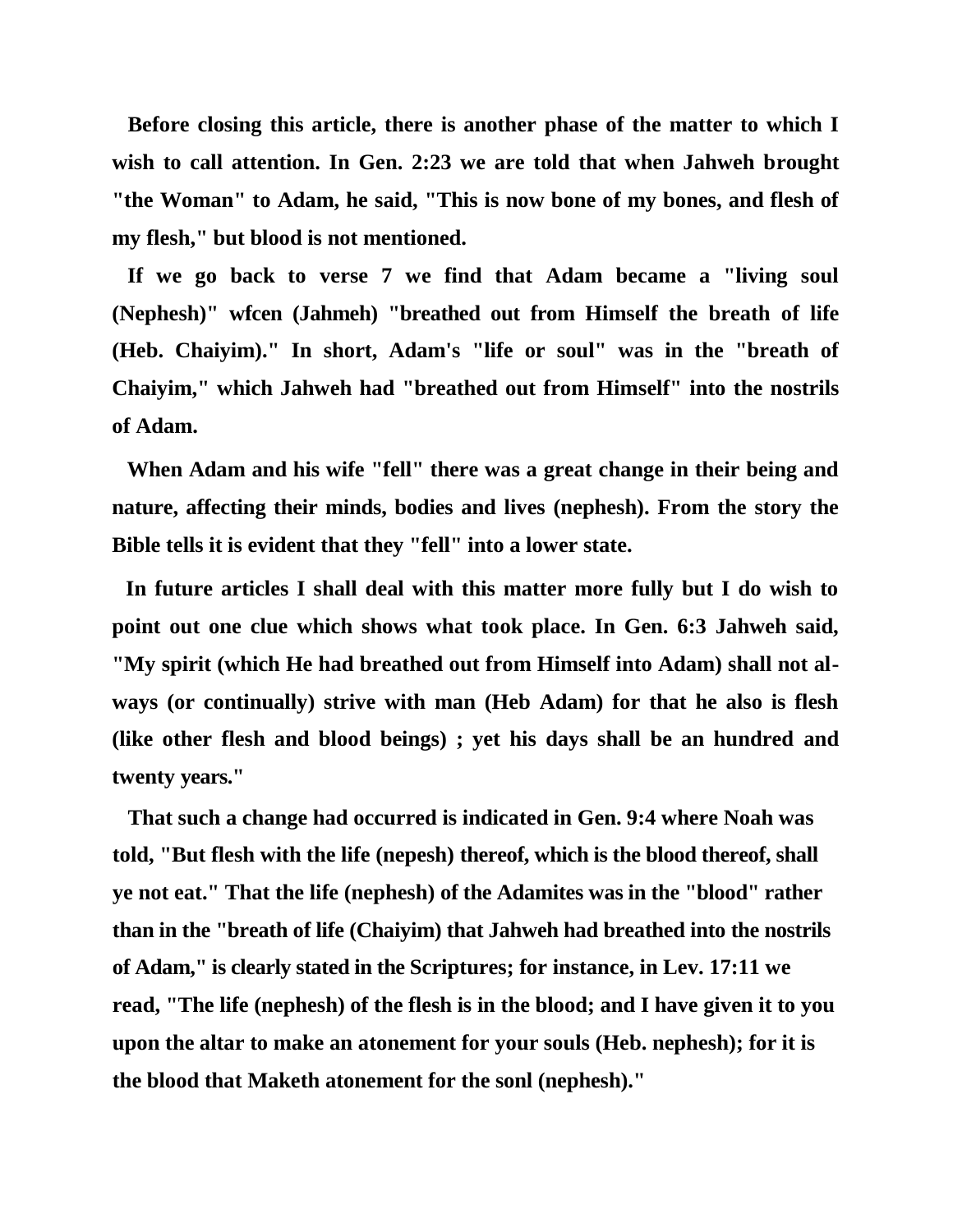**In other words, the Adamites after the "fall" were "living souls (chai nephesh) in the blood," and Jahweh, in Gen. 6:3 states that His "spirit of Chaiyim" win not continue to "strive with Adam" in the flesh and blood state.**

**In Acts 3:21 Peter epitomizes the Divine purpose as "the restitution (or restoration) of all things .... spoken by the mouth of all his holy prophets since the world began," and declares that this purpose is to be accomplished in and through the Messiah.**

**Before this program of "restitution" can be completed the Adamites, who had fallen into a flesh and blood state, must be restored to life in the "spirit of Chaiyim." In carrying out His redemptive work the Messiah took upon Himself the "body and form of sinful man, whose life (nephesh) is in the blood, and then on the cross He shed that blood never to take it up again, for after His resurrection He was a 'flesh and bone" being whose life was in the "spirit of Chaiyim" breathed out from Jehovah. In short, Adam in Him was again "restored" to the estate from which he had fallen. Speaking to His apostles, after His resurrection, the Saviour said, "Behold My hand, and My feet, that it is myself; handle Me, and see; for a spirit hath not flesh and bones as ye see Me have."**

**Since "resurrection" is promised only to the "sons of Adam," it must be true that these orders of beings, whose life (nephesh) is naturally "in the blood," will not be "restored to life in the breath of Chaiyim," and since the Adamites, created by Jahweh, "fell" into a condition where their life was "in the blood," it follows that there must have been such "flesh and blood" human beings from tile beginning**

**Again in Gen. 2:25 we read, "And they (Adam and his wife) were both naked . . . and were not ashamed,''** but after they had eaten of the forbidden fruit,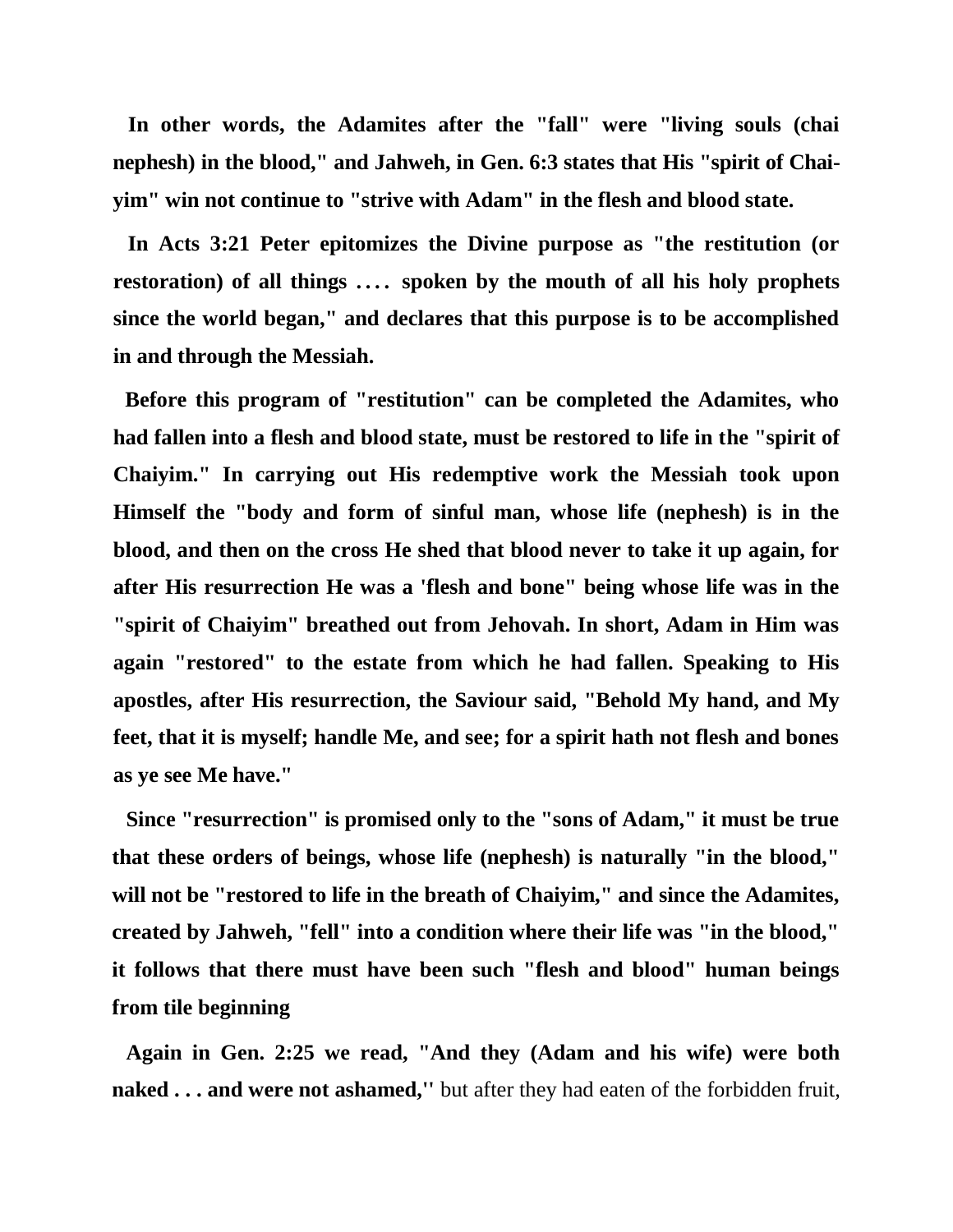"The eyes of them both were opened, and they knew that they were naked; and they sewed fig leaves together, and made themselves aprons."

And in Gen. 3:21 we are told "Unto Adam also and to his wife did Jahweh Elohim make coats of skins and clothed them." Now there is undoubtedly a great truth allegorically told in this statement, for only by putting on the "covering" of Him who shed his innocent blood can "fallen Adamites" hide their nakedness. However, this statement tells us much more than that Jahweh killed animals to make clothing for Adam and his wife, for it informs UB that Adam and his wife became imprisoned in dense "flesh bodies, whose life was in the blood.''

After His resurrection, the Redeemer's body, even though "flesh and bones," was nevertheless so highly organized that he could pass through unopened doors and even stone walls.

While there are scores of references indicating that the children of Adam must be restored to the condition they were in when they were "in the Garden in Eden," I shall mention merely one. In Rev. 16:15 the Messiah declares, "Behold I come as a thief. Blessed is he that watcheth, and keepeth his garments, lest He walk naked, and they see his shame."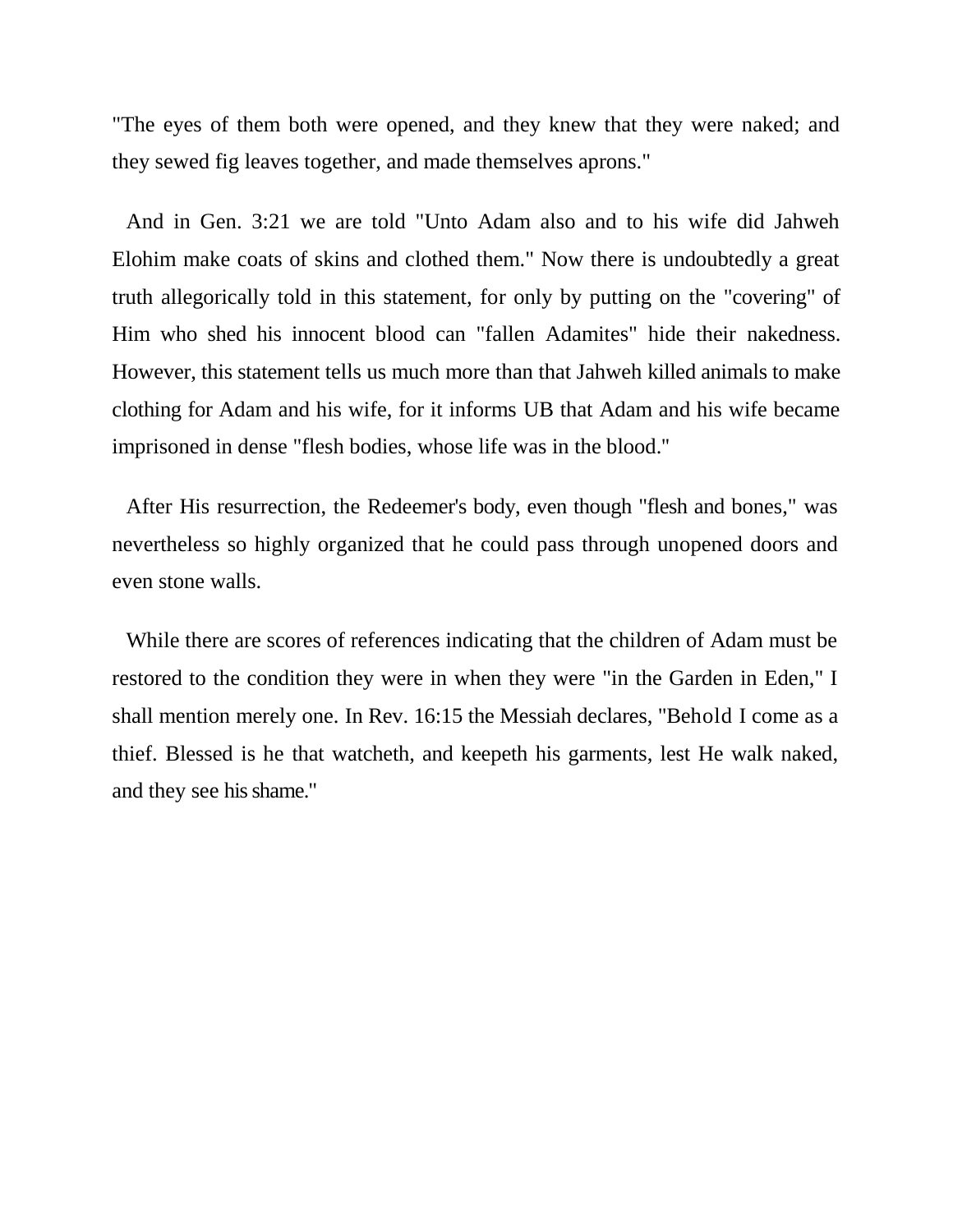"The Two Seed Lines"

by Conrad Gaard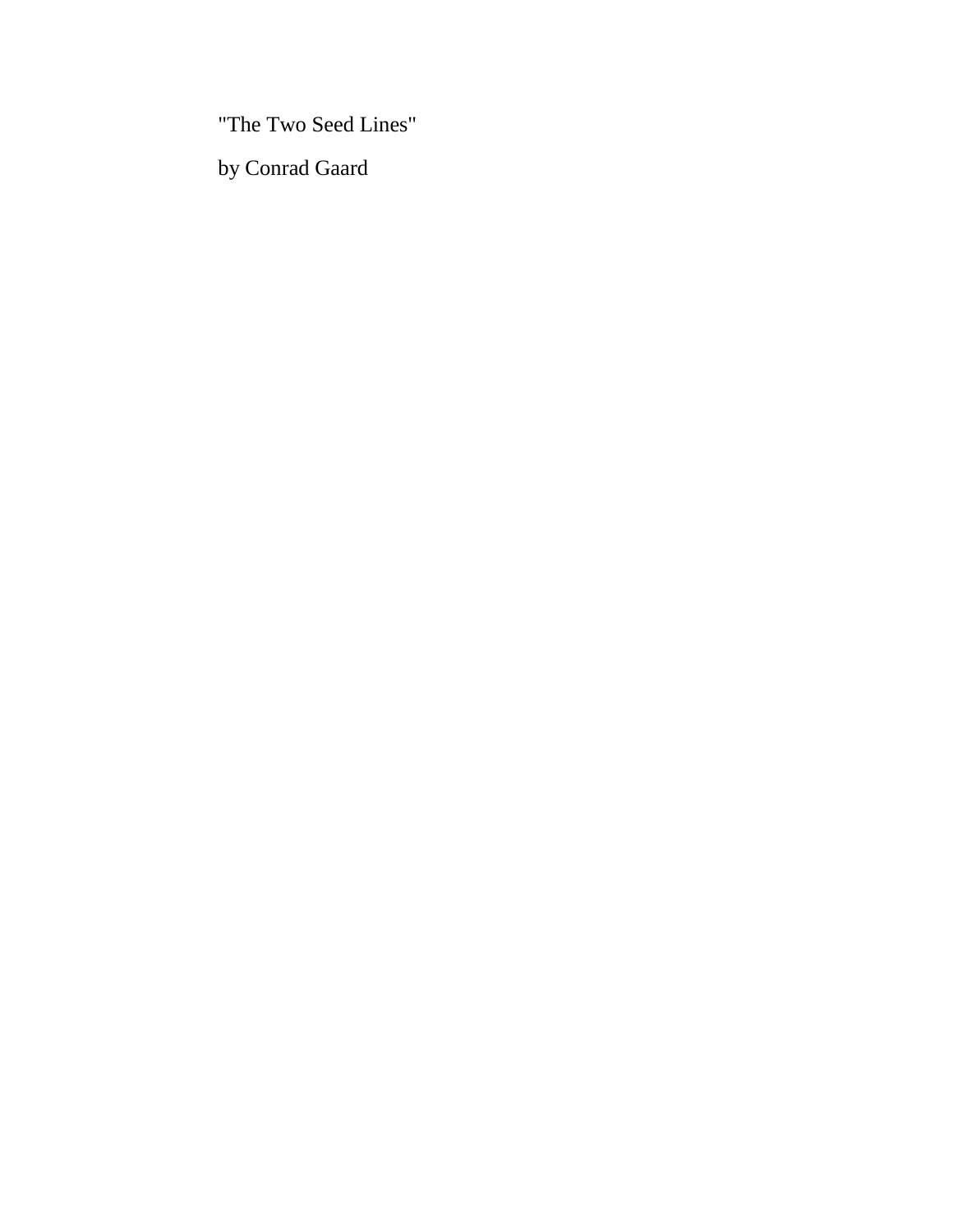The Story the Bible Tells deals with an age-long conflict between "The Seed of the Serpent" and the "Seed cf the Woman", and if we would have a clear understanding of the Bible story we must trace this conflict from the beginning.

As the Creation came from the hands of the Creator it was perfect in every detail with peace and harmony in all realms. Adam and Eve, in the Garden in Eden, were Jehovah's supervisors over the whole visible earthly creation, for in Psalm 8:4-6 we read, "What is man [Hebrew, 'Enosh'. a mortal being], that Thou art mindful of him? And the son of man [Hebrew, 'Adam'] that Thou visitest him? For Thou hast made him [Adam] a little lower than the angels [Hebrew, Elohim], and hast crowned him with glory and honour. *Thou madest him to have dominion* over the works of Thy hands; Thou hast put all things under his feet".

The first rift in this creation came when Lucifer rebelled against the will and authority of the Creator, as told in Isaiah 14:12-14, "How art thou fallen from heaven. O Lucifer, Son ot the Morning! How art Ihou cut down to the ground, which didst weaken the nations' For thou hast said in thine heart. I will ascend into heaven, I will exalt my throne above the stars of God [Hebrew, 'El']; ... I will ascend above the heights of the clouds; I will be like the Most High [Hebrew, "Elyon']." Again in Ezekiel 28, Jehovah indicates this same exalted being, "Thou hast said, I am God [Heb., 'El']. I sit in the seat of God [Heb.. 'the Elohim'], in the midst of the seas; yet thou art a man [or mortal being], and not God ['El'], though thou set thine heart as the heart of God ['Elohim']".

That this rebel was an exalted creature, indeed, is clear from Jehovah's own words in this same chapter of Ezekiel, "Thou hast been in Eden the garden of God ['Elohim'] . . . Thou art the anointed cherub that covereth; and I have set thee so, Thou wast perfect in thy ways from the day that thou wast created, *till* iniquity was found in thee".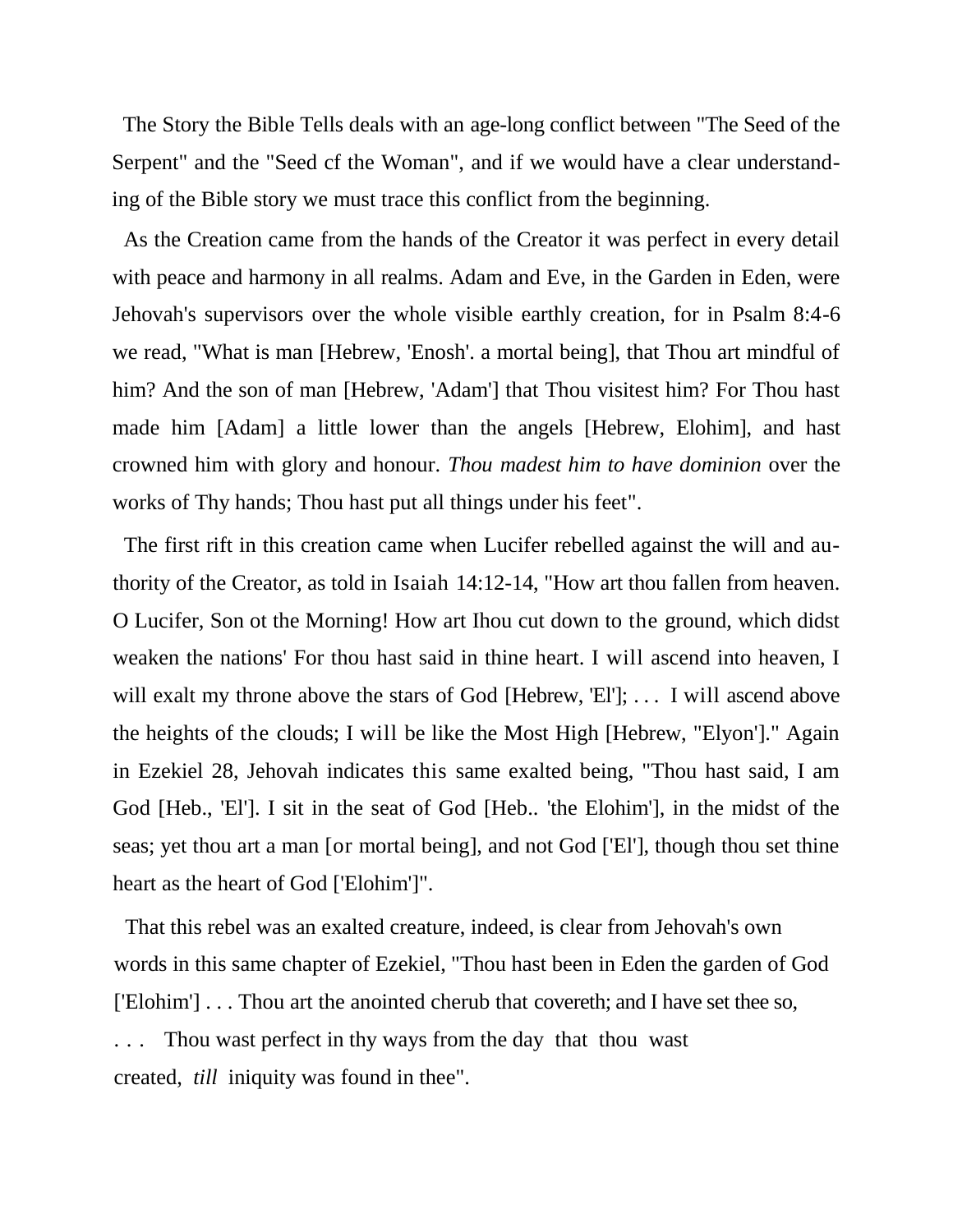In Rev. 12:7-9 we are also told of this rebellion. "And there was war in heaven; Michael and his angels fought against the dragon; and the dragon fought and his angels, and prevailed not; neither was their place found any more in heaven. And the great dragon was cast out, that old serpent, called the Devil, and Satan, which deceiveth the whole world; *he was cast into the earth,* and his angels were cast out with him".

Jesus tells of this same expulsion, in Luke 10:18, "And He [Jesus] said unto them, I beheld Satan as lightning fall from heaven".

Following his expulsion from heaven, Lucifer, whose name became Satan, which in the Hebrew means "The Adversary or the Contrary One", embarked on an ambitious program to make himself master of the whole earthly creation; and as the first act toward carrying out his plans, he set out to bring the Adamites, Jehovah's supervisors, under his control and dominion.

Using "The serpent, who was more subtle than any beast of the field" that Jehovah had created (Gen. 2:19), as his agent, Satan succeeded in inducing Adam and Eve to substitute their own "knowledge of good and evil" for the "Command or Will of Jehovah" as the highest authority or standard for life and actions, and of course. Jehovah could no longer depend upon them as His supervisors so He expelled them from the Garden in Eden.

### **THE SEED OF THE SERPENT**

One of the most tragic consequences resulting from ''the serpent's" deception of "the woman", was that the "Seed of the Serpent" race was started and from the beginning this Serpent Race has been subject to the control of Satan. Whether this ''Seed of the Serpent" progeny was merely a biological accident or was produced by deliberate design is not told but the whole Bible story indicates very clearly that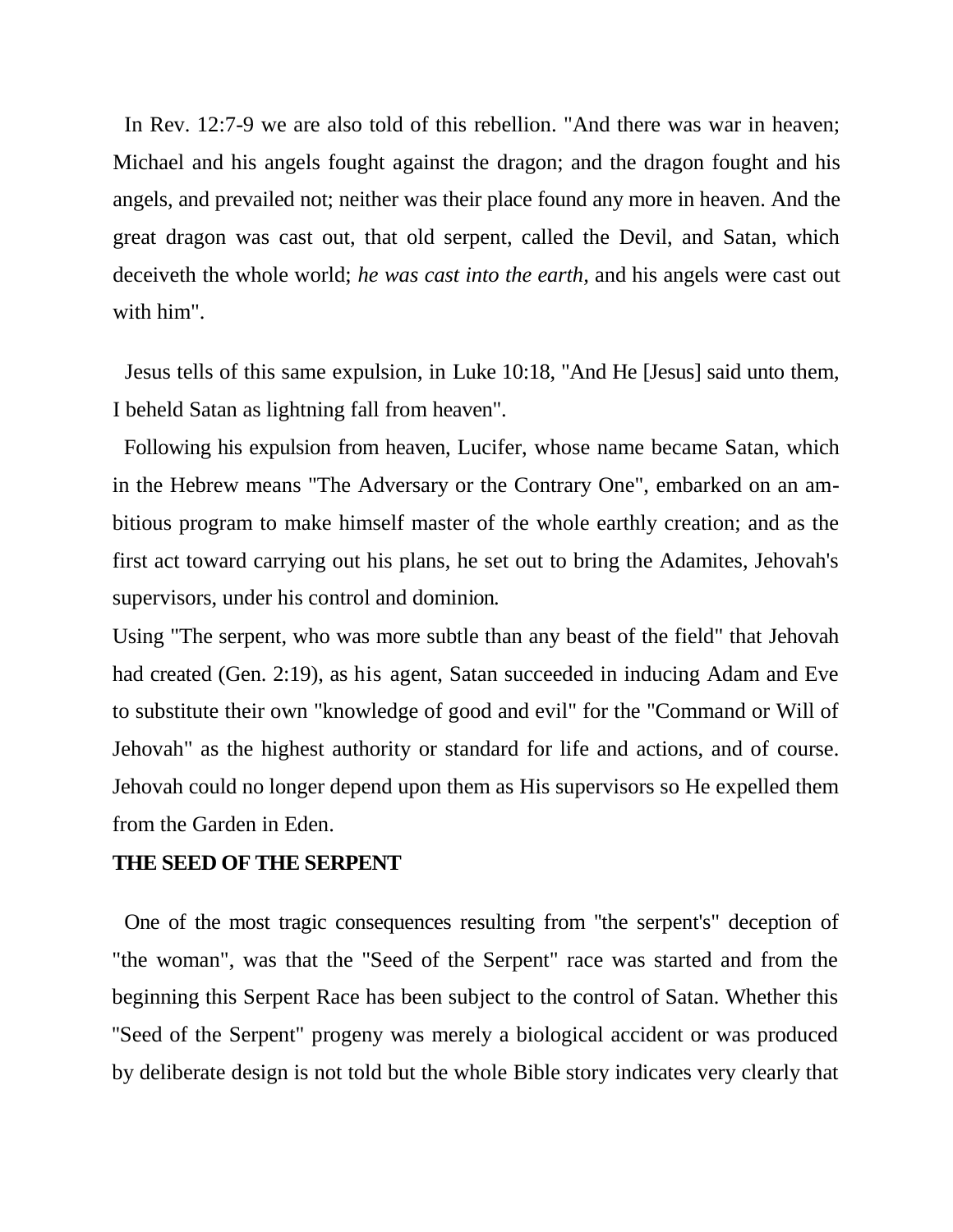such a line came into being, from which has sprung a race of beings responsible for most, if not all, of the wars, suffering and misery that have been the lot of men from the beginnings of recorded history.

It will not be possible for me in an article such as this, to go into details as to how this "Serpent Race" was started and I shall merely quote a few of the passages from the Holy Scriptures, that definitely and positively show that such a "race" does exist.

### **THE SEED OF THE WOMAN**

Before taking up these passages, however, I wish to point out that there is also a "Seed of the Woman", which has come down through Seth, the third son of "The Woman". The descent of this "Seed" is shown in the genealogies from Adam to Noah in the fifth chapter of Genesis and in the genealogies from Noah to Abram, whose name was changed to Abraham, in Gen. 10:10-25.

From these genealogical tables it is clear that Abraham was of the "Seed of the Woman", and that the "Seed of Abraham", to which the "covenants of promise" were made, is in reality a continuance of the "Seed of the Woman".

From Adam to Abraham this "Seed" came down through "one individual" in each generation, but to Abraham, Jehovah "promised" that his "Seed" should be "multiplied until it should be numerous as the dust of the earth". This promise to the "Seed" was confirmed to Isaac and Jacob, whose name was changed to Israel.

At this point I wish to call attention to a vitally important matter, which will help us to follow the story more easily.

The Bible clearly tells us that Adam came under the sentence of death and that "in Adam" all his descendants die. However, it is equally clear that in His great program for "the restitution of all things spoken by the mouth of all His holy proph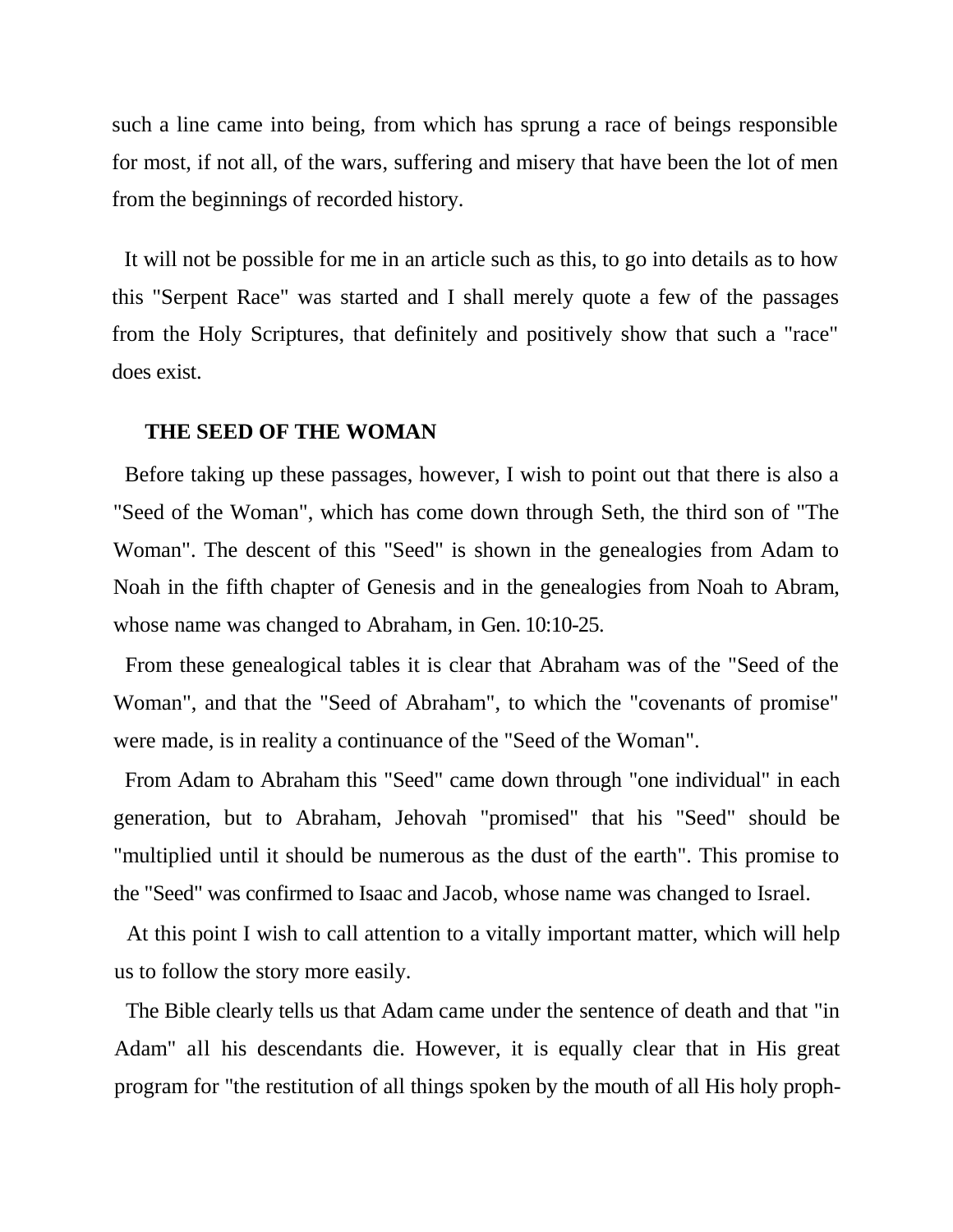ets since the world began", Jehovah intends to restore all the ''children of Adam" to life in Jesus Christ.

This is the "common salvation," of which Jude writes, and it is offered to all those who came under the condemnation of "death" through Adam's sin. In other words, "the free gift of life" is offered to all who die in Adam and this "free gift" can be appropriated "by faith in Jesus Christ, as the Lamb slain from the foundation of the world". "For God so loved the world, that He gave His only begotten Son, that whosoever believeth in Him should not perish, but have everlasting life" (John 3:16).

This "common salvation" to life should not be confused with "the faith once delivered to the saints [Gr. 'hagios,' set apart ones]," for this "faith" rests on the "covenants of promise made with the Seed of Abraham", namely, that from "the Seed of Abraham" Jehovah would call out and "sanctify" [Heb. 'Qadosh', set apart] a "family or race" which should become "A great and a mighty nation, through which all of the other families and nations of the earth should be blessed".

In accordance with His covenant with Abraham, Jehovah "called out and set apart" the "family or house of Jacob-Israel", of the "Seed of Abraham", to become this Great and Mighty Nation". In short, the "children of Israel" as a race were "sanctified" by Jehovah Himself as the "multitudinous seed of Abraham, Isaac and Jacob-Israel" to become His Kingdom on the earth.

This has tremendous significance for the Celto-Anglo-Saxon and the kindred peoples and nations, for they are literal descendants of the ancient Children of Israel, and consequently they are of the "Seed of the Woman" and the "Seed of Abraham", and have been "sanctified" by Jehovah Himself as His Servant People. As the "children of Adam" we must accept the "free gift of life in Jesus Christ", individually and personally, but as the modern "children of Jacob-Israel" we have been "called and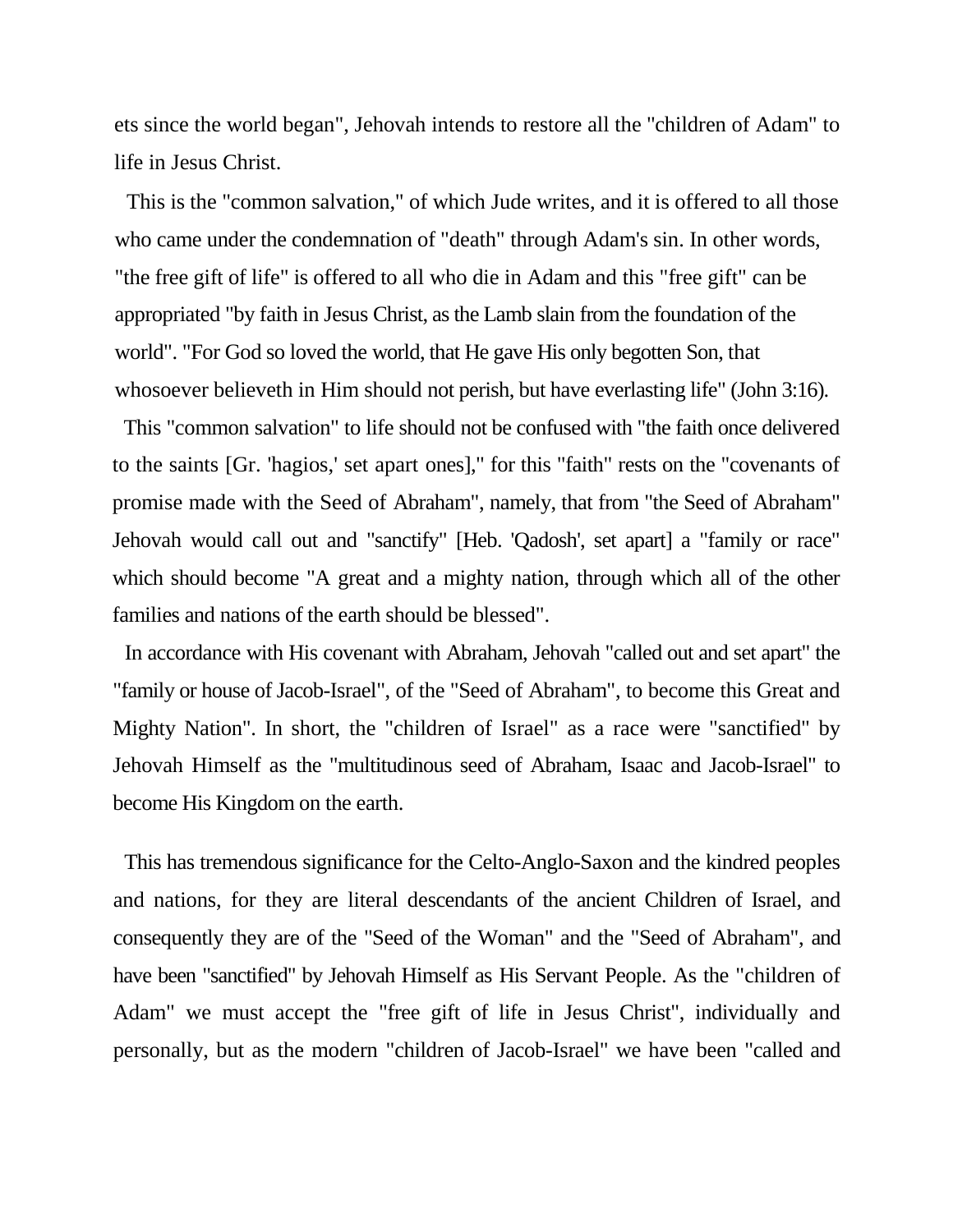sanctified" collectively as Jehovah's servant Race and made "heirs by promise" to the national covenants made with the "Seed of Abraham".

It should also be remembered that there is a great difference between a "seed" line and a "blood" line. Never once did Jehovah make any promise or covenant with the "blood of Abraham", for Abraham could not pass his blood down to his posterity. Furthermore the "blood of Abraham" could not even save Abraham himself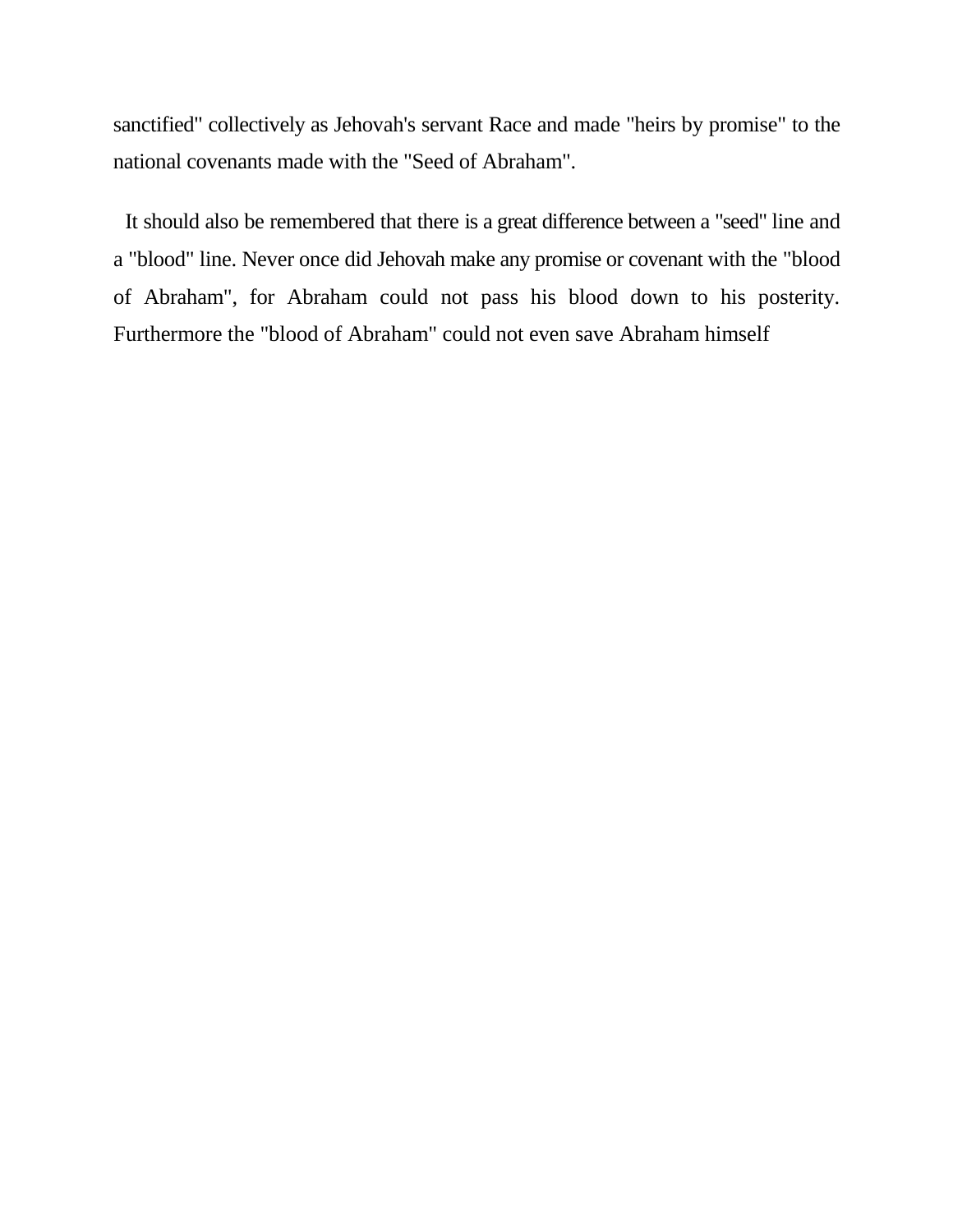from "death", and his only hope of life is the same "free gift of life", which all the children of Adam receive in the "common salvation", in Christ Jesus, the Saviour of the world.

But this does not alter the fact that Jehovah did make a very definite and specific "covenant of promise" with the "Seed of Abraham" and the heirs to that "covenant" can inherit the "promises" only through the "Seed" to which the promises were made.

This brings up a matter which we must consider briefly even though we shall not be able to go into it at great length.

Paradoxical as it may seem, the Bible, nevertheless, positively states that the "Seed of Abraham" should be multiplied until it should be as numerous "as the dust of the earth", and yet we are also told that it is in reality "One Seed". In Gal. 3:16 Paul writes: *"Now to Abraham, and his seed were the promises. He saith not, And to seeds, as of -many; but as of one, And to thy seed, which is CHRIST [MESSIAH]".* Then in the next verse Paul adds, *"The* [covenant of promise with Abraham] .... was confirmed before of God in Christ [the Messiah]".

These statements have confused and puzzled many sincere Bible students and at first glance there does appear to be some conflict. Even when the truth dawns it has such profound and far-reaching implications that the human mind can scarcely grasp its import, for it means that Christ was actually in Abraham. Jesus Christ must have had this fact in mind when He said, "Abraham rejoiced to see My day; and he saw it and was glad". His statement, "Verily, verily, I say unto you, Before Abraham was I am", has even more profound implications for it shows that the "Seed of Abraham" even antedated Abraham himself.

In 1 Cor. 10:1-4 Paul wrote, "Our fathers were under the cloud . . . And did all eat the same spiritual meat; and did all drink the same spiritual drink; *for they drank of*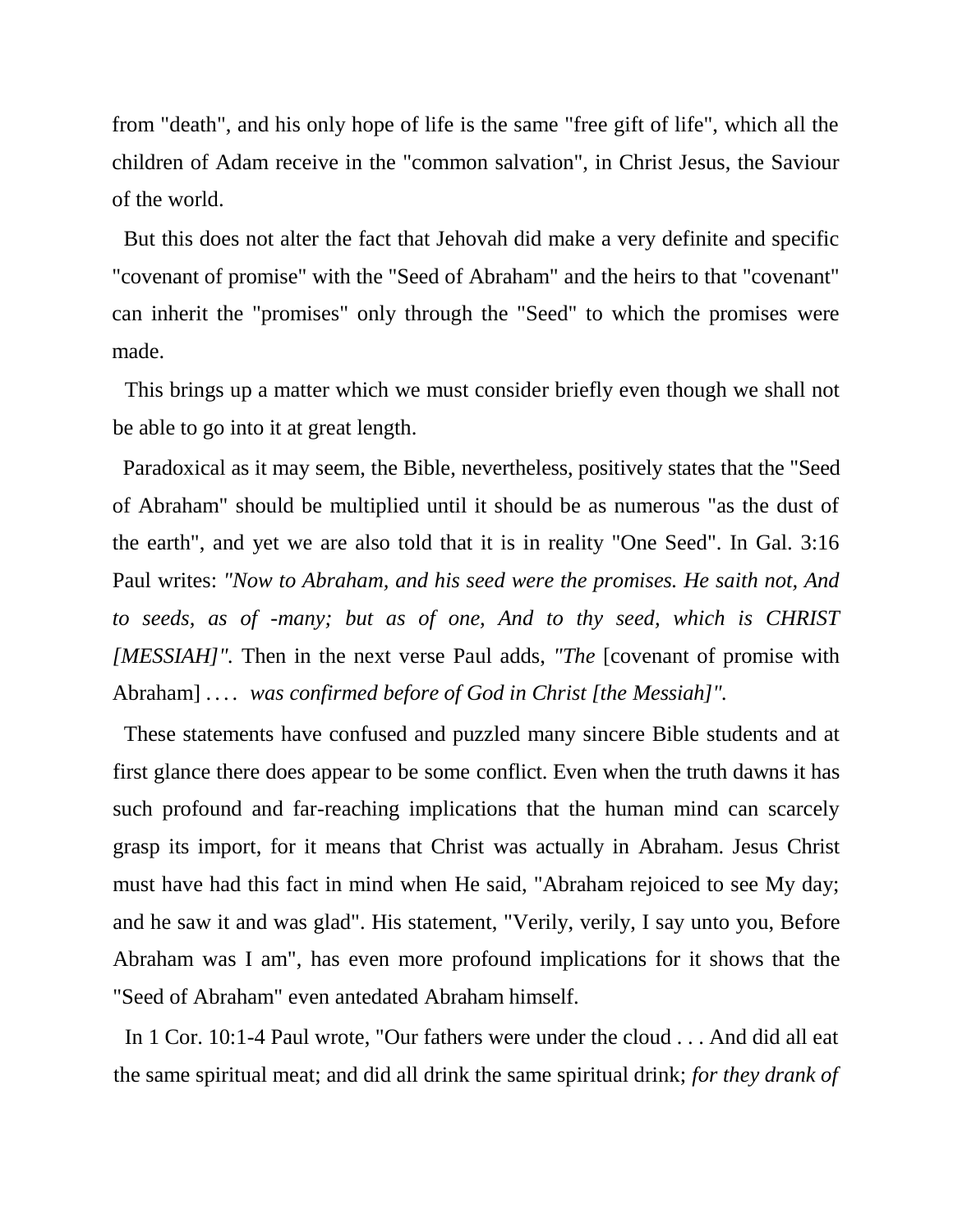*that spiritual Rock that went with them; and that Rock was Christ [Messiah]' ".*  This statement takes on new and significant meaning when we realize that Christ [Messiah] was actually the "Seed of Abraham", and that the literal children of Israel were of that "Seed", which had been multiplied in them.

Christ, as the "Lamb slain from the foundation of the world", was clearly the "Seed of the Woman", which came down through the descendants of Seth through whom all the sons of Adam should be freed from the condemnation pronounced on Adam, but He was also the "Seed of Abraham'" to whom the promises were made, which came down through the "sanctified" children of Jacob-Israel.

Of course, every "child of Abraham", in common with all the children of Adam, must be saved personally and individually from "sin, death, and the power or dominion of Satan", in Jesus Christ, the "Seed of the Woman" and the "Lamb slain from the foundation of the world", but in "Christ" (the Messiah) the children of Jacob-Israel collectively become heirs to the "promises made to the Seed of Abraham"

Thus we see that the "faith of Abraham, which was accounted unto him for righteousness", not salvation, was more than that "faith" by which "justification of life", is given to all the sons of Adam. While the "faith of Abraham" included justification of life in Jesus Christ, the Saviour of the world, it also included the faith, that Jehovah, through Christ, the Messiah, as "His seed", would and could fulfill His "covenant of promise" to make of Abraham a "Great Servant Nation".

Celto-Anglo-Israel, as the modern children of Jacob-Israel, are literally of the "Seed of the Woman", and the "Seed of Abraham", and they are the natural heirs of the "promises made to the Seed of Abraham, which is Christ". Christ is literally the "Seed" from which they sprang and this "Seed" has been multiplied in this chosen race. It was in Christ that they were called to become "a peculial people and a holy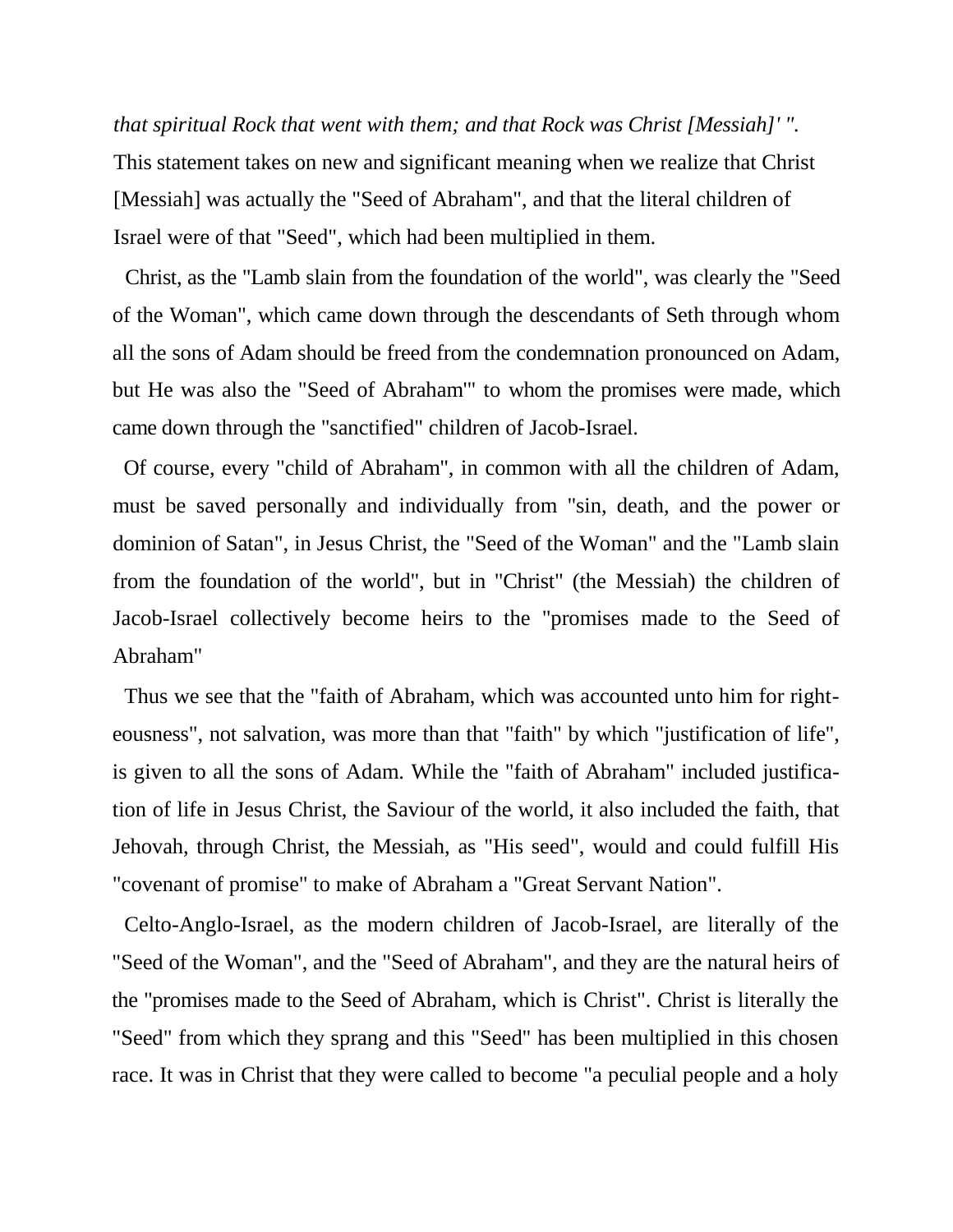[Heb. 'Qadosh', set apart] nation" in the days of Moses. It was in Christ that Peter told the "dispersion of Israel scattered abroad" that they were "A chosen generation [Gr. 'genos', race] a royal priesthood, an holy [Gr. 'hagios', set apart] nation, a peculiar people; that ye should shew forth the praises [Gr., 'arete', excellency or virtues] of HIM who hath called you out of darkness into His marvellous light". It is in CHRIST (MESSIAH) that modern Celto-Anglo-Saxon-Israel peoples and nations are heirs to the "promises made to Abraham"; and it is through CHRIST (MESSIAH) as Redeemer, that we must claim our inheritance in these promises.

Yes, Jehovah has truly "called out a people for His Holy Name's sake" from the "Seed of the Woman" line, in the "Seed of Abraham", and we can trace this '"Seed Line" and the peoples who sprang from it right down to our time, whom Jehovah calls "the sheep of His pasture", the "children of the Kingdom".

### **THE SERPENT BROOD**

There are literally scores, yes even hundreds, of passages showing that there are on the earth races and peoples, who are not of the "Seed of the Woman", nor of the "Seed of Abraham", and who are not "children of the Kingdom", nor "heirs to the promises to Abraham"; but who are of the "Seed of the Serpent", "children of the Wicked One" and "children of this world".

It is popularly believed that those who accept "Jesus Christ" are the "children of the Kingdom": and that those who do not accept Him are the "children of the wicked one and the children of this world"; but when we look into the matter carefully, and "search the Scriptures" diligently, we discover that this is an erroneous conclusion.

In Gen. 3:15 we read, *''And I [Jehovah] will put enmity between thee [the Serpent] and the woman, and between thy seed and her seed it shall bruise thy head and thou shalt bruise his heel".*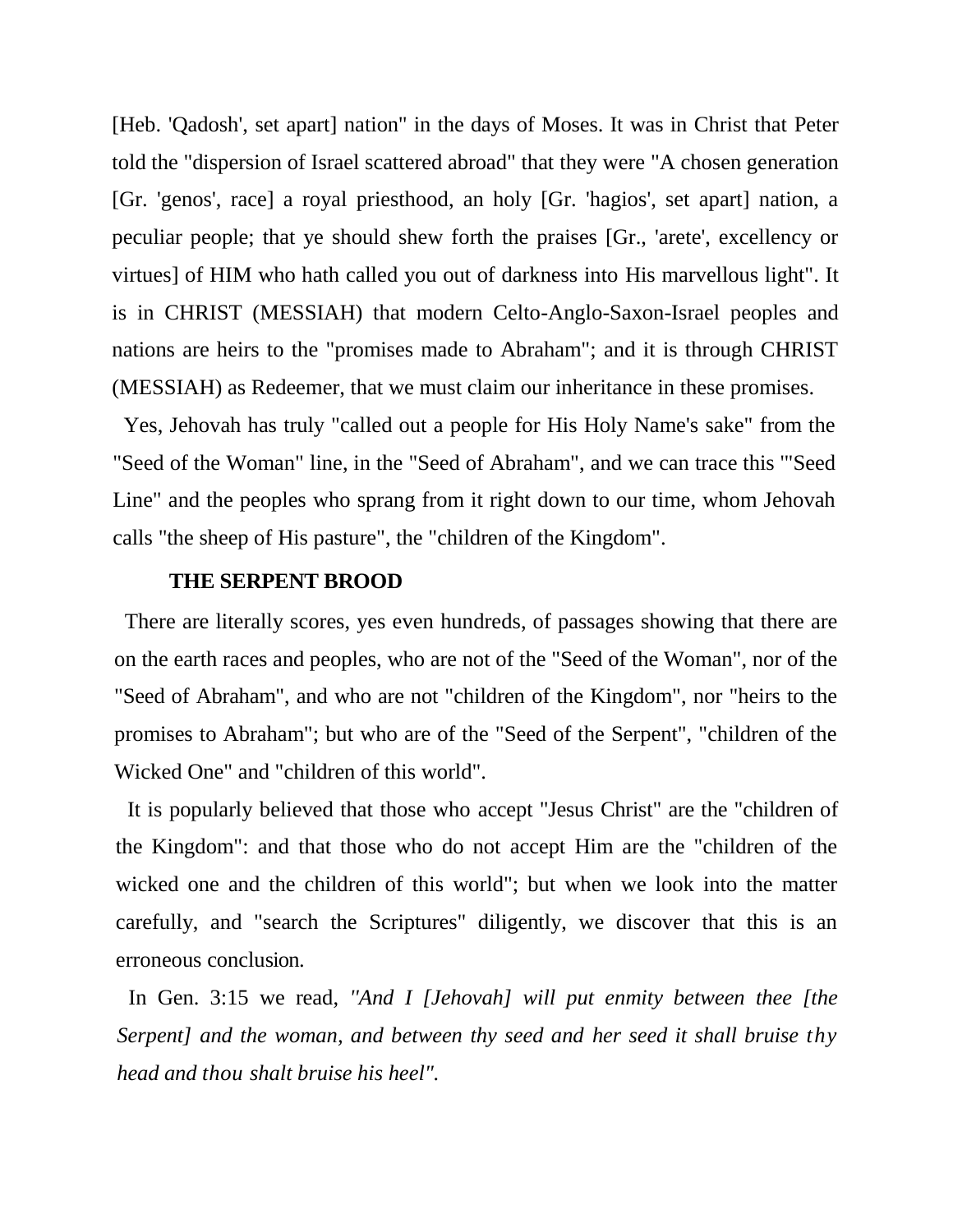Certainly no one can question the fact that there are TWO seeds here mentioned, and we have already seen that the "Seed of the Woman" came down through SETH. from whom has descended a specific "race" of peoples.

Now it is clear from the statements in the early chapters of Genesis, and particularly Gen. 4:25, that CAIN was not of the "Seed of the Woman"; and in 1 John 3:12 we are specifically told that "Cain was of that Wicked One, and slew his brother".

In short, we find that the "Seed of the Woman" came down through Seth, and the "Seed of the Serpent" through Cain. There are many, many passages in the Holy Scriptures indicating that this is true, but in this article I shall quote merely a few of them at random.

In Isaiah 57:3,4, Jehovah challenges a specific group when He says, "But draw near hither, *ye sons of the sorceress* [or, *'of deception'], the seed of the adulterer*  and the harlot. . . . *Are ye not children of transgression, a seed of falsehood?".*  This certainly indicates that there are those who are "sons of deception and children of transgression", and who are of the "seed of the adulterer and the harlot, a seed of falsehood".

To grasp the full import of these statements, we must remember that biologically "the seed'' is not synonymous with "the blood", for the same kind of blood may he in two different lines which spring from different "Seed" lines.

Now if we read the story in the Bible we shall discover that Cain was a "son of deception and a child of transgression", the progeny of seed planted in adultery as a result of a "great lie".

Limitations of space prevents a detailed consideration of this whole matter, but I do wish to point out one passage in 1 Timothy 2:14, which gives us a very good clue,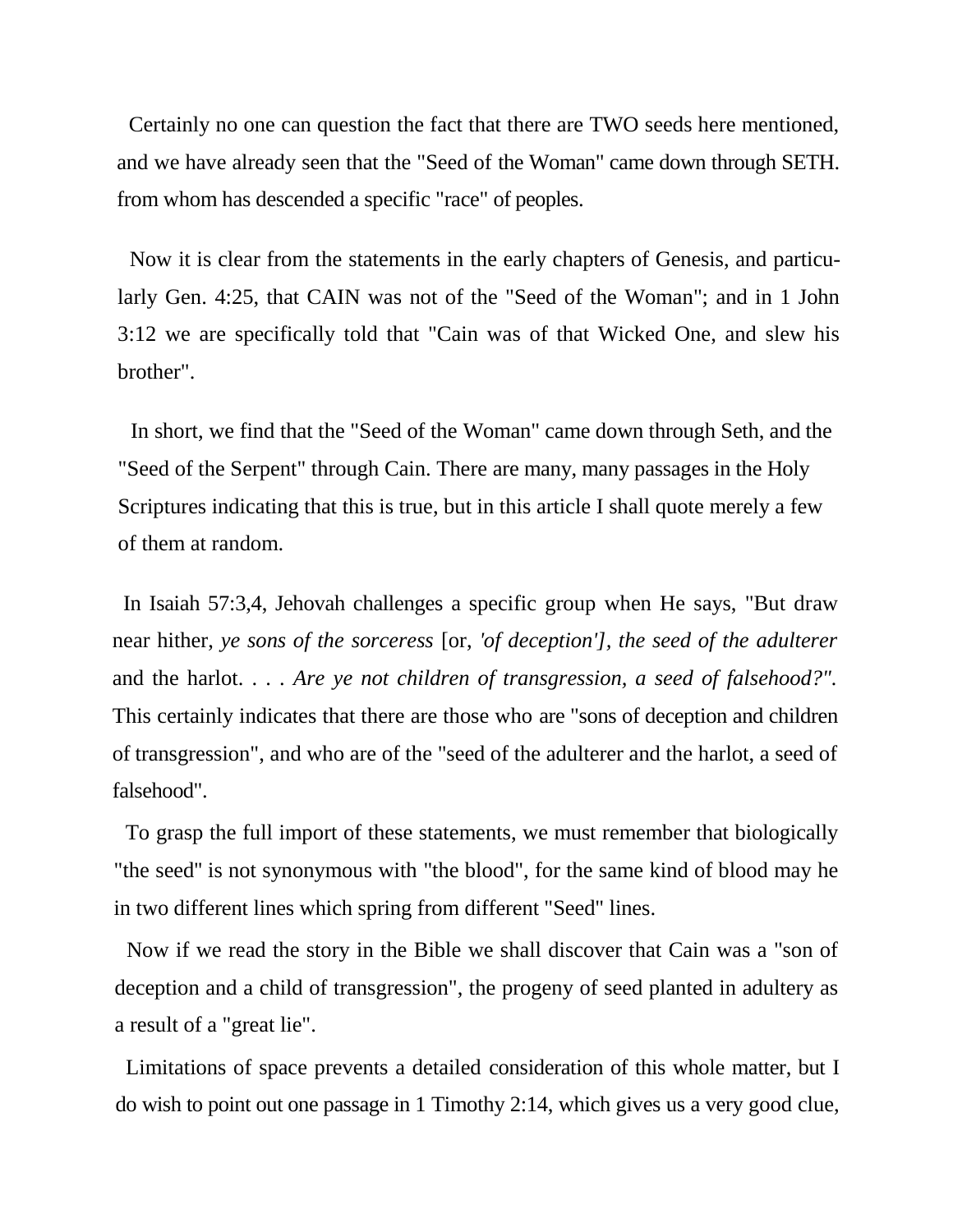when Paul writes, *"Adam was not deceived but the woman being deceived was in the transgression".*

And while we have our Bibles open at this passage we might as well read the next verse, although it does not exactly apply to the subject under consideration. However, it does have to do with the preservation of the "Seed of the Woman", and we shall therefore look at it hurriedly. In verse 15 Paul says, "Nothwithstanding, she [the woman' shall be saved [preserved] in childbearing, if they [the daughters of Eve] continue in faith and charity End holiness, with sobriety". Since the Adamites had come under the condemnation of death the "Seed" could only be preserved by being passed down from father to son through a succession of "mortal" descendants, who must be "born of woman", as long as the Adamites as individuals are being subject to death.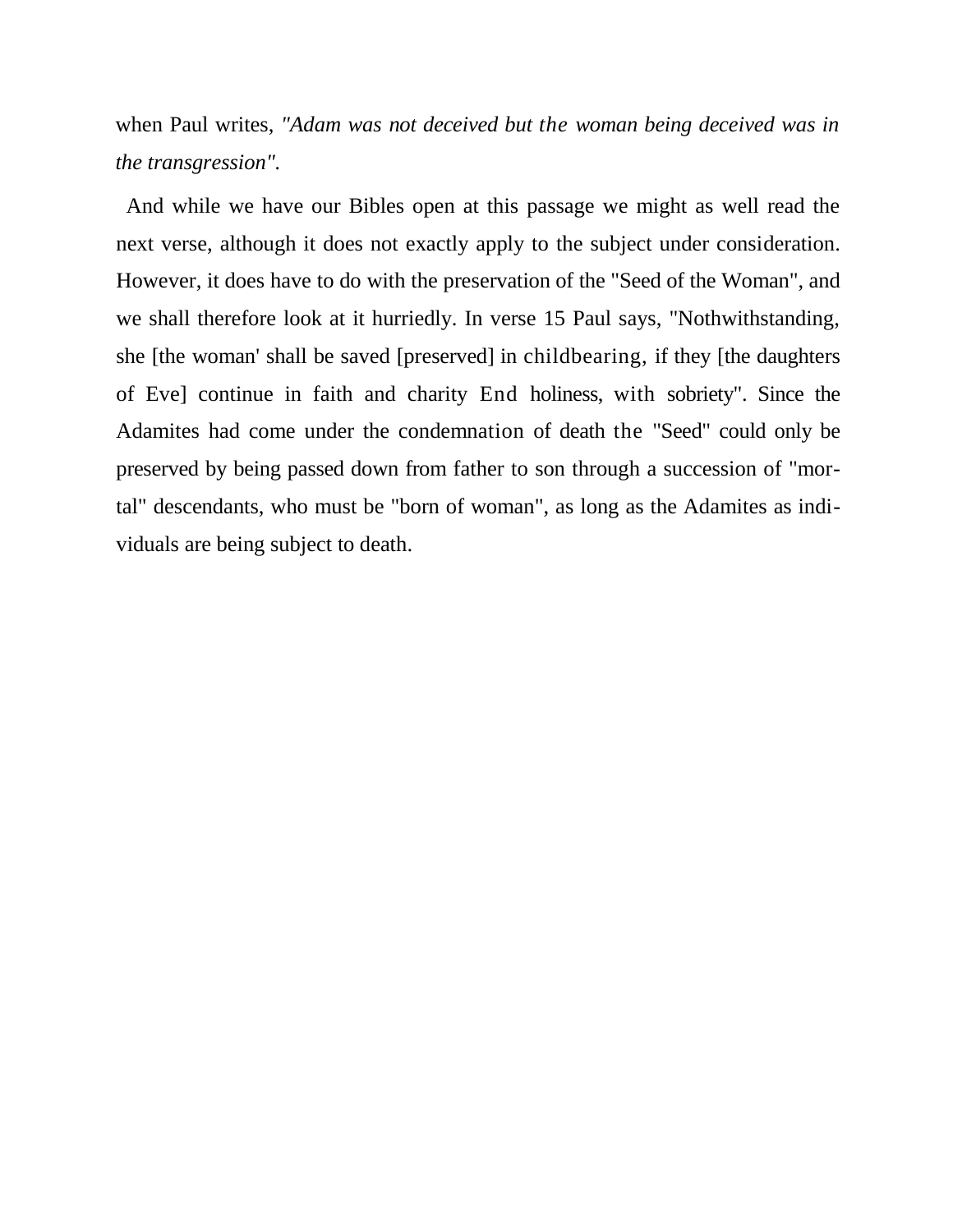**But interesting and important as this matter is, we cannot delve into it more deeply at this time, for we must turn our attention again to the "Seed of the Serpent" line.**

**When explaining the parable of the sower who sowed good seed, Jesus clearly said that there are "children" of two opposing "seed lines" in the world, when He said, "He that soweth the good seed is the Son of man; the field is the world [Gr. Kosmos];** *the 'good seed' are the* **children** *of the Kingdom; but the 'tares' are the children of the wicked one;* **the enemy that sowed them is the devil; the harvest is the end of the world [Gr. 'aion', age] and the reapers are the angels".**

**Again in the 8th chapter of John Jesus called** *"those who* **sought to kill Him"**  *the children of a father "who was a murderer from the beginning . . . and a liar and the father of lies",* **indicating they came from the "seed line" which the devil "sowed in the world", through the "Serpent, who was a liar", of whose "seed" came Cain, who also was a "murderer from the beginning . . . and a liar and the father of lies".**

**And Jesus makes the identification more positive in Matt. 23:32-35, when speaking to a specific group He said, "Fill up** *then the measure of your fathers. Ye serpents, ye generation [Gr. 'Gennema', progeny or produce] of vipers, how can ye escape the damnation of hell* **[Gehenna]? . . . That upon** *you may come all the righteous blood shed upon the earth, from the blood of righteous Abel unto the blood of Zacharias, son of Barachias, whom ye slew between the temple and the altar".*

**Jude also, in his Epistle, gives positive testimony as to the existence of these two races" or peoples. First notice that he** 

**addresses his epistle, "to** *them that are sanctified* **[Gr.** *'hagiazo', to set*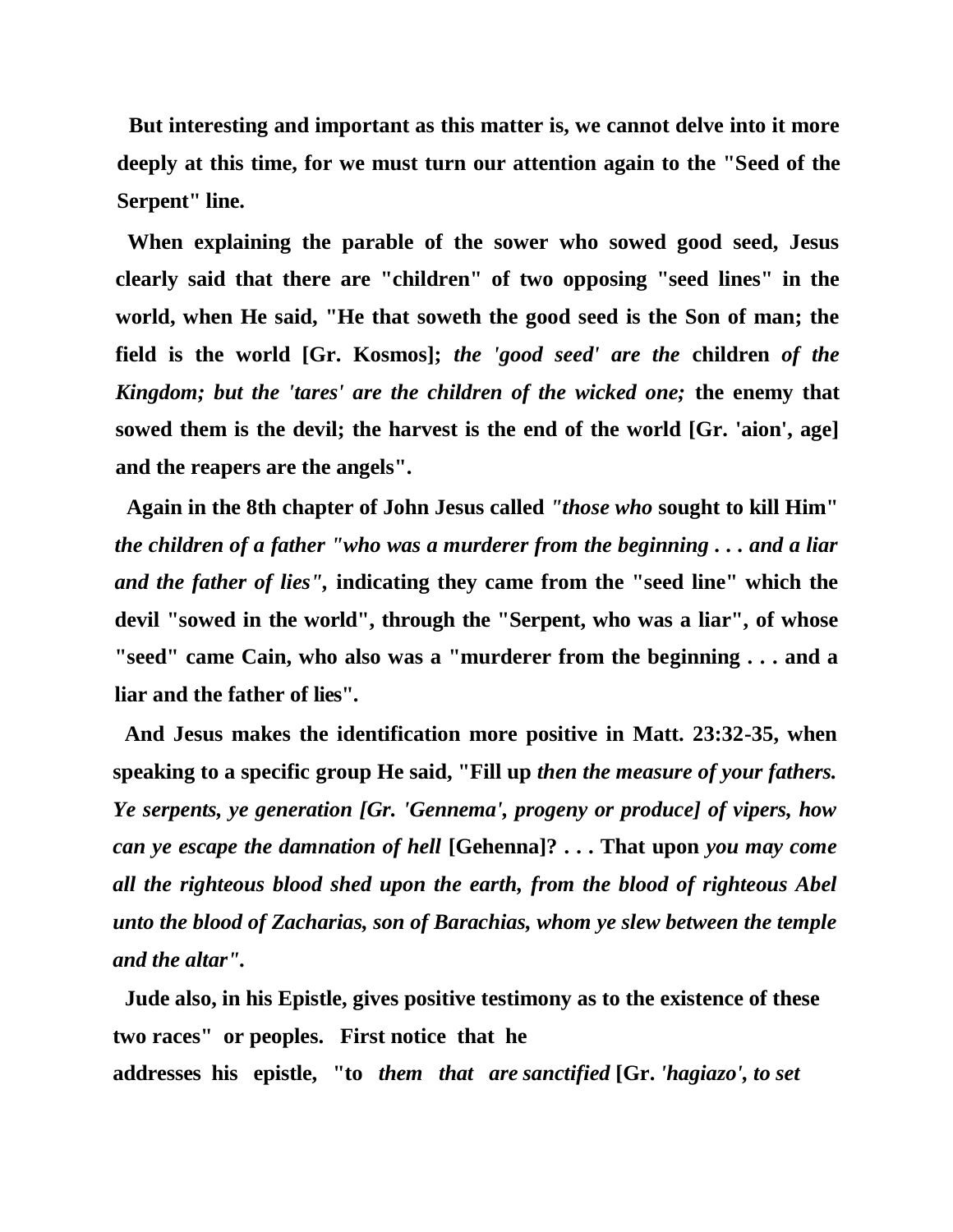*apart] by God the Father, and preserved in Jesus Christ, and called". This can refer only to the "family of Israel", who were set apart by Jehovah Himself and redeemed and preserved in Jesus Christ.*

**Next let's read Jude's introduction, "Beloved, when I gave all diligence to write unto you of the common salvation, it was needful for me to write unto you to exhort you that ye earnestly contend for the faith once delivered unto the saints [Gr., 'hagios', set apart]". Here Jude definitely differentiates between the "common salvation" and "the faith once delivered" unto these whom Jehovah had "sanctified", or set apart, as His Servant People.**

And in the next verse Jude tells us why he found it needful to write these "saints" to earnestly contend for the faith once delivered, *"For there are certain men",* he writes, "crept in *unawares, who were before of old [Gr.* 'paloi', *long ago] ordained to this condemnation,* ungodly men, turning the grace of our God into lasciviousness, and denying the only Lord God, and our Lord Jesus Christ".

After telling us, in verse 10, that these speak evil of those things they know not, *but what they know naturally, as brute* beasts [Gr. 'alogos', irrational, and 'zoon', living creatures], in *these things they corrupt themselves",* Jude identifies them especially in verse 11 when he says, "Woe unto them! for they have gone in the way [or are from the line] of Cain, and run greedily after the error of Balaam [the Midianite priest] for reward, and perished in the gainsaying [or rebellion] of Core". (See Numbers 16.)

Then in verse 13 he calls them "wandering, stars, to whom is reserved the blackness of darkness for ever [Gr. 'eis aiona', for the age]", and in the 19th verse he says that *they are "sensual" creatures devoid of "the Spirit".*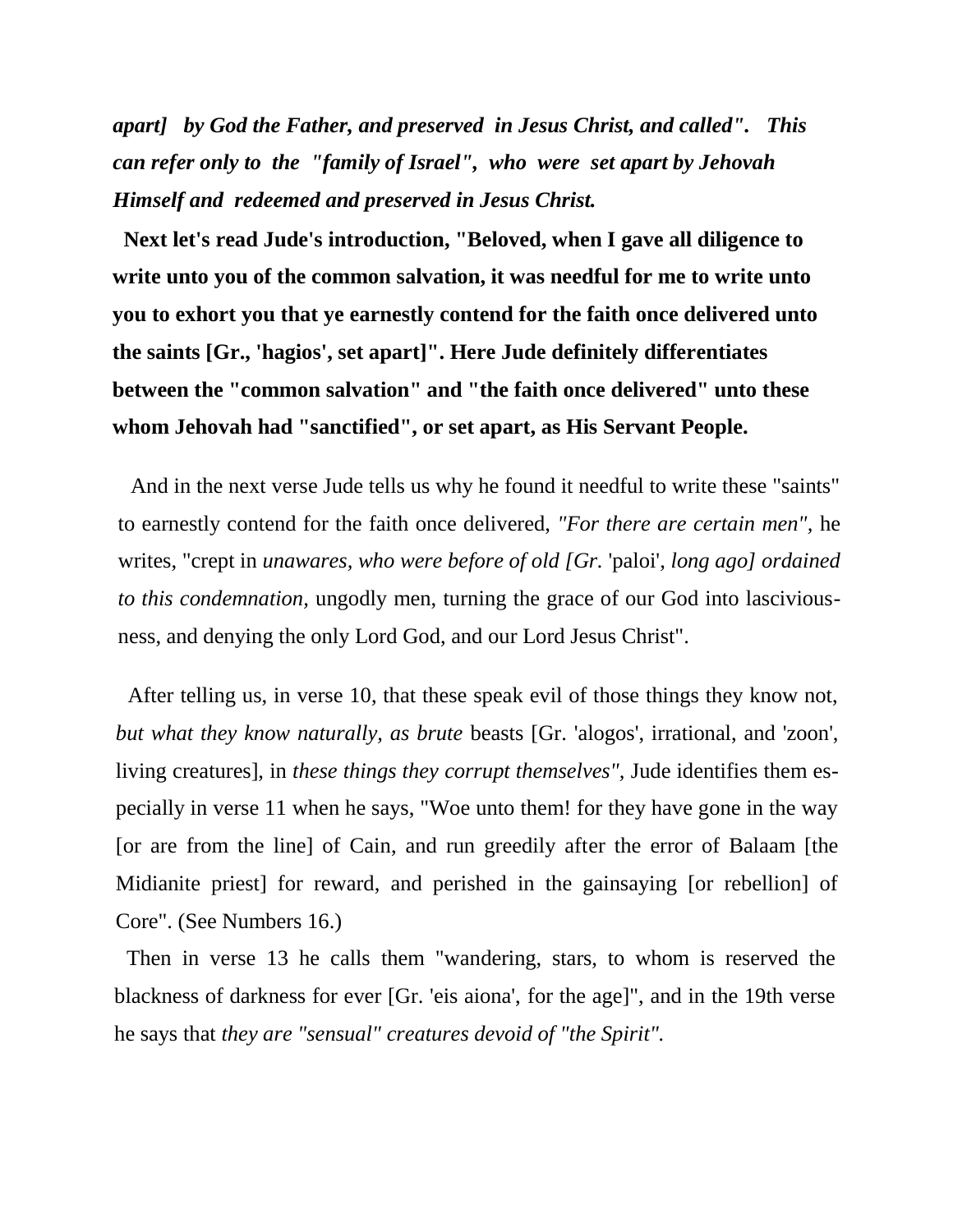**Many more similar passages could be given but it must be self-evident that there is a "Seed of the Serpent", from which has sprung a "Serpent Brood", which is at enmity with the "Seed of the Woman", and the Race that Jehovah has "sanctified", and set apart, in that "seed", for His Holy name's sake.**

### **THE SERPENT LINE CONTINUALLY**

### **JEOPARDIZED**

The line of Cain can be readily traced down to the time of the flood, but many Bible students hold that eve, if the descendants of Cain were a "Serpent Brood", they all perished in that catastrophe, and it is undoubtedly true that the line was practically exterminated at that time. However, at least one member of the family of Cain went into the Ark with Noah, and it is quite possible that several others survived the flood.

In Gen. 6:9 we are told that "Noah was . . . perfect in his generations [or racial descent]", but the Bible does not tell us that the wives of Noah's sons were of the Seth seed line. In fact Ham's wife, Naamah, a sister of Tubal-Cain, was a descendant of Cain.

It naturally follows that the children of Ham and Naamah were a mixed or "hybrid" race, being half of the Seth line through Ham and half of the Cain line through Naamah. Thus we see that Ham's sons Cush, Mizraim, Phutt and Canaan were at least half Cainites and most, if not all, of their descendants were predominately of the Cain train, for Ham's descendants intermarried quite extensively with the other peoples.

It was Nimrod, the grandson of Ham who founded the Kingdoms of Babylon and Assyria from which have come all of the Kingdoms of this World, through which Satan has sought from the first to control and dominate the peoples of the earth: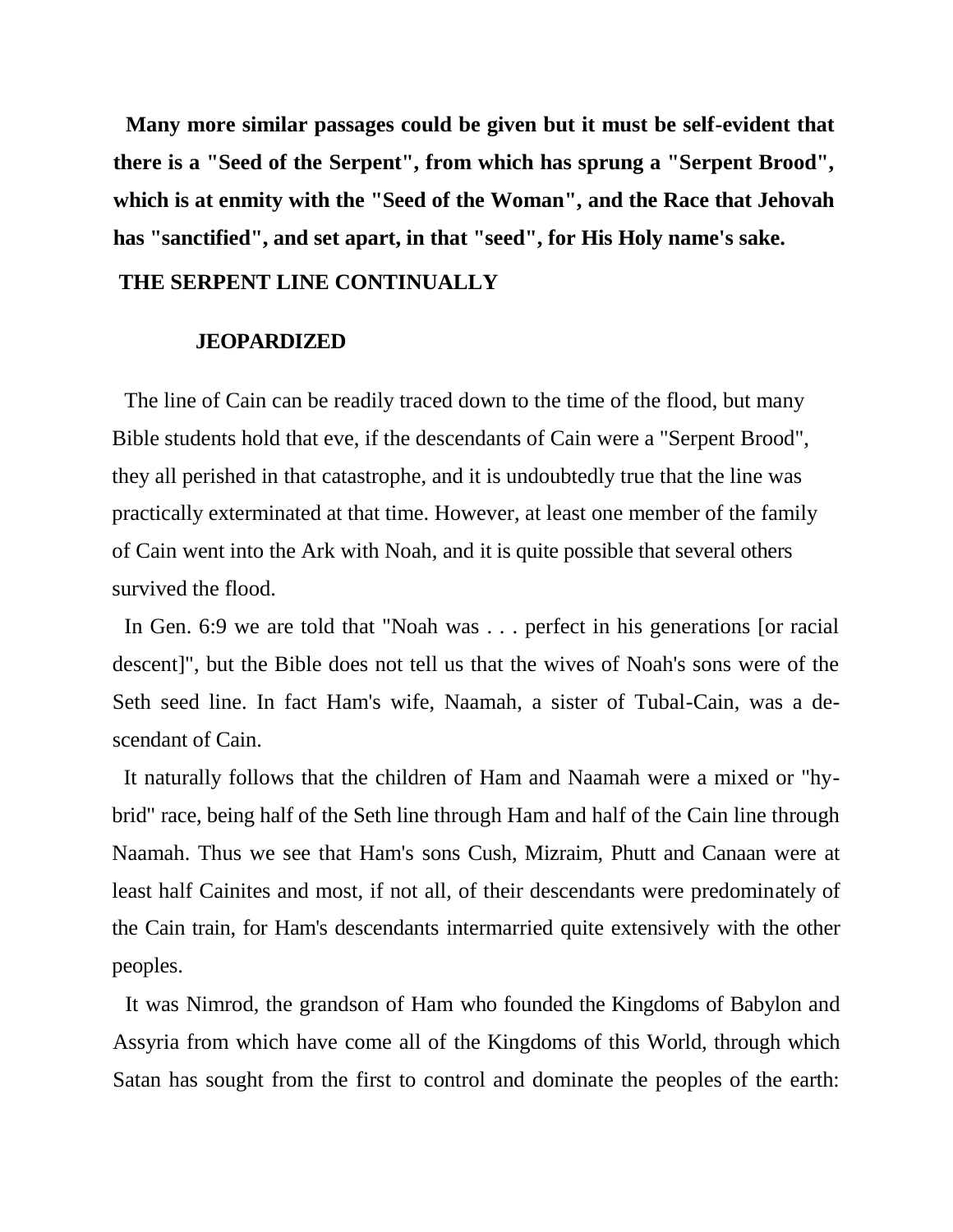and there has been warfare from generation to generation between these Satanic Kingdoms and Jehovah's Children people, just as prophesied in Exodus 17:14-16.

The descendants of Canaan were also of the line of Cain and the general term "Canaanites" includes the Jebusites, the Amorites, the Girgasites, the Hivites, the Arkites, the Arvadites, the Zemarites, the Hamathites, and all of the other descendants of Canaan. The Philistines, descendants of Mizraim, and all other descendants of Ham and Naamah, were all at least half "Cainite" racially.

The sons of Ishmael and of Esau, together with the sons of Abraham by Keturah, as well as many others, were also mixed races, and the Cainite strain ultimately predominated among these peoples.

All of these peoples have been dominated by Satan and through them he has sought to make himself "the Master of this World". As previously pointed out, there has been continued conflict between these Satanic-ally dominated "children of this world, the sons of the Wicked One", and the "children of the Kingdom", and this is true despite the fact that the "children of the Kingdom" were exiled among the Kingdoms of this world for Seven times as a punishment for their failure to "obey the Voice of Jehovah and walk in His ways", as they had vowed to do in a solemn collective "referendum". (See Exodus 19:8.) In Amos 9:8-15 the reason is given why they retained their racial status even while among the nations, for we are told, "Behold, the eyes of Jehovah Elohim are upon the sinful Kingdom [of Israel], and I will destroy it from off the face of the earth; saving that *I will not utterly destroy the house of Jacob*, saith Jehovah. For, lo, I will command, and I will sift the house of Israel among all nations, like as corn is sifted in a sieve, yet shall not the least grain fall upon the earth. . . . *And I will bring again the captivity of My people of Israel. . . . and I will plant them upon their land, and they shall no more be pulled up out of their land which 1 have given them, saith Jehovah".*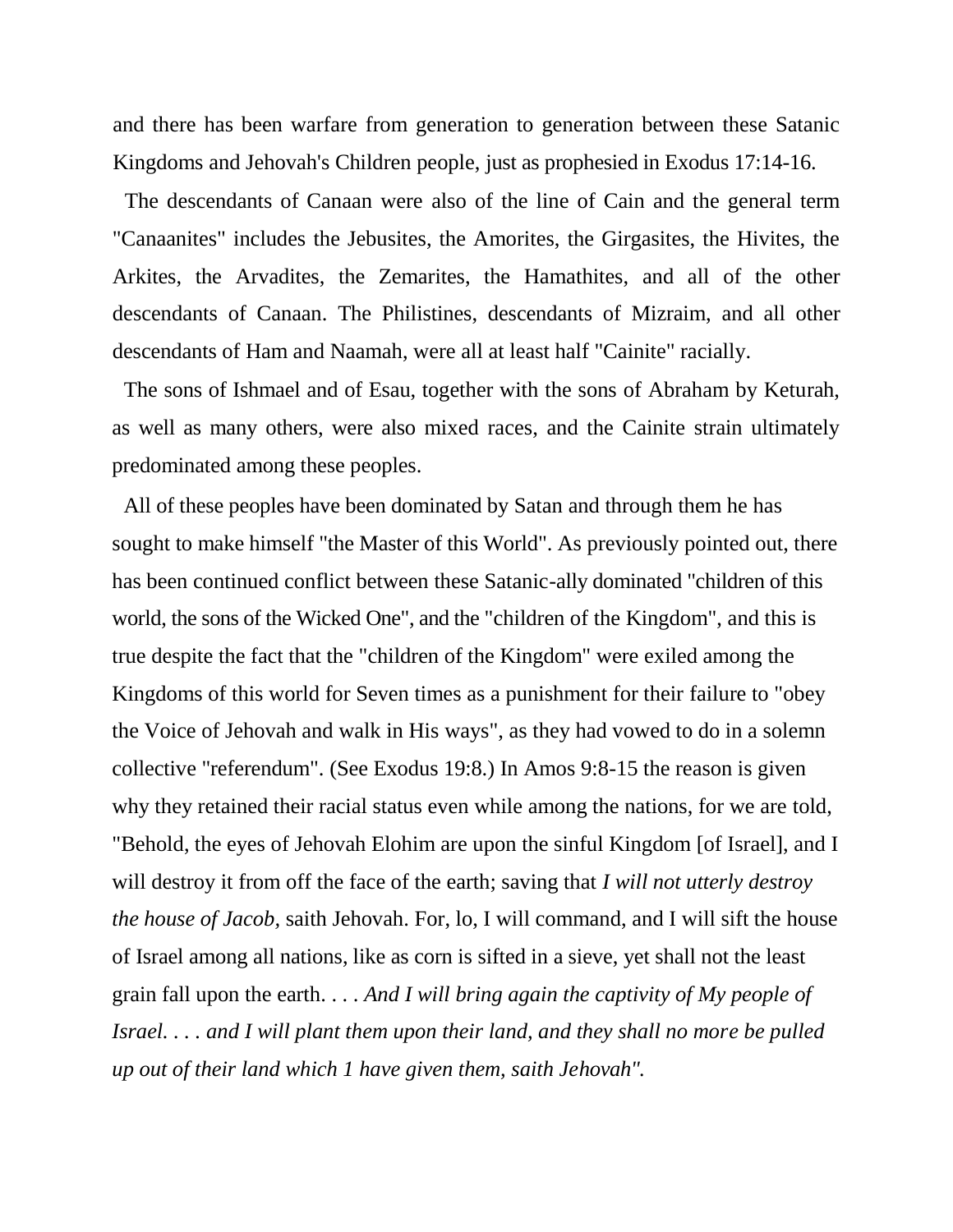### **THE CANAANITES IN THE LAND**

However, Satan has not been content to work through the nations established by his "Cainite" races but he has also sought to "mix" his "Cainite" strain with Jehovah's Chosen Seed line and for this purpose he has largely used the Canaanites, the descendants of Canaan, the son of Ham and Naamah.

Therefore I shall devote the rest of this article to the activities of these Canaanites and the consequences that have resulted, with particular emphasis on the biological issues involved in the whole situation.

First of all, we must remember that Satan is a created "mortal" being and "not the Creator" (See Ezek. 28:2), and consequently he cannot "create" a "seed line" of his own; secondly, he has no dense physical body through which he can function en the earth plane, and hence, he must work through "agents" who do have such bodies.

To start the Cain line in the beginning, he used a "beast of the field", called ''the serpent", to "deceive the woman", who was an Adamite. Now the beasts of the field" were created by Jehovah (Gen. 2:19) and they had a definite place in the creation and, of course, the same was true of "the woman, the wife of Adam".

When the "serpent" seduced the woman he was an "adulterer", and the woman became a "harlot"; therefore their offspring would truly be "the seed of the adulterer and the harlot", and "children of transgression". (See Isa. 57:3, 4; 1 Tim. 2:14.)

*Furthermore, the offspring of this union would be a "hybrid" race, which really has no place in the creation according to the Creator's purpose.* However, Satan was not concerned with this aspect of the situation, for he was merely interested in producing a "race" which he could personally control and at the same time pull the Adamites down from their high position.

Having secured a "Seed" in Cain, Satan used this "seed" to start a "race" when Cain went into (he land of Nod and took a wife from one of the lower orders of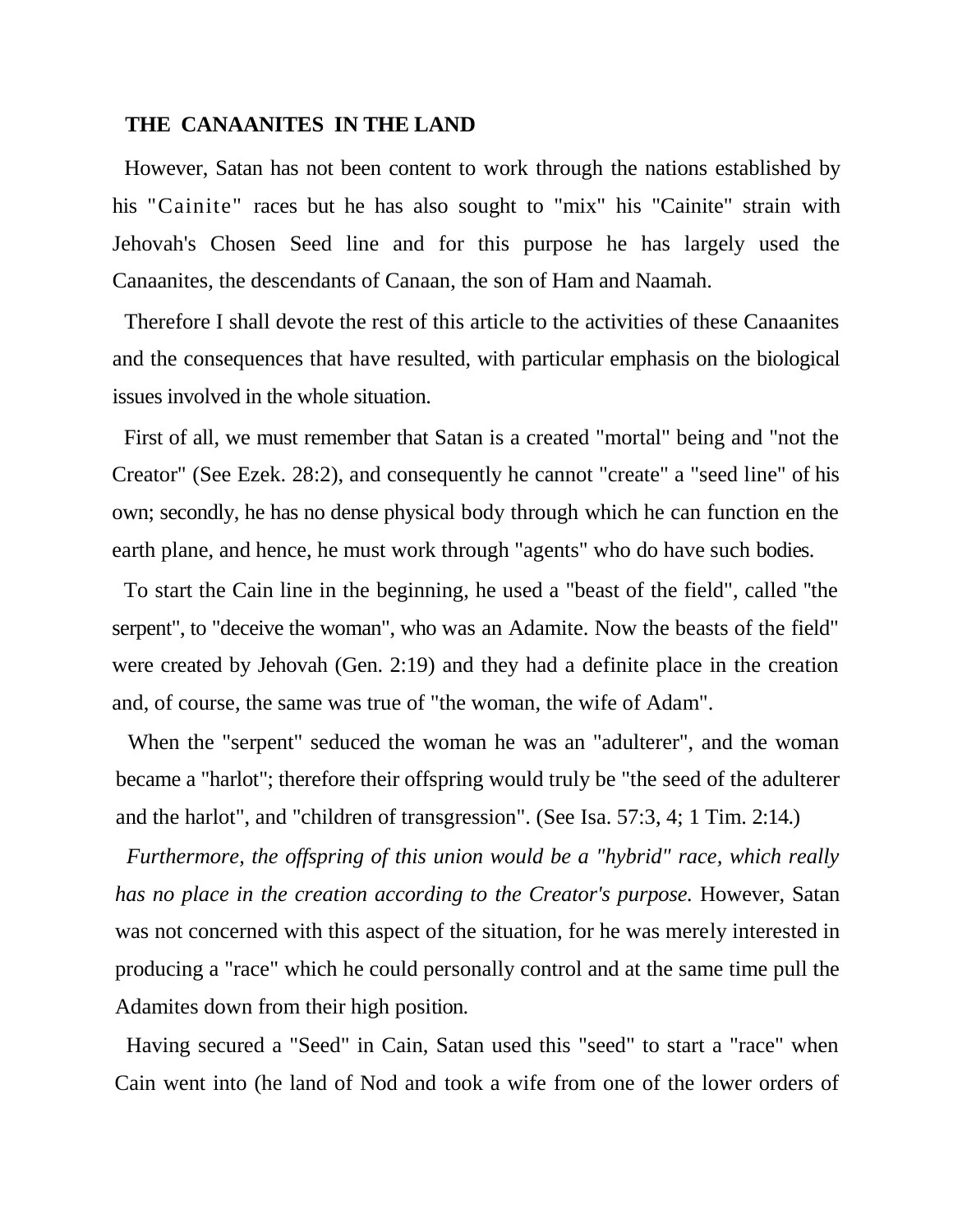pre-Adamite "living creatures" (Chai Nephesh) which the Bible specifically tells us were created before Adam.

In other words, Satan established a "race" of his own through (he ''Seed of the Serpent'', by "mixing" the "seed" of created beings contrary to Jehovah's program, and in doing this he also succeeded in causing the "Adamites" to "fall" down to the level of the lower orders.

Following the "Flood", Satan had only the "maternal" side of the Serpent line left end if that line were to be perpetuated he must have a "paternal seed", and in Ham he found such a "seed", but since the children of Ham end Naamah were a "hybrid or mixed" race, Satan faced a serious biological problem when it came to perpetuating that race.

It is a biological fact that any "genus" can perpetuate itself, "after its kind", from its own seed, but it is also a demonstrated biological fact that a hybrid species will soon die out unless new "paternal seed"' from an established species of the same genus is brought into the hybrid species because the original "seeds" from which it was started will revert to type.

The implications of this truth are far-reaching in the matters under consideration. The "Seth" line, which was a pure "Adamite" strain, could perpetuate itself indefinitely "after its kind", but the Cain line before the flood and the Canaanite line after the flood, could be continued only by the addition of new "seed" from other species because they were unstable "hybrid" lines.

Had Satan been unable to bring new seed into the Canaanite strain, the race would soon have died out completely, for the "seed of Ham" would have become naturally reverted to type and, of course, the same thing is true with regard to all of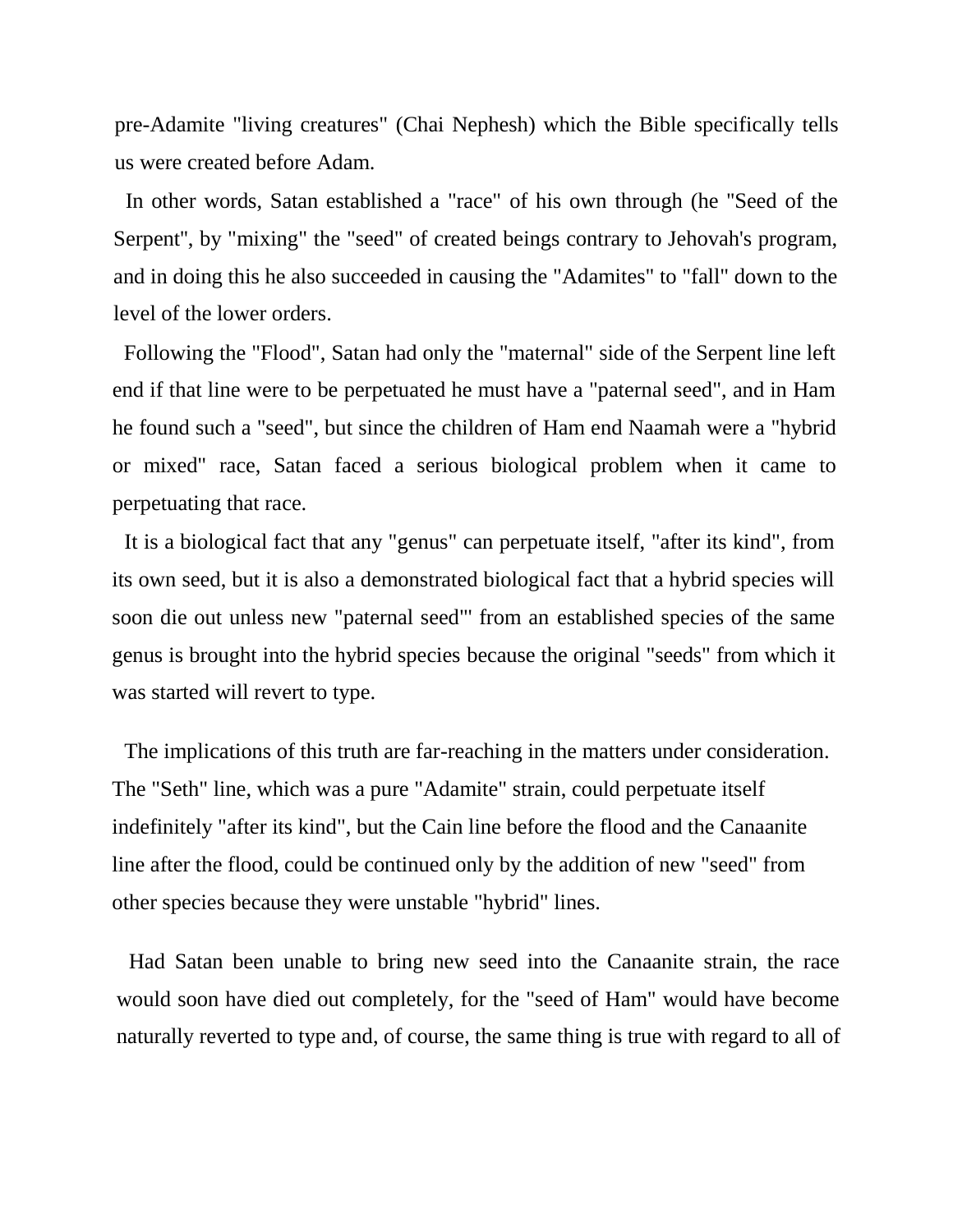the "races" or families which resulted from blending the "paternal seed" of the Seth line with the "maternal" Cain line which came through the flood.

This does not mean that the "original seed" which came down through Ham would itself be lost, but rather that it would ultimately revert back to type, and the "species", or "the Canaanite race", which came from the blending of the "Seth" seed with the "Cain" line, would have been left without "seed" to perpetuate itself.

When all these facts are taken into consideration, we see that Jehovah's admonitions against "mixing" seeds are not only reasonable but biologically sound; and we can also understand why His "covenants and promises" with a particular "Seed" cannot fail, for even cross-breeding cannot "destroy the seed" itself, nor can it produce a "species" which can reproduce itself permanently "after its kind". But even though such "cross-breeding" cannot destroy the "Seed" itself and can only produce a "type" which must be perpetuated by the continual addition of "pure seed", the "type or species" resulting from such "cross-breeding" is always a "biologically inferior species". This is clearly demonstrated in the case of so-called superior strains produced among animals by breeders. For instance, by cross-breeding a socalled thoroughbred strain of race horses can be produced, but these co-called superior horses are in reality weaker than the "seed" from which they were produced, being more susceptible to sickness, etc., and if left to themselves they will either die out or revert back to the original types from which they came.

Consequently the real evil which results from the blending of the "Seth Seed" with other races, such as that which produced the "Cainite" and the "Canaanite" races, and which has perpetuated these races down to the present time, does not lie in the fact that Satan might be able to "create" a stable and permanent 'race" of his own. for that is biologically impossible, but rather in the fact that these ''mixed"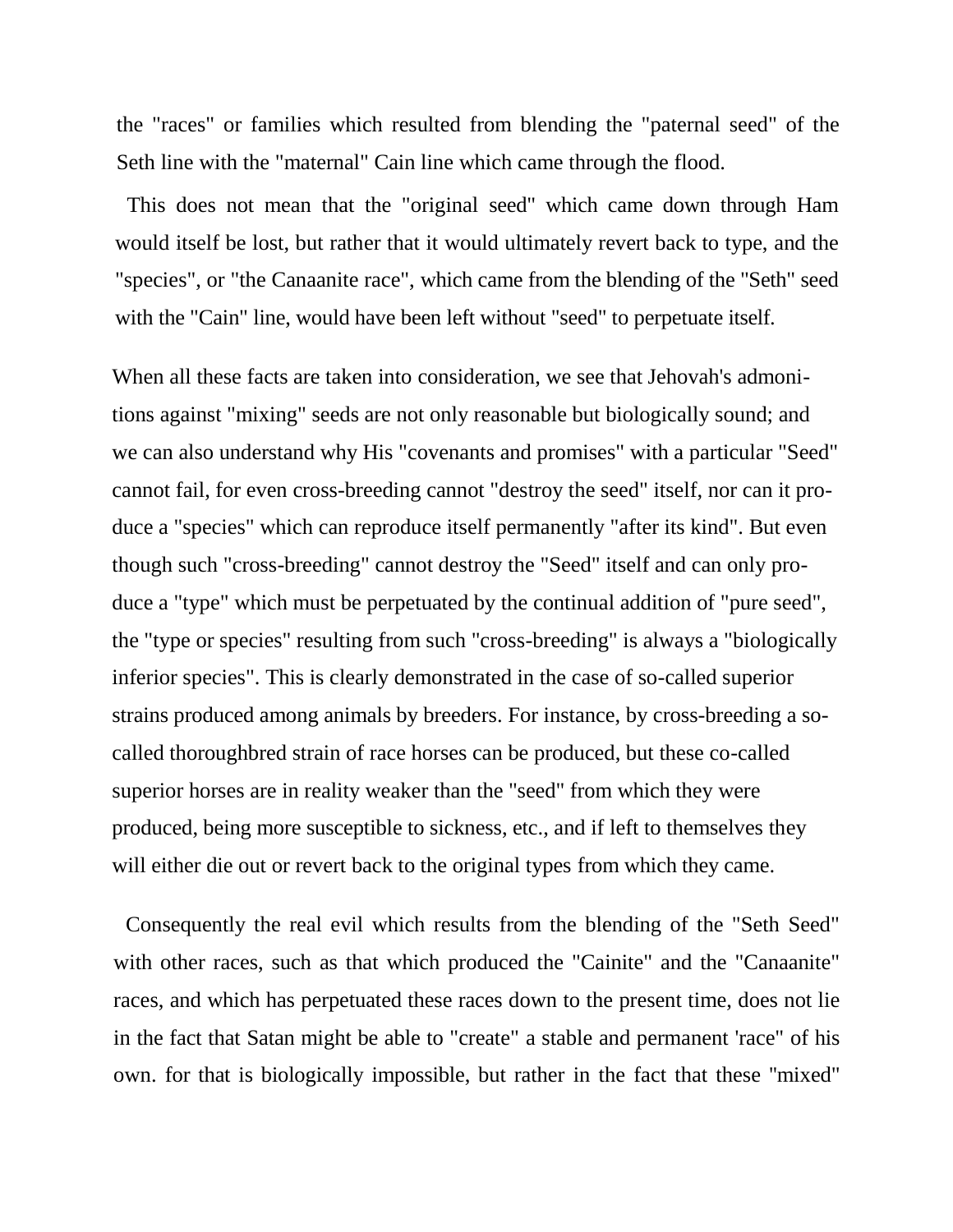races become "trouble makers" and "thorns in the sides" of the peoples who are of a "pure seed line".

It was for this reason that Jehovah instructed His people not to inter-marry with other races, and had the Children of Seth heeded these instructions Satan could never have succeeded in perpetuating the "children of the wicked one". Even today if Jehovah's commandments were obeyed Satan's brood would be doomed, for the various "seed lines" which have been blended would revert to "type" until each race would again produce "after its kind' taking its rightful place according to the eternal plan of Jehovah.

However, Satan can only succeed in his ambitious program if he has a people through whom he can work, and since he cannot "create" such a "race" he must *at*  all cost perpetuate his "children of the wicked one". Therefore he has cleverly foisted upon humanity the wholly fallacious and unscientific theory that a super race will "evolve" from the blending and interbreeding of all races of human beings.

The fallacy of this theory, and it is merely a theory, is shown by the fact that no breeder of fine animals uses this method when developing and maintaining a "new species", nor even for improving an "inferior strain", for they know that neither can a "superior strain" be developed nor an "inferior strain" be improved by promiscuous cross-breeding. Were the proven facts of the laws and principles of genetics frankly faced, instead of being twisted and tortured 'to prove" prejudiced theories and hypotheses, the whole superstructure of the pseudo-scientific theory of Evolution would collapse and sink into the shifting sands of prejudice and conjecture on which it has been built, and evolutionary "super-race" religion would be shown up as the Satanically inspired "mythical hoax" which it really is.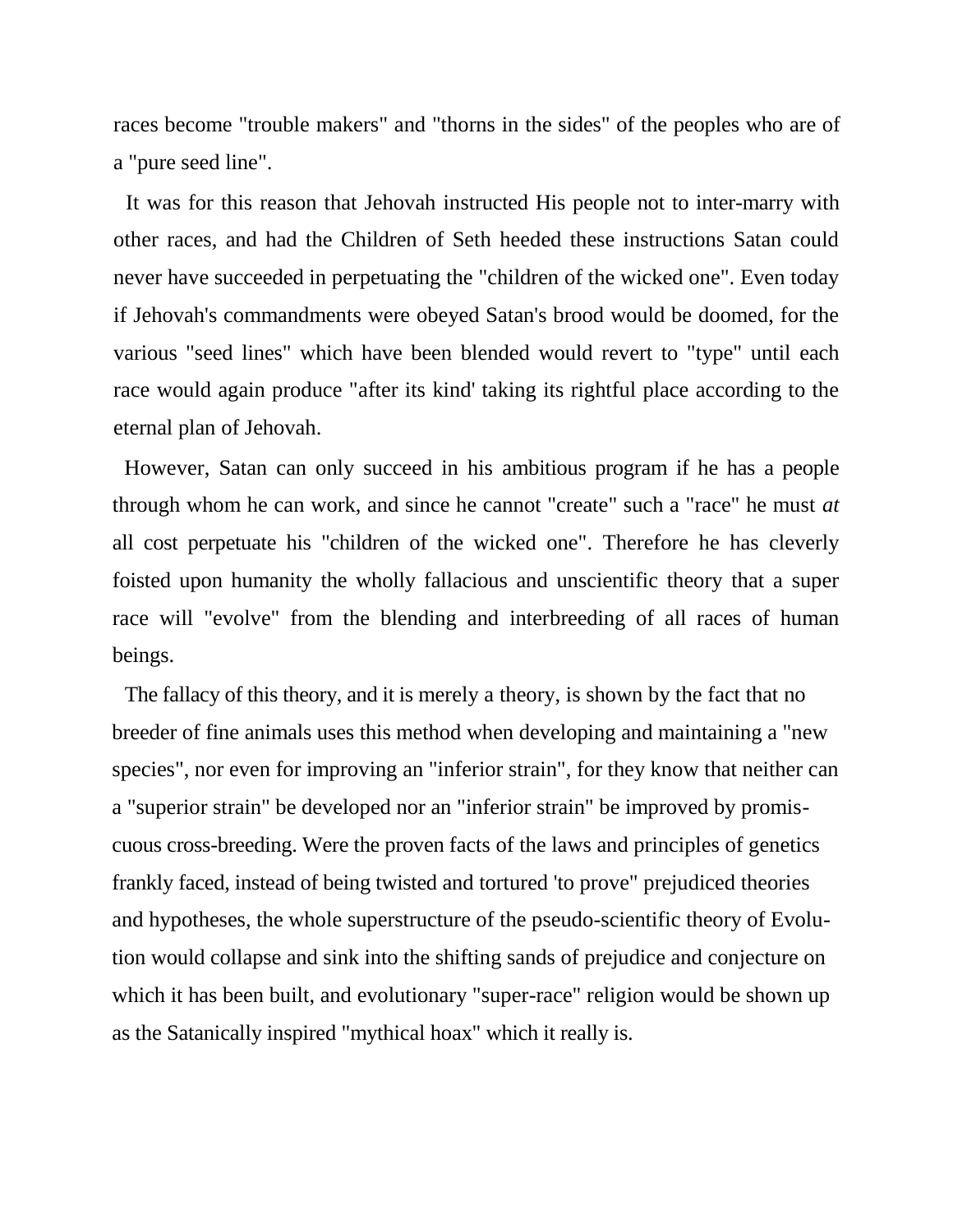It is impossible to go into these facts in this article, but one day I hope to publish a series of articles devoted to a critical analysis of this whole matter from the standpoint of "proven" scientific truth, showing that the "Evolutionary Hypothesis" is merely another Satanic delusion by which he hopes to prevent the "restoration of Jehovah's real Super-man", through Jesus Christ, (he "Seed of the Woman" and the "Seed of Abraham".

Since Satan's real objective is not the building of a Super-race, but rather the perpetuation of his own "Tare Seed" line, it is not surprising that he should seek to delude the peoples and races of the earth, and particularly modern Celto-Anglo-Saxon-Christian-Israel; but it is a strange anomaly, indeed, that so many so-called scientific authorities, yes, and even Christian ministers, should ignore and reject the proven and demonstrated laws of genetics and biology, and become "sponsors" and advocates of such a Satanically inspired fallacy. The only answer must be that they are either conscious and willing Satanic agents seeking to delude and deceive Jehovah's Chosen People or else they have themselves been deceived by Satanic guile so that he can use them as his dupes.

In any event, the "Canaanite" in the land is directly responsible for practically all of the difficulties and problems confronting us today and no amount of intermarriage and cross-breeding can eliminate him. Our only hope lies in returning to the '"Truth of Jehovah", in Jesus Christ, our Saviour, Redeemer and King.

### **AGE-LONG DECEPTION OF ISRAEL**

In concluding this article, I shall briefly show how the "Canaanite" strain has become attached to the children of Israel; for only when we realize that the ''Canaanite" is in our midst can we understand how Satan is zealously working to sabotage and "bore from within" to prevent us from achieving our divine destiny as Jehovah's Servant People.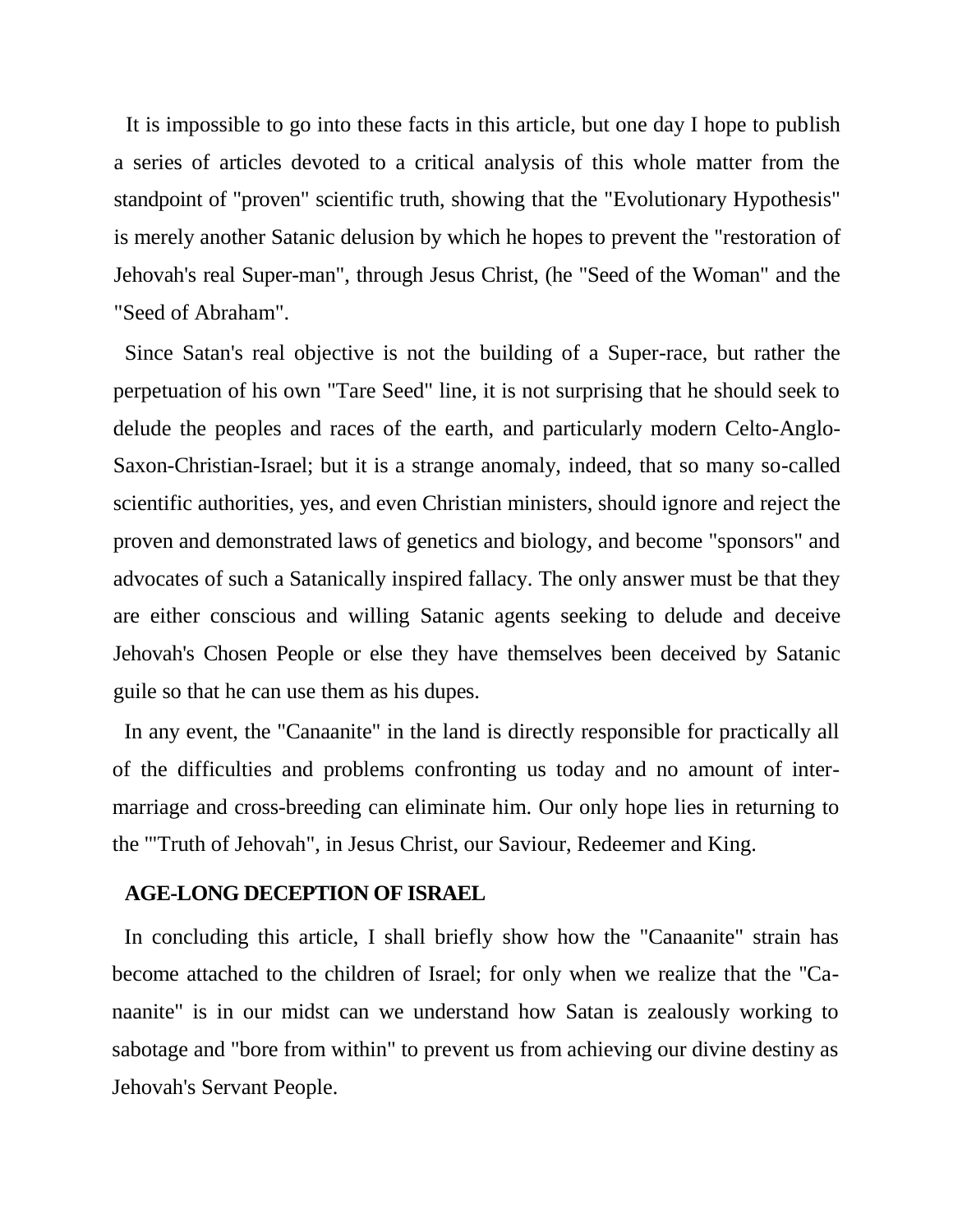Up to the time of Abraham, Jehovah had preserved his chosen "Seed" line through one individual in each generation as shown in Gen. 5:1-32 and Gen. 11:10- 32. Then He began to multiply the "Seed of Abraham", in the whole "family or house of Jacob-Israel" to make of them a "kingdom of priests and a holy [or set apart] nation".

From the time that He "called Abraham" Jehovah warned against inter-marriage or mixing with the "Canaanites". From Gen. 24:2,3 we learn that Abraham realized that "his seed" should not be mixed with the Canaanites, for when he sent his servant to find a wife for Isaac, he made his servant "Swear by Jehovah, the God of heaven, and the God of the earth, that he should not take a wife for Isaac of the daughters of the Canaanites, among whom he dwelled".

While the children of Israel were in the wilderness, being prepared to enter "the land promised to their fathers", Jehovah, through Moses, in Exodus 23:20-33, instructs them, "Behold, I send an Angel [Heb. 'malak', a messenger or agent] before thee, to keep thee in the way, and to bring thee unto the place which I have prepared. Beware of him, and obey his voice, provoke him not; for he will not pardon your transgressions; for My name [Heb. "Shem'] is in him. But if thou shalt obey his voice, and do all that I speak, THEN I will be an enemy unto thine enemies, and an adversary unto thine adversaries. For mine Angel shall go before thee, and bring thee unto the Amorites, and the Hittites, and the Perizzites, and the CA-NAANITES, the Hivites, and the Jebusites: and I *will cut them off.* Thou shalt not bow down to their gods, nor serve them, nor do after their works; but thou shalt utterly overthrow them, and quite break down their images. . . . And I will set thy bounds from the Red Sea even unto the sea of the Philistines, and from the desert unto the river; *for I will deliver the* inhabitants *of the land into* your hand; and thou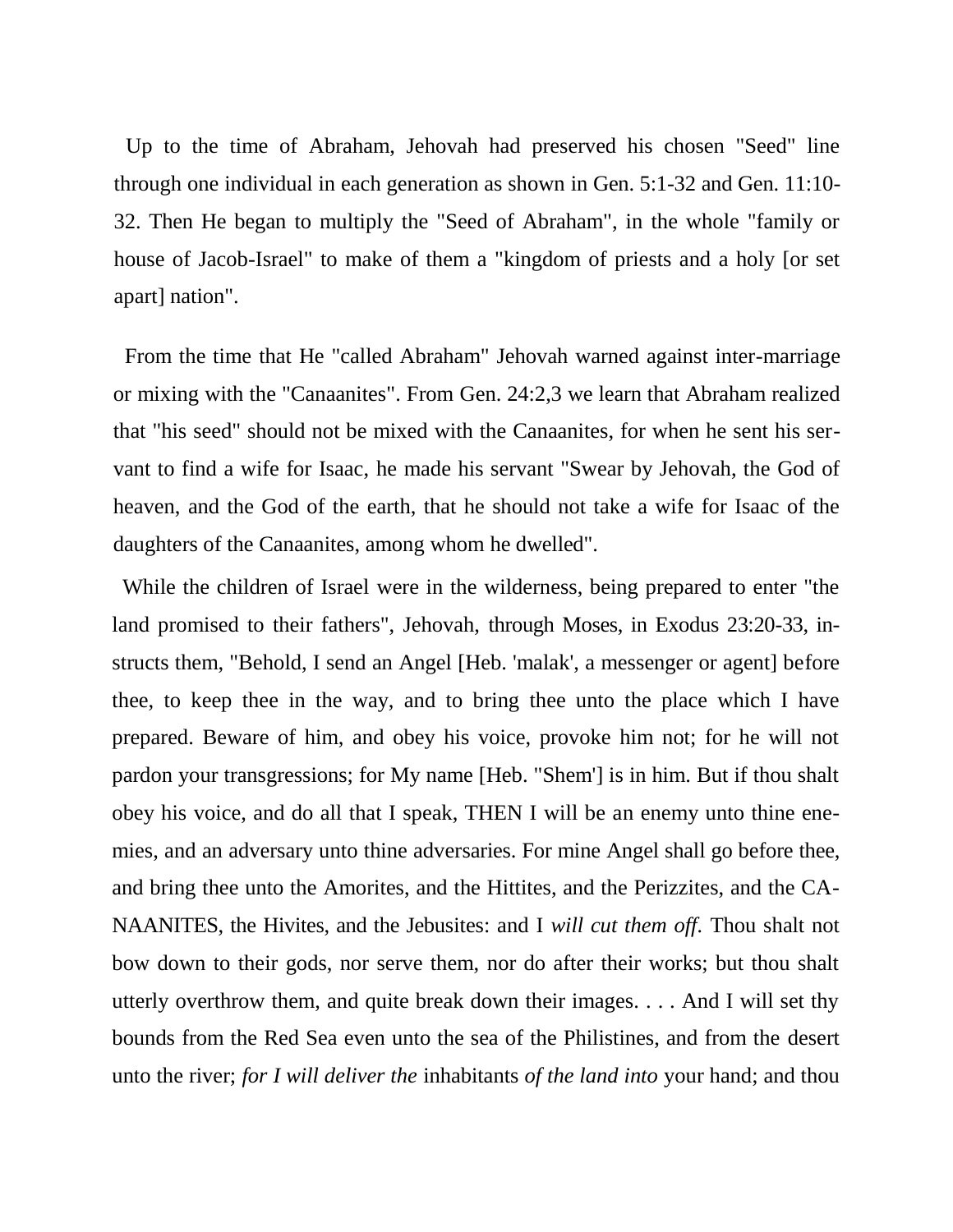shalt drive them out before thee. Thou *shalt make no covenants with them., nor with their gods.* They shall not dwell in thy land, lest they make thee sin against Me; for if thou serve their gods, it will surely be a snare unto thee".

These instructions seem terrible, but when we realize that these Canaanites are a "mixed" race, sired by "a liar and a murderer", which cannot, and will not, submit to the will or law of Jehovah, and which has no place in His program with and for His creation, we can understand why they must be eliminated from the land.

In Numbers 33:55 Jehovah warns, *"If* ye will not *drive out the inhabitants of the land from before you; then it shall come to pass, that those which ye let remain of them* shall *be pricks in your eyes, and thorns in your sides, and they shall vex you in the land wherein ye* dwell".

When the Israelites failed to obey Jehovah's instructions. Jehovah told them in Judges 2:2,3, "Ye have not obeyed My voice [to drive out the inhabitants of the land]".... Wherefore... I will not drive them out from before you, but *they shall be as thorns in your* aides, and *their gods* shall *be a snare unto you .*

Thus we see that the children of Jacob-Israel did not drive out the "Canaanites" and they have never since been completely eliminated. This fact is vitally significant for modern Celto-Anglo-Saxon-Christian Israel for these same "Canaanites' are still in our midst and they are still "thorns in *our sides., and their gods are still a snare unto us"*

To show how generally the tribes of Jacob-Israel failed to heed Jehovah's instructions, I shall quote a few of the many passages which tell the story.

"The children of Manasseh could not drive out the inhabitants of those cities; but the Canaanites would dwell in the land. Yet it came to pass when the children of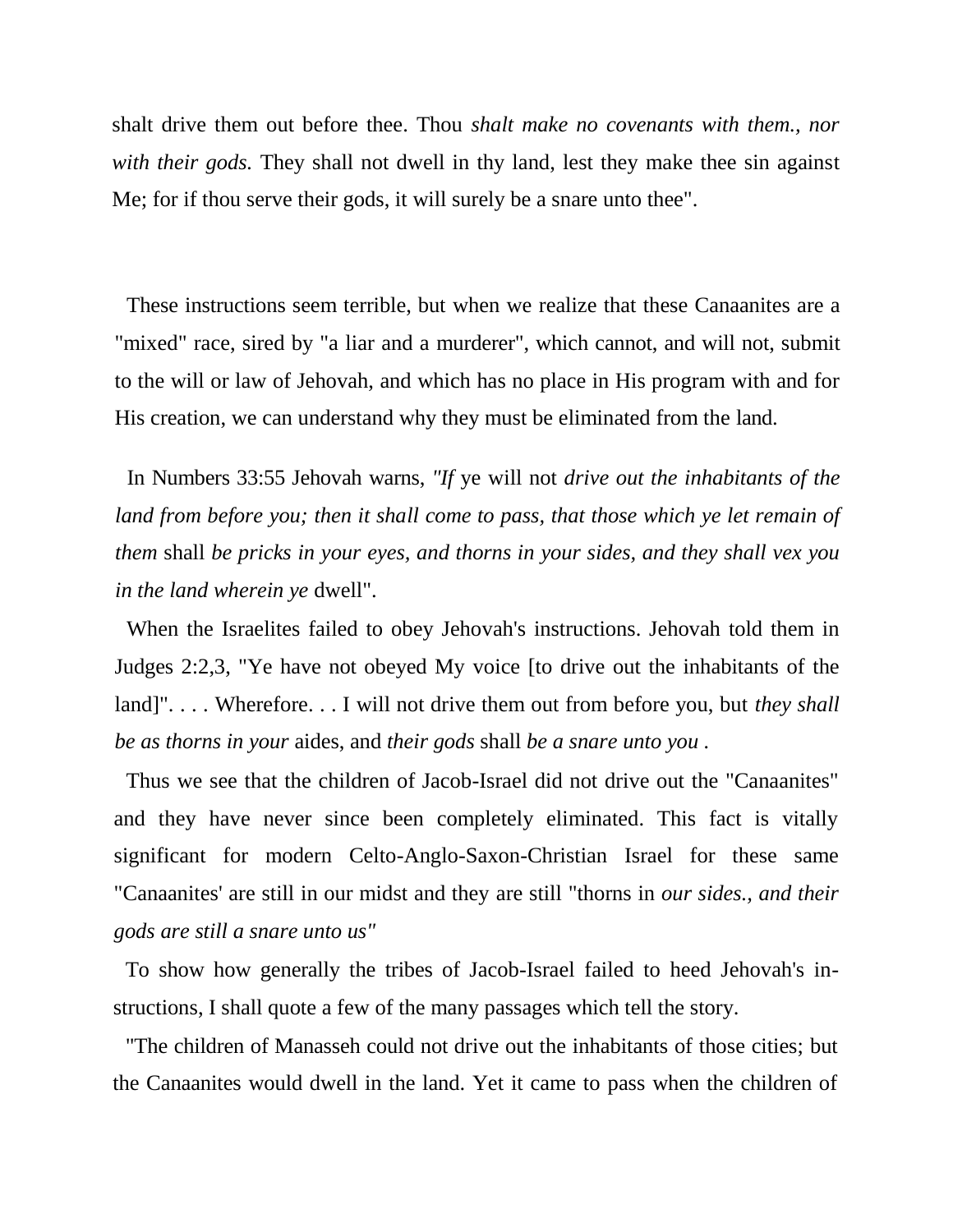Israel were waxen strong, that they put the Canaanites to tribute but *they did not utterly drive them* our" (Joshua 17:12,13).

At first it might seem plausible that the Manassehites should be excused because they "could not drive out the Canaanites", but in Joshua 17:17,18 we find that this excuse did not stand up, for Jehovah said to Manasseh and Ephraim, "Thou *art a great people and hast great power . and thou shalt drive out the Canaanites though they have iron chariots, and though they be Strong".*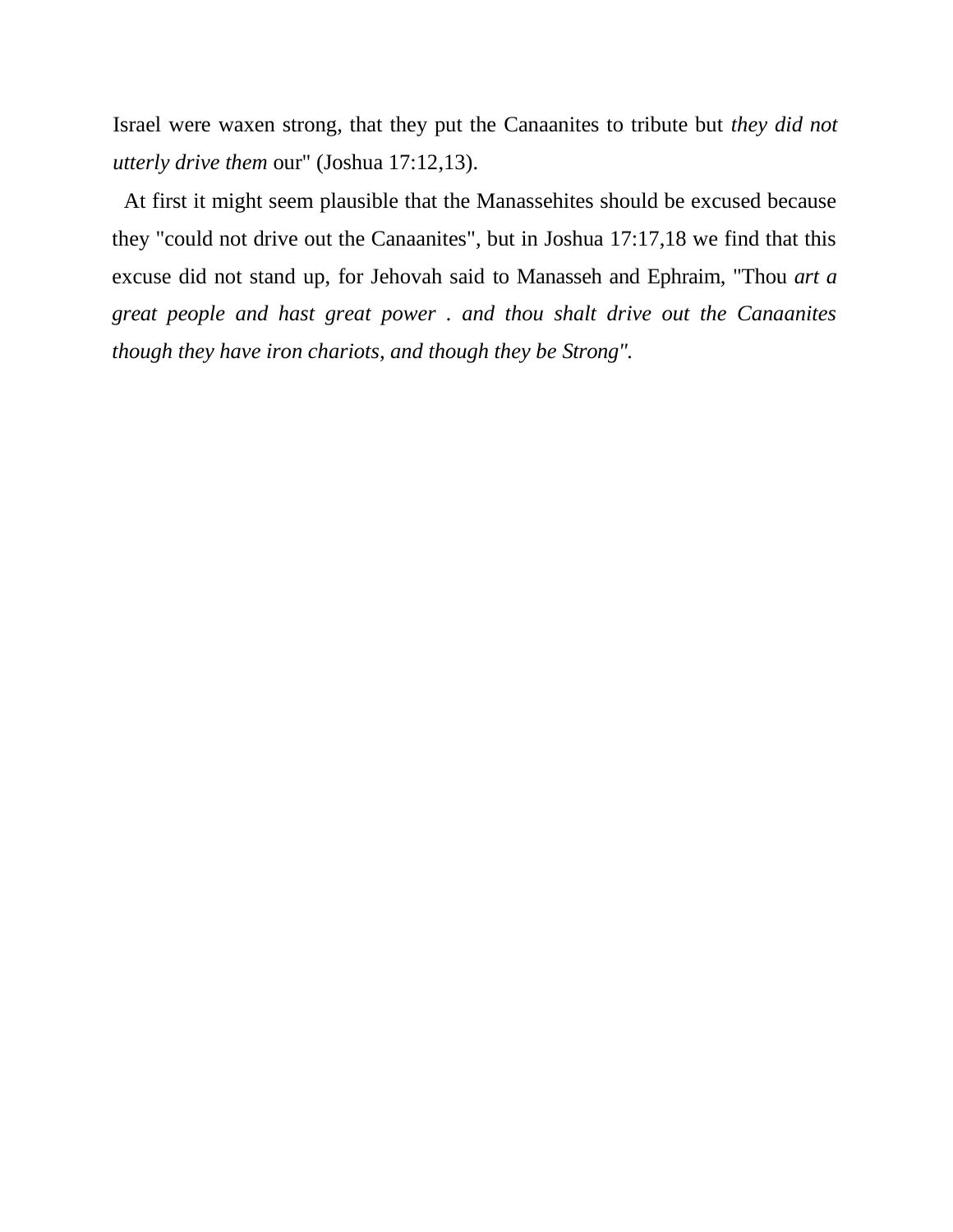These instructions are as valid for us today as they were in the days of Joshua, for now Manasseh has become "The Great People", and the seed of Ephraim has grown into "The Company of Nations", prophesied in Gen. 48:18.

In the first chapter of the Book of Judges we find that all of the tribes of Jacob-Israel failed in the same way. "Judah could not drive out the inhabitants of the valley, because they had chariots of iron" (Verse 19). "The children of Benjamin did not drive out the Jebusites that inhabited Jerusalem; but the Jebusites dwell with the children of Benjamin unto this day" (Verse 21). "Neither did Manasseh drive out the inhabitants of Beth-shean [House of Security] and her towns, etc. . . . but the Canaanites would dwell in the land" (Verse 27). "Neither did Ephraim drive out the Canaanites that dwelt in Geser" (Verse 29). "Neither did Zebulun drive out the inhabitants of Kitron, nor the inhabitants of Nahalol, but the Canaanites dwelt among them" (Verse 30). "The Asherites dwelt among the Canaanites . . . for they did not drive them out" (Verse 32).

From Judges 3:5-7 it is evident that the children of Israel not only allowed the Canaanites to remain in the land but they inter-married with them, thus weakening the Israel strain and strengthening the Canaanite line, *"And the children of Israel dwelt among the Canaanites . . . and they took their daughters to be their wives, and gave their daughters to their sons, and served their gods. And the children of Israel did evil in the sight of Jehovah, and forgot their God, and served* Baalim and *the groves".*

During the time that they dwelt in the promised land, the children of Israel continued to violate Jehovah's express instructions by blending with the Canaanites and this practice has continued right down to the present. Today Celto-Anglo-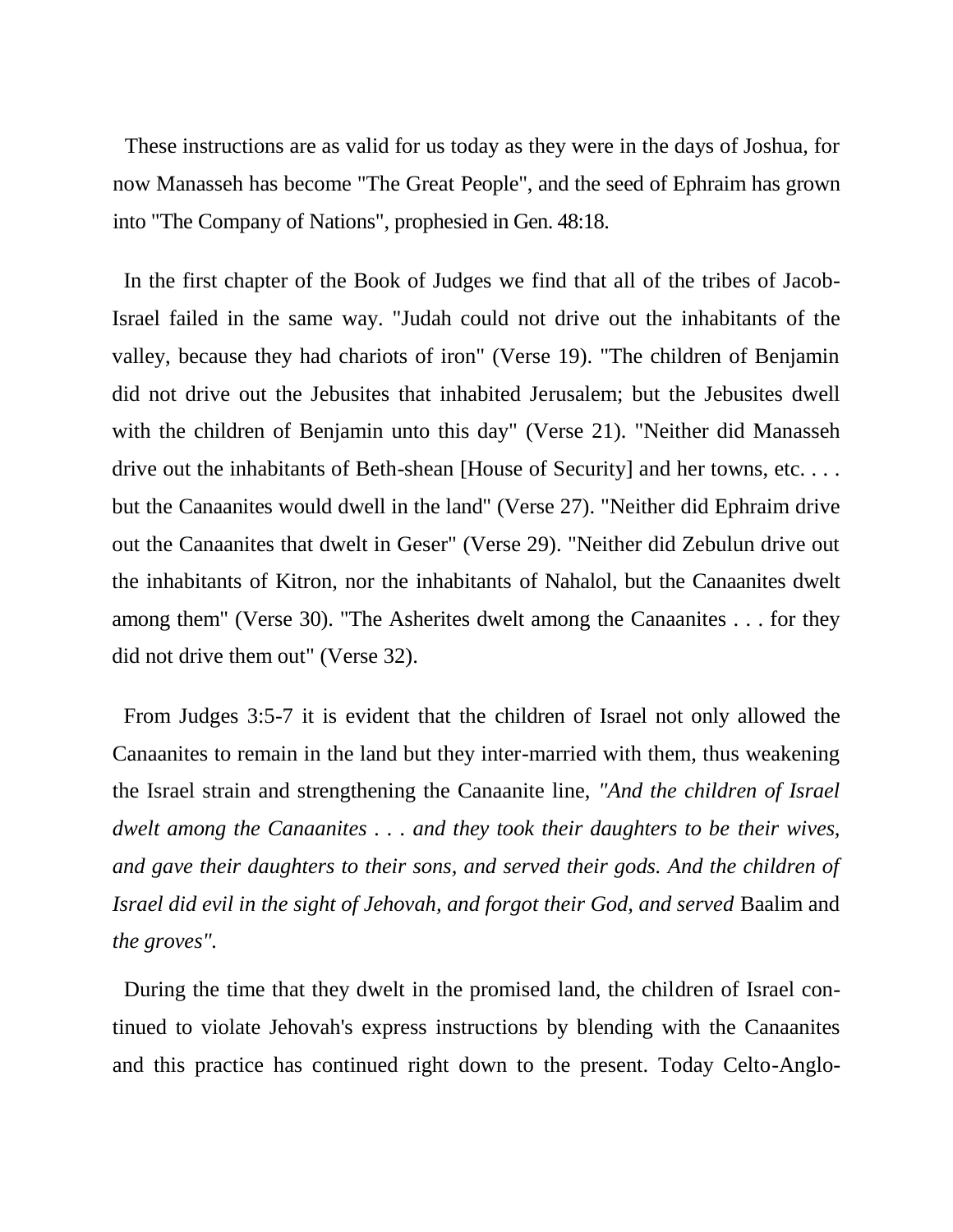Saxon-Christian-Israel peoples are following in the footsteps of their fathers and in doing so they are bringing troubles and difficulties upon themselves.

So completely has Satan deluded us that we do not even understand why Jehovah **pleads with us to cease from our sins and transgressions. The popular idea seems to be that Jehovah has promulgated a code of so-called moral laws and that He demands obedience to these laws to gratify His own power and vanity, but the Scriptures clearly reveal that Jehovah's laws and commandments are codifications of the eternal principles of righteousness and truth on which the harmony of the whole creation depends.**

**Obedience to these laws and commandments is enjoined** *for our own good,*  **rather than to placate an offended Deity, for only on the foundation of these eternal principles can peace, security and harmony exist on the earth. In short, when we** *sin* **against the "Commandments of Jehovah" we are harming ourselves, and these "commandments\*' cover all phases and aspects of all human relationships and not merely a few personal habits and weaknesses.**

**Jehovah makes this clear in Deut. 5:29-33 when He pleads, "O that there were such a heart in My people, that they would reverence Me and keep My commandments always, that it** *might be well with them, and their children for ever. . . .* **Ye shall walk in all the ways which Jehovah hath commanded you, that** *ye may live,* **and that it may be well with you, and that** *ye may prolong your days in the land* **which ye shall possess", and again in Isaiah 48:18. Jehovah laments,** *"O that thou hadst hearkened to My commandments; then had thy peace been as a river, and thy righteousness as the waves of the sea".*

But the Canaanites still remain in our midst, for as Jude so aptly says, they "have crept in unawares . . . denying Jehovah and our sovereign, Jesus Christ", blinding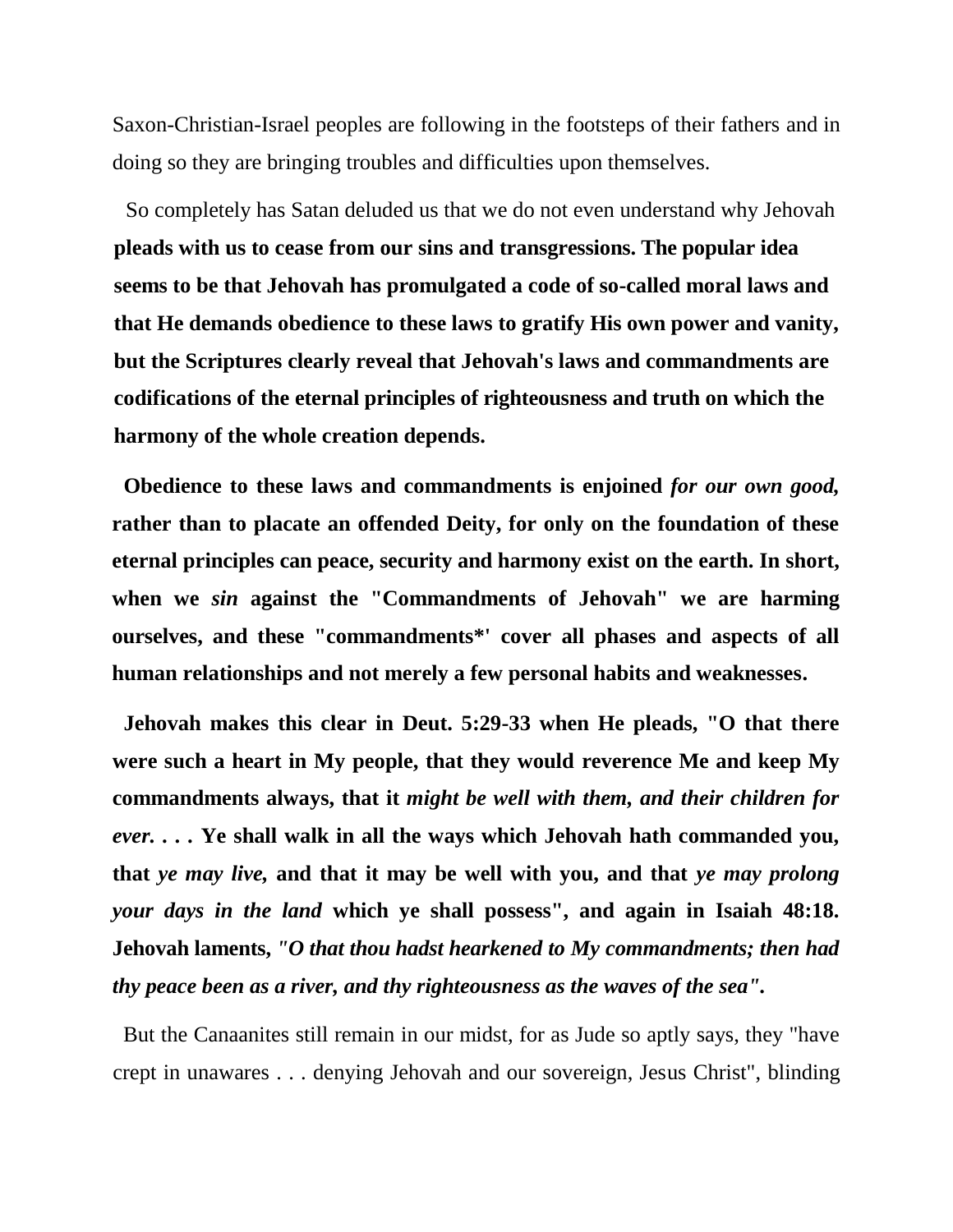us to our divine destiny and deceiving us so that we walk in the ways of their gods, who are in reality no gods at all. Ridiculing and even reviling Jehovah of Israel and His laws, denying Jesus Christ as the "Saviour of the World", and as the "Redeemer of His People", these "children of the wicked one" have truly become "thorns in our sides, and their gods have become a snare unto us".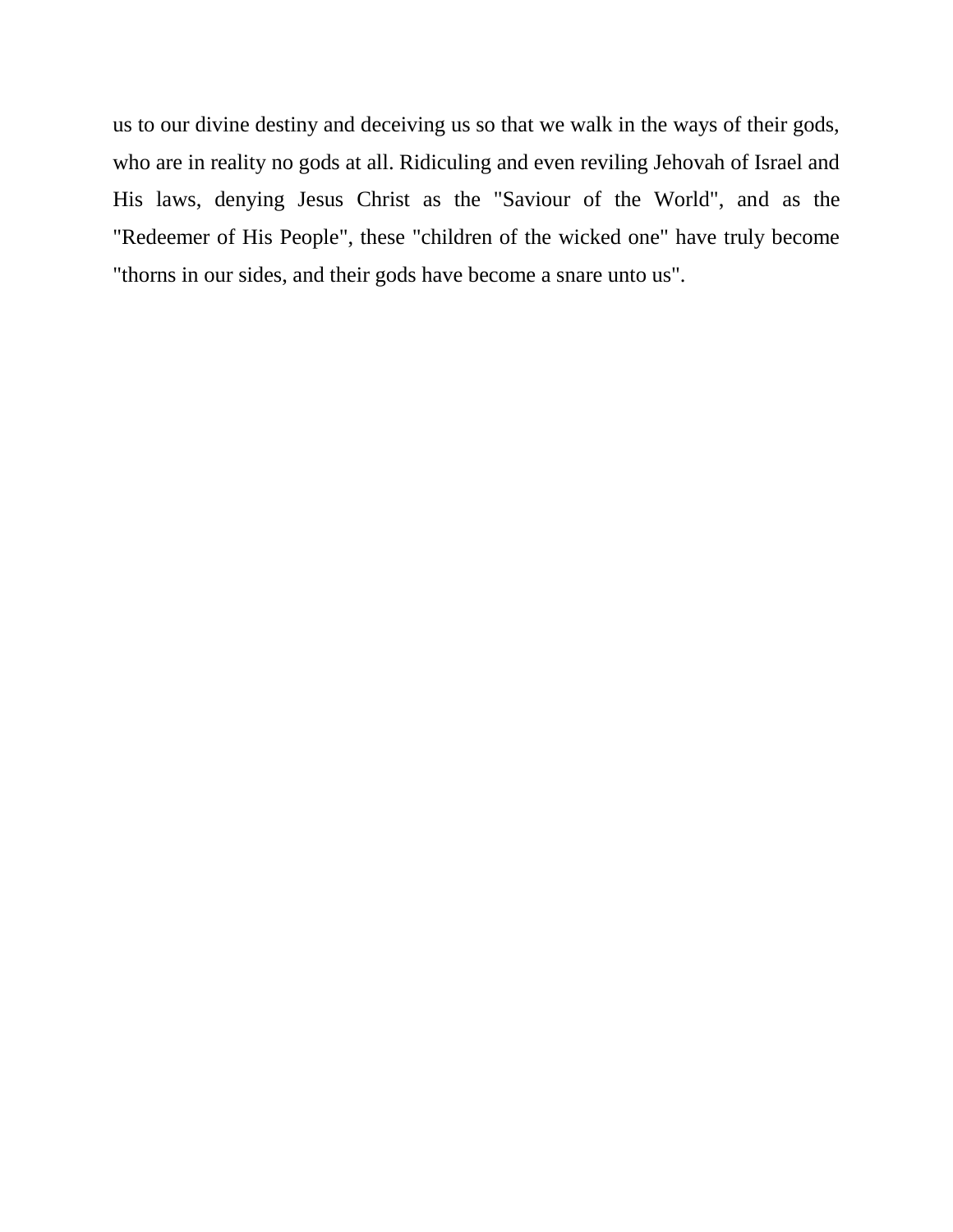Who Was Cain's Father?

# **By CONRAD GAARD**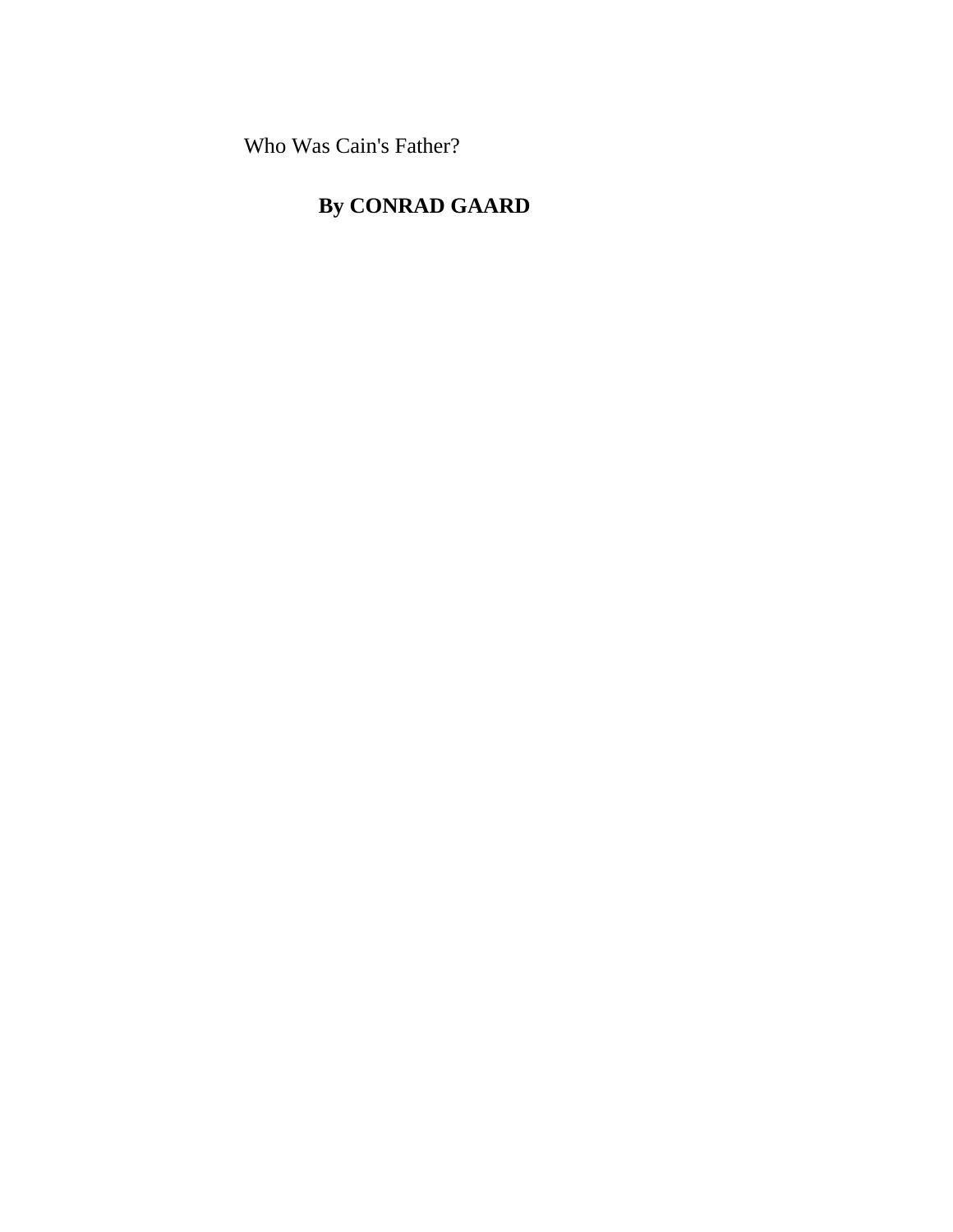(This is the second of a series of articles dealing with the questions and objections received f r o m Interpreter readers.)

Many people are loathe to believe that Cain may have been the son of a father other than Adam, and a great many are very much shocked and offended when such a possibility is even mentioned.

Our personal opinions or prejudices in the matter are of very little importance, however, for the only vital issue is the truth. The writer is not at all interest;; d "in proving that he is right" nor in defending any personal belief about Cain's parentage; but he is very much interested in knowing and understanding the whole story of Divine Revelation, and he believes that such knowledge and understanding can come only by diligently "searching the Scriptures" without preconceived opinions, and without attempting either to prove or to disprove man-made teaching, creed or doctrine.

We know from the Bible story that "the Serpent was more subtle than any beast of the field," Gen. 3:1) and we are told in Gen. 2:19 that Jehovah Elohim made the "beast of the field."

In the article "Was Adam the First Man?" printed in the last Interpreter, I pointed out that the Hebrew term "Chaiyah Sadeh" which is translated "beast of the earth" is never used for "snake," and furthermore that the term cannot be limited to animals of the brute creation. A careful study of the use of the term shows us that it is often used to designate beings of a very high order, who could talk with the Adamites; and in fact such a study reveals that it is quite probable that the term "Chaiyah Sadeh" is never used in the Scriptures except for one or more races of mortal (Hebrew "Enosh") human beings.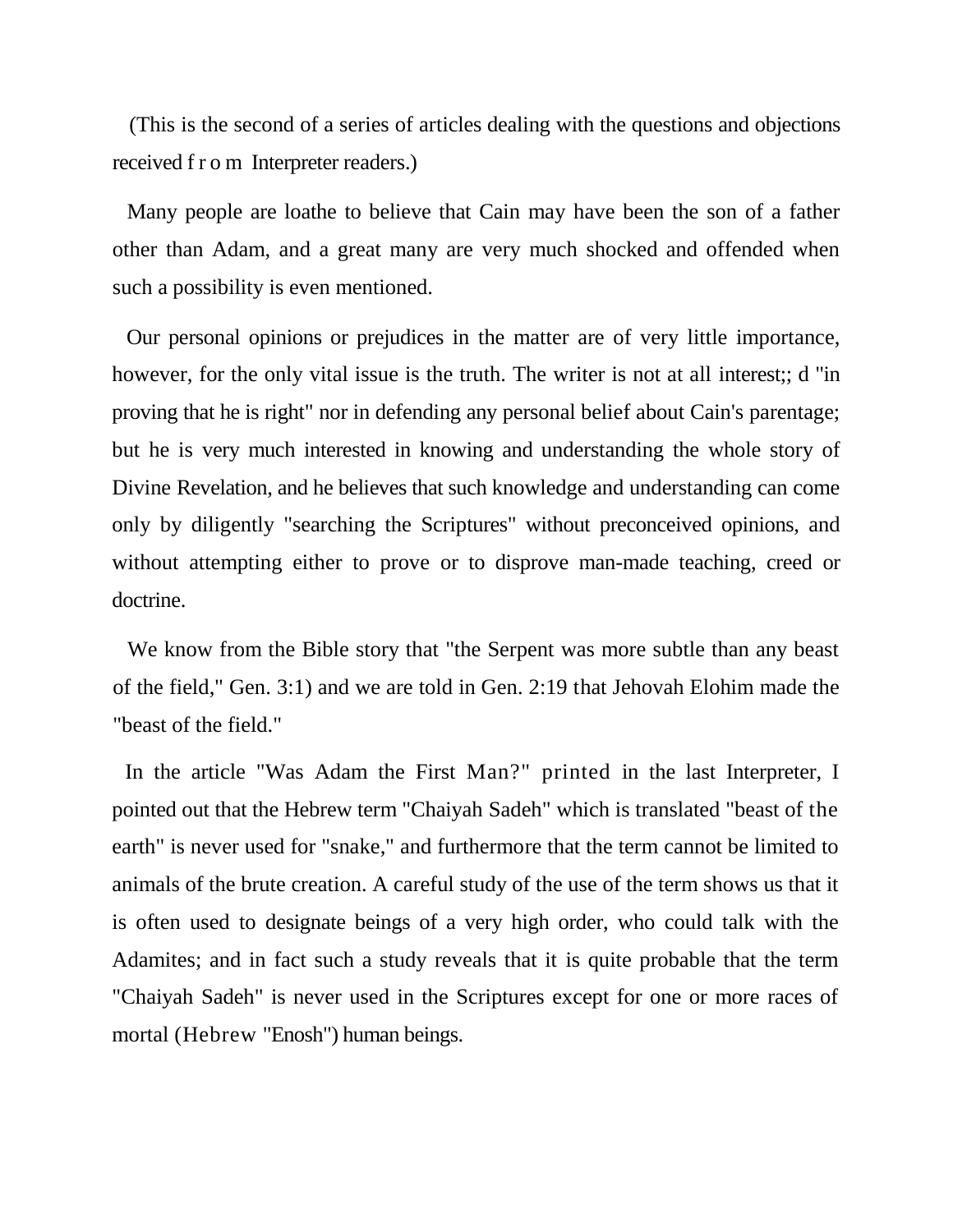We are specifically told that "serpent" who was such a "beast of the field" actually did talk and reason with ''the woman," and the only logical conclusion is that he was a member of one of the several races of mortal beings, endowed with "The power of rational, contemplative and self-conscious control over their own lives and actions.

From the clear statements in the third chapter of Genesis there is no question about the fact that the serpent tempted the Woman, but there is considerable difference of opinion as to the nature of the actual act which resulted in the "Fall," bringing death to Adam and Eve and all of their descendants.

It is quite evident that a very definite change took place in the bodies of Adam and Eve. From Gen. 2:23 it seems clear that they were beings of "flesh and bone," whose lives (or souls, Nephish) were in the "Spirit of Life" (Chaiyim) which Jehovah had "breathed out from Himself" into them; in other words, they had no blood.

The other races of men (Hebrew "enosh" meaning "mortal beings"), including the "beast of the field," were flesh and bone beings whose life (nephesh) was "in the blood."

Gen. 2:25. "And they were naked, the man and his wife, and they were not ashamed." After they had "disobeyed" Jehovah the "eyes of them both were opened and they knew that they were naked; and they sewed fig leaves together and made themselves aprons . . . . and hid themselves from the presence of Jehovah Elohim amongst the trees of the garden." (Gen. .3:7, 8). Then "Unto Adam also and to his wife did Jehovah Elohim make coats of skin, and clothed them." (Gen. 3:21).

It is not possible in this article to go into all the implications contained in these verses; but is certainly quite patent that after their "disobedience" their very nature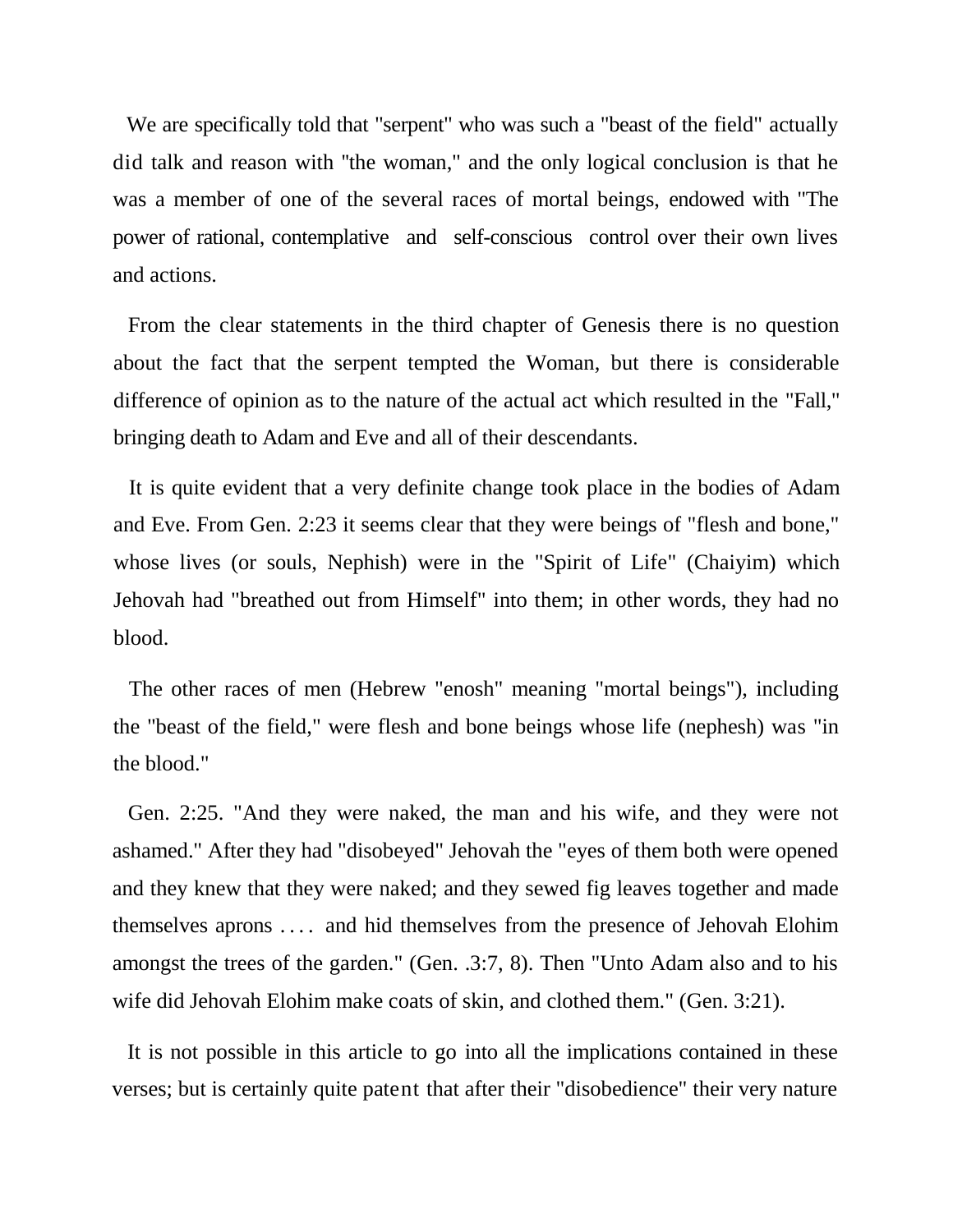was changed (fallen onto a lower plane) and Jehovah Elohim clothed them with skin in dense physical bodies whose life was "in the blood."

That this change (or fall) affected the nature of their bodies and of their living, including the method of procreation, is indicated in Jehovah's words to the woman in Gen. 3:16, "I will greatly multiply thy sorrow and thy conception; in sorrow (halt thou bring forth **children; and thy desire shall be to thy husband and he shall rule over thee."** And in His words to Adam in verse 17: "Because thou hast hearkened unto the voice of thy wife . . . and hast eaten of the tree . . . cursed shall be the ground for thy sake; in sorrow shall thou eat of it all the days of thy life, and thou shalt eat the herbs of the field." "Therefore Jehovah Elohim sent forth from the garden of Eden, to till the ground from whence he was taken." It is evident from this that, in their original perfect state, Adam and Eve were not meant either to till th« ground or eat the herb of the field, so some radical change in their physical makeup made this necessary, after their disobedience. It does not require much imagination to see that their sinful act of disobedience has a sexual implication, especially when we read what Jehovah said to the woman.

**Furthermore in Gen. 3:15, Jehovah declared, to the serpent, "I will put enmity between thee and the woman, and between thy seed and her seed."** Here we have the positive statement that there is a "seed of the serpent" and a "seed of the woman," and Jehovah's word that there shall be enmity between them until the "seed of the woman" shall "crush" the head of the serpent.

The woman had two sons, Cain and Abel, between whom there was enmity from the beginning, and finally Cain killed Abel. Then we are told in Gen. 4:25 that "Adam knew his wife again and she bare a son and called his name Seth, for God, said she, hath appointed me another seed instead of Abel whom Cain slew." This indicates that Cain was not the seed of the woman, and in Biblical genealogies the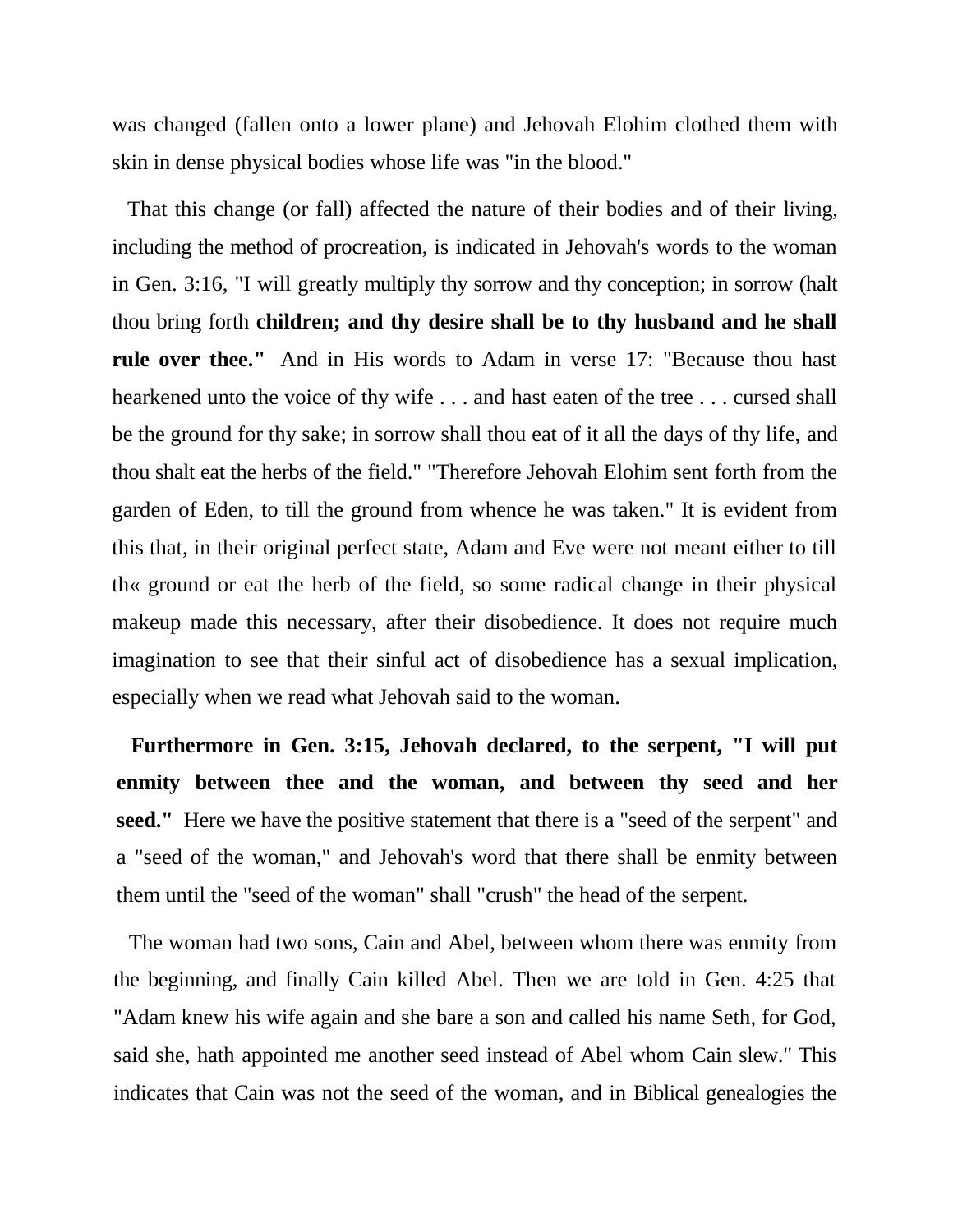seed line of Adam and the woman come down through descendants of Seth, not of Cain who would be the "first-born" and progenitor of the race were he the son of Adam. The Word of God nowhere recognizes Cain as the first-born of Adam and in I John 3:12 we read "Cain was of that wicked one, and slew his brother."

Many who are in doubt in this matter point to Gen. 4:1 as proof that Cain was the son of Adam, but a careful reading of verses 1 and 2 will reveal that Cain and Abel were undoubtedly twins: "And Adam knew his wife; and she conceived and bare Cain." Then, with no second conception, "and again she bare his brother Abel."

In Life Magazine for March, 1944, there appeared an article on the subject of twins in which is brought out the fact that "identical" twins are of one seed from the male, while "fraternal" (non-identical) twins are always from two seeds. These two seeds need not of necessity be from the same father, and many cases on record seem to verify that fraternal twins are often of two fathers. That is, the seed from one relationship may remain dormant until after a second relationship (which could be with a different male partner) then conception takes place and this first seed enters the ovum and produces a child; and at the same time possibly the seed from the second relationship also produces, which results in a twin birth. This is within the realm of possibility and can be verified by text-books on the subject.

This fact must have been known and recognized among ancient peoples, for when a man married a widow, the first child of that union was considered the child of the wife's former husband; and in case of a son, inherited under the first husband's name. This custom undoubtedly arose from the fact that there was a possibility of the first husband having left a seed which had not yet produced offspring.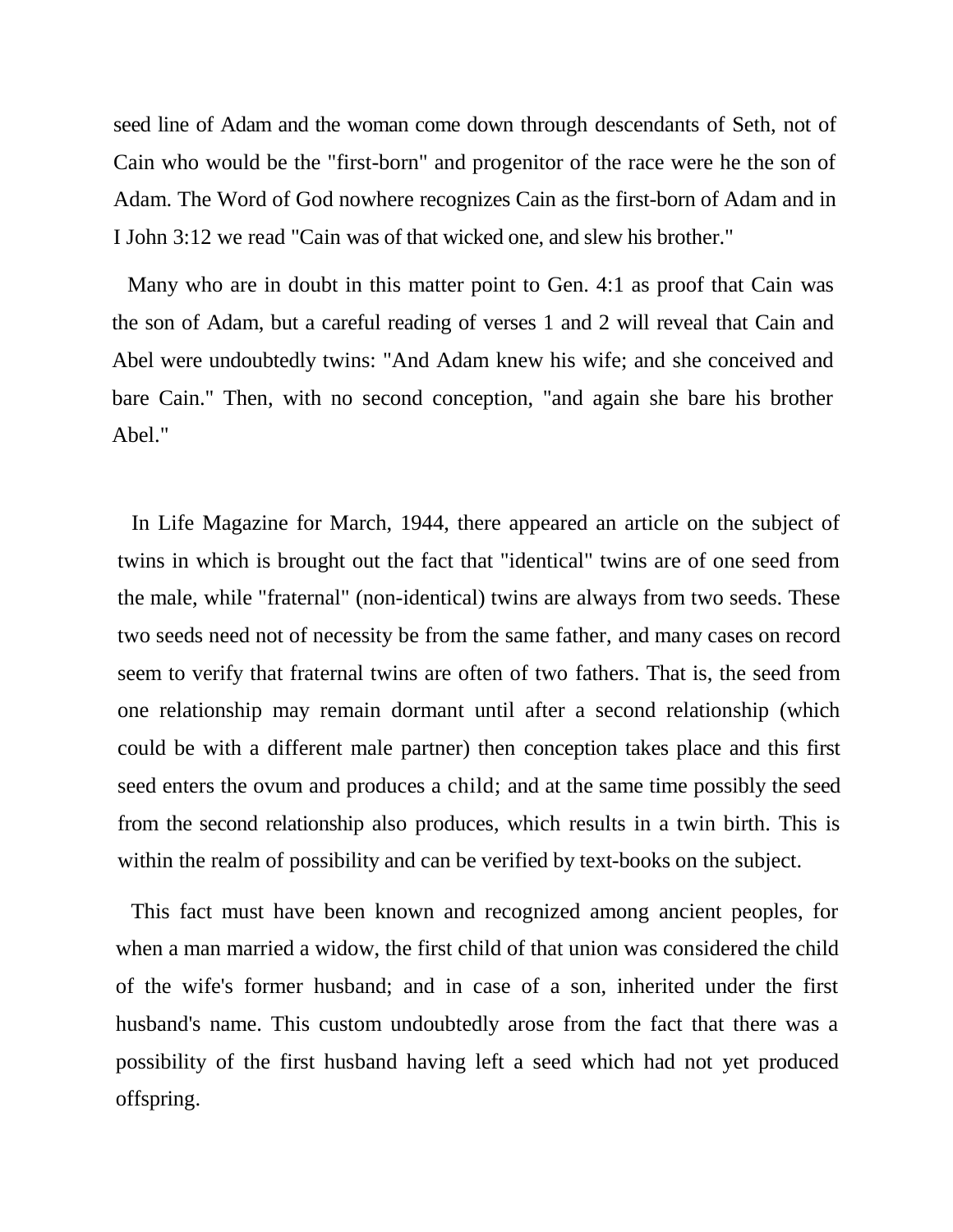Now, let us see if something of this nature may have occurred when Cain and Abel were conceived and born. Reading Gen. 3 we see that the "serpent" tempted only the woman directly, for there is no record that he even spoke to Adam. Note that after the serpent had broken the woman's faith in Jehovah's command she "ate of the tree."

**"And when the woman saw that the tree was good for food, and that it was pleasant (margin-"desire") to the eyes, and a tree to make one wise, she took of the fruit thereof, and gave also unto her husband with her; and he did eat."**

We note here that the woman first ate of the tree, THEN gave to Adam and he did eat. If this eating of the fruit had to do with sexual relations, and as have seen there are a number of clues which indicate such was the case, then she must have had such relation first with the "serpent" and later with her husband, Adam.

Let us now consider Eve's words, "I have gotten a man from the Lord" which some readers have quoted as proof that the "serpent" could not have been the father of Cain. Note carefully who made the statement; it was the woman **who said it, not Jehovah. By that method of reasoning one could "prove" there is no God, because "the fool say-eth in his heart 'there is no God' " or that Jesus had a devil, because some of his enemies said "this man hath a devil."**

**Then, too, we must consider the usage of the term "lord" in that day; it was used to denote a man, and was not reserved as a title for the Deity. In a footnote on page 10 of Farrar Fenton translation of the Bible we find: "The word Jehovah, commonly translated 'Lord' was originally used as a title of honor for nobles and governors, as shown in Ex. 4:24 where the title is given to the chief of a tribe, who attempted to murder Moses; and was not reserved as a word for God until after the promulgation of the Law from Sinai."**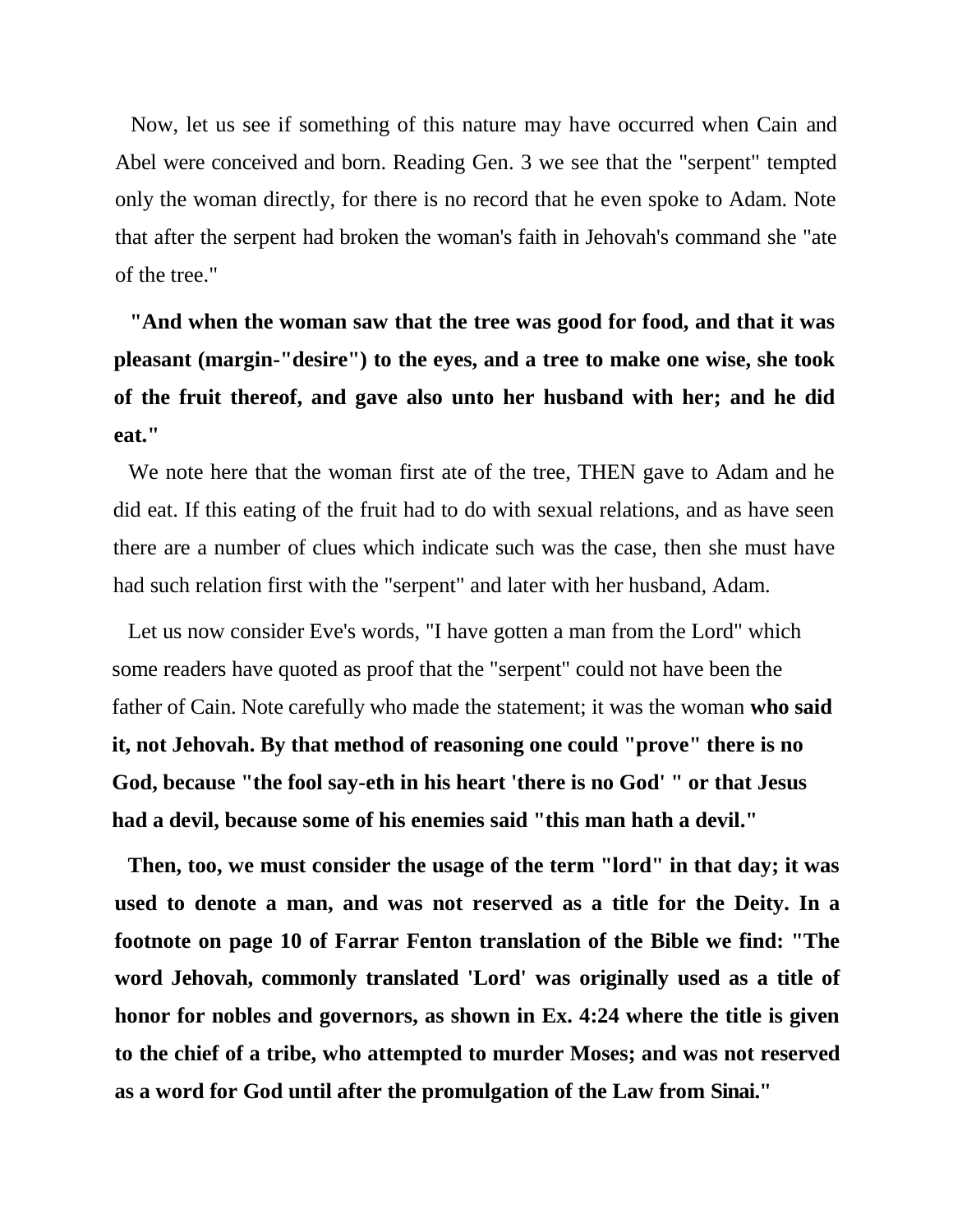Then we must consider, also, the possibility that Eve, knowing her sin and expecting the child to be of the serpent, might have said those words in the joy of discovering that another child was in her womb of whom she said "I have gotten a man-child from the Lord." Perhaps we have been taking too much for granted instead of reading carefully and properly evaluating what we read.

If the Serpent was the father of Cain (the writer is fully convinced that he was) the implications are far-reaching, indeed. First: Adam "fell" from his high estate as "flesh and bone" creature alive in the Spirit, down to the level of the mortal creatures whose "life is in the blood" . . . . hence the judgment, "as in Adam all men die."

Secondly: A hybrid race came into existence, which was neither of the pure Adamite line nor of the "beast of the field" line, but a mixture of the two. In other words, Cain was neither Adamite nor "beast of the field" but a hybrid which had not been created by Jehovah and which had no place in His plan. A hybrid line through which the "seed of the serpent" could mix with the Adamite line, generation after generation; a race of men through which Satan could work his nefarious schemes.

According to the Bible, after Caii killed Abel he fled into the land of Nod (Hebrew-"flight" or "exile") and took a wife. (Apparently from among the non-Adamic races.) The genealogy of this Cain seed line is given down to the time of the flood, and at least one of this Cainite line survived the flood. This **was Ham's wife Naamah, sister of Tubal-Cain; while the Bible does not state that Naamah was Ham's wife, the ancient records have revealed it to be true. However, this detail will be dealt with later; for the present we are concerned primarily with the question of whether or not Cain and his descendants were**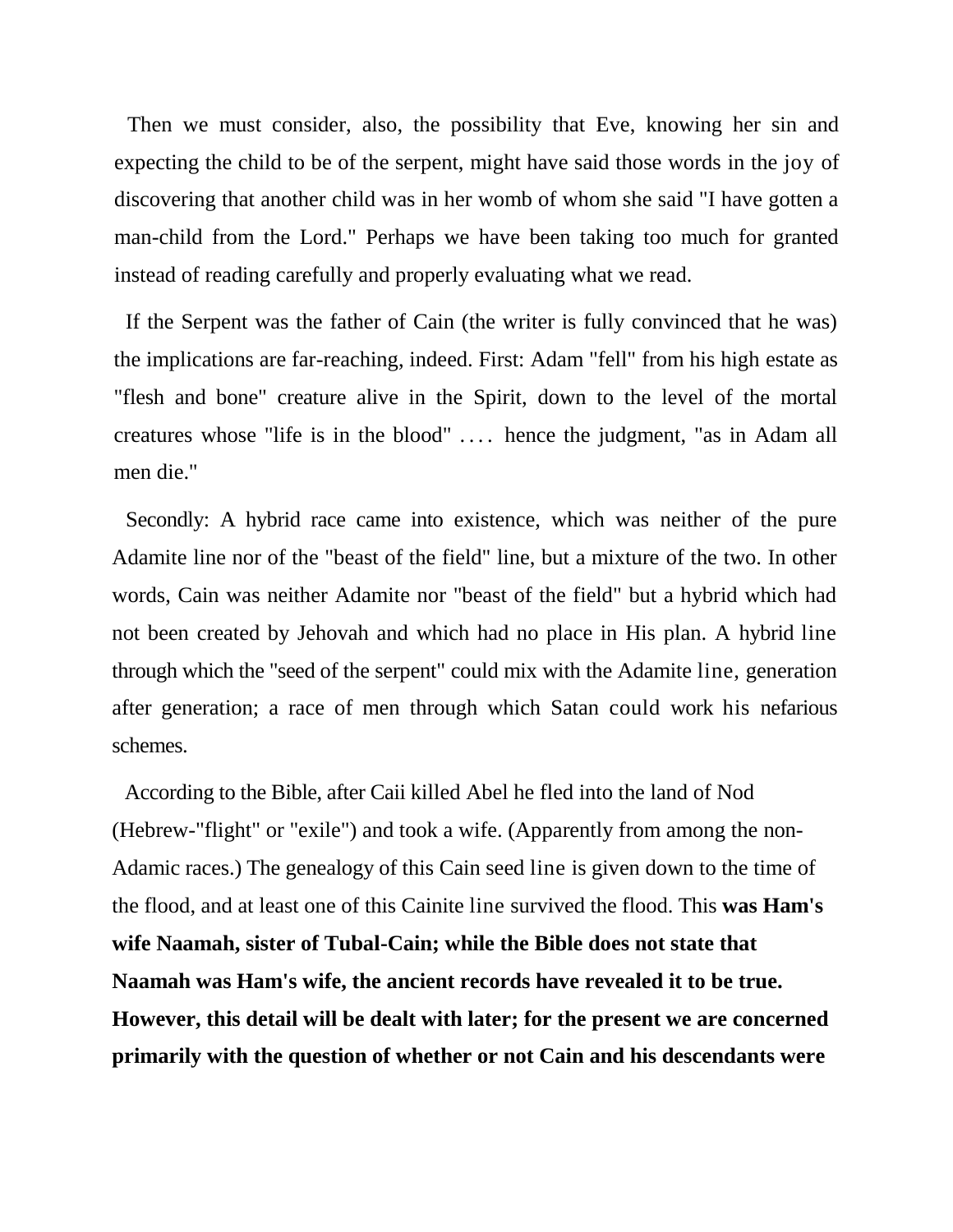**the children of the Serpent, and we shall quote a few of the many passages in Scripture which deal with this matter.**

**First, let us consider the fact that there are three Hebrew words of different meanings which are all translated as "man" in the English Authorized Version, and that these words lose their original and intended meaning when rendered simply "man" in English. In Hebrew they are, Adam, Ish, and Enosh.**

**The Hebrew "Adam" is translated as "man" about 500 times, and whenever this term is used in the original it refers to Adam the man who was in the Garden of Eden, and to his descendants.**

The Hebrew "ish"' applies to man as the opposites of woman; (Isha) such as "husband" or "male" and is not limited to the Adamic race but applies to husbands among any of the various races.

The Hebrew "Enosh" is translated as "man," and this word refers to man as a "mortal being," subject to death; this term cannot, be limited to the Adamites, but applies to mortal beings of either sex in all races. Until Adam "fell" into the 'blood line" he was not an "enosh" at all, for he was not subject to death until after he had partaken of the fruit which brought death to him and his descendants

It is fortunate that the distinction between those terms as conveyed by the original is not carried over into the English translation, for we miss much of the real significance of many passages of Scripture. For instance, Psalm 8 takes on new meaning when we take into account the original and intended meaning of the words translated as "man." Verse 4 reads, "What is 'Enosh' (mortal man) that Thou art MINDFUL of him? and the son of Adam that Thou visitest him?" Here we are told that Jehovah is MINDFUL of mortal man, bur that He actually VISITS, or talks with, the sons of Adam.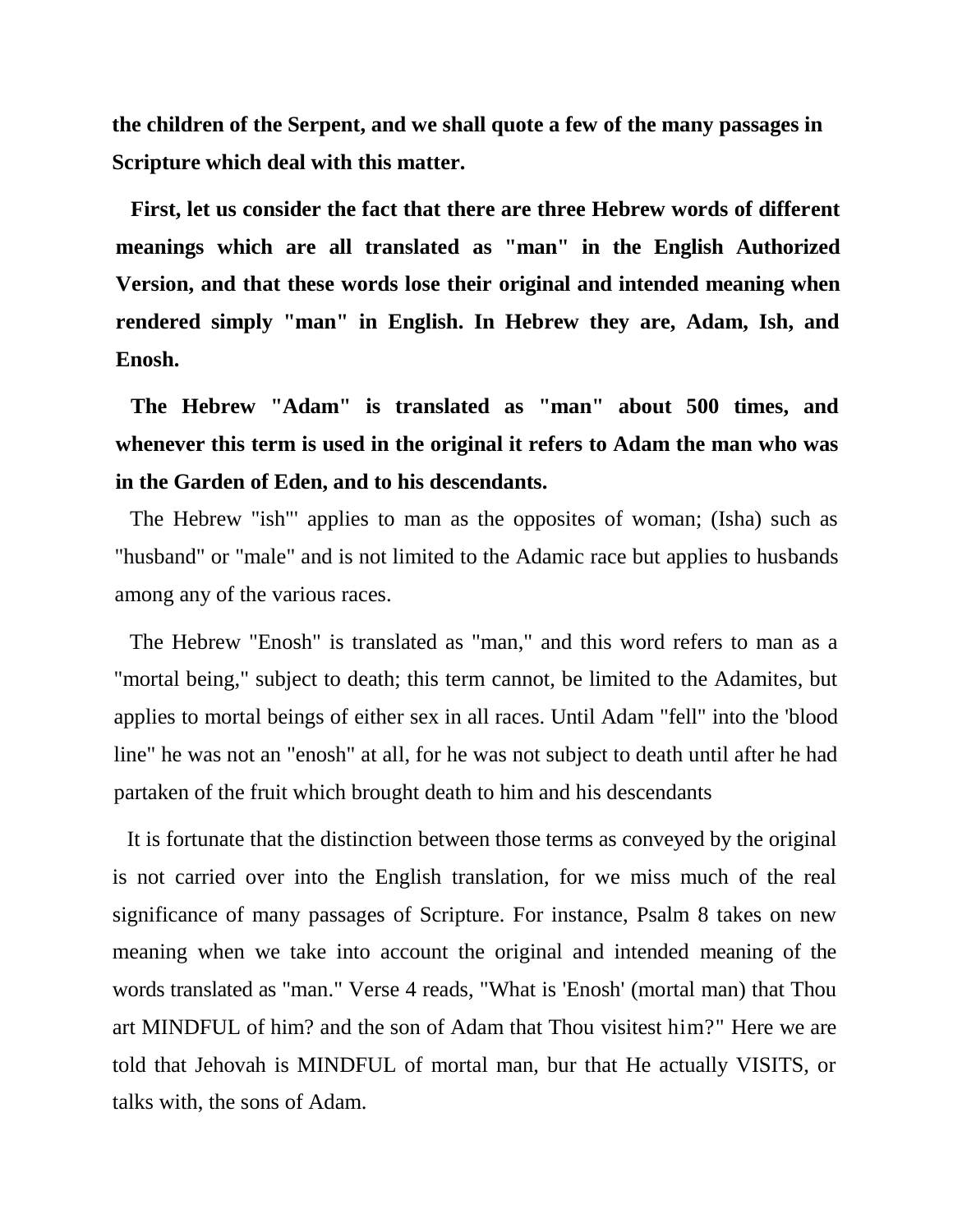Verse 5 tells of the exalted position the sons of Adam were created to occupy. "Thou hast made him (son of Adam) a little lower than the angels (Hebrew 'elohim') and hast crowned him with glory and honor. Thou madest him to have dominion over the works of Thy hands; thou hast put all things under his feet; all sheep and oxen, yea, and the beasts of the field."

Note that even the "beasts of the field," of whom the "serpent"' was the most subtle, were placed under the control of Adam. Small wonder, then, that Adam "fell" when he obeyed the counsel of the serpent. The point in this matter is that in the original plans for Jehovah there is a great difference between the sons of Adam and "enosh" or mortal man. This difference is shown in many places in the Bible when the original meanings of the words are studied.

In Psalm 82 Jehovah says to His people: "I have said, Ye are gods; and all of you are children of the Most High. But ye shall die like men (mortals)."

It is impossible to consider this matter more fully at this time, nor is it necessary for the purposes of this article. The sole reason for bringing it up at all is to show that there must have been different orders of human creatures, and that the Adamites "fell" to the level of "enosh" when they disobeyed Jahweh's Command.

It should be kept in mind that Cain, while being an "enosh" or mortal man, was in reality a "cross" between two orders of human creatures which Jehovah had made; and since he had no assigned place in the creative program, he and his descendants are doomed to destruction. We shall now consider a few of the passages of Scripture which bear out this fact.

Isa. 57:4 "Draw near hither, ye sons of the adulterer and the harlot, against whom do ye sport yourselves? Against whom make ye a wide mouth and draw out the tongue? Are ye not the children of transgression, a seed of falsehood?"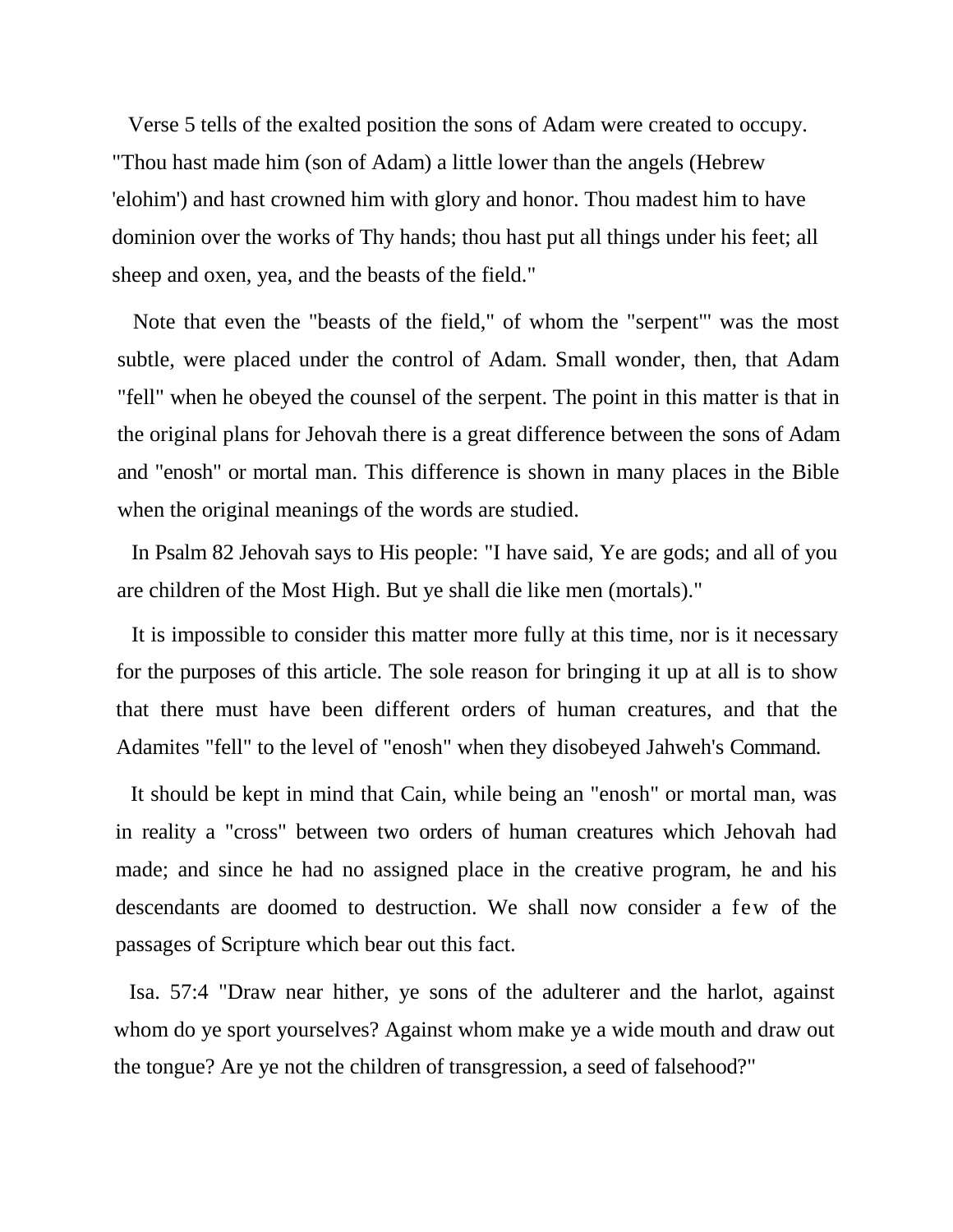In following verses Jahweh tells them they are in a hopeless position: "When thou criest, let thy companies deliver thee; but the wind shall carry them all away; vanity shall take them." "But he that putteth his trust in Me shall possess the land, and shall inherit my holy mountain (or "Nation"); and they shall say, Cast ye up, cast ye up, prepare the way, take up the stumbling block out of the way of My people (Israel). The seed of the serpent is a "stumbling block" in the way of Jehovah's people and it must be removed.

In Mat. 23 Jesus, speaking to a group whom He calls "hypocrites,' says, "Ye shut up the Kingdom of Heaven against men; for ye neither go in yourselves neither suffer ye them that are entering to go in. ... ye devour widows' houses and for pretense make long prayers; therefore ye shall receive the greater damnation." "Ye compass sea and land to make one proselyte, and when he is made ye make him two-fold more the child of hell than yourselves. "... Woe unto you, hypocrites, because ye build the bombs of the prophets, and garnish the sepulchers of the righteous .... Fill ye up the measure of your fathers. Ye serpents, ye generation (progeny) of vipers, how can ye escape the damnation of hell? Wherefore, behold, I send unto you prophets and wise men and scribes; and some of them ye shall kill and crucify; and some of them ye shall scourge in your synagogues, and persecute them from city to city; that upon you may come all the righteous blood shed upon the earth, from the blood of righteous Abel unto the blood of Zacharius whom ye slew between the temple and the altar."

Can anyone consider this and doubt that Jesus is here referring to the seed of the serpent line? for He traces "ye serpents, progeny of vipers" directly back to Cain, "who slew his brother Abel."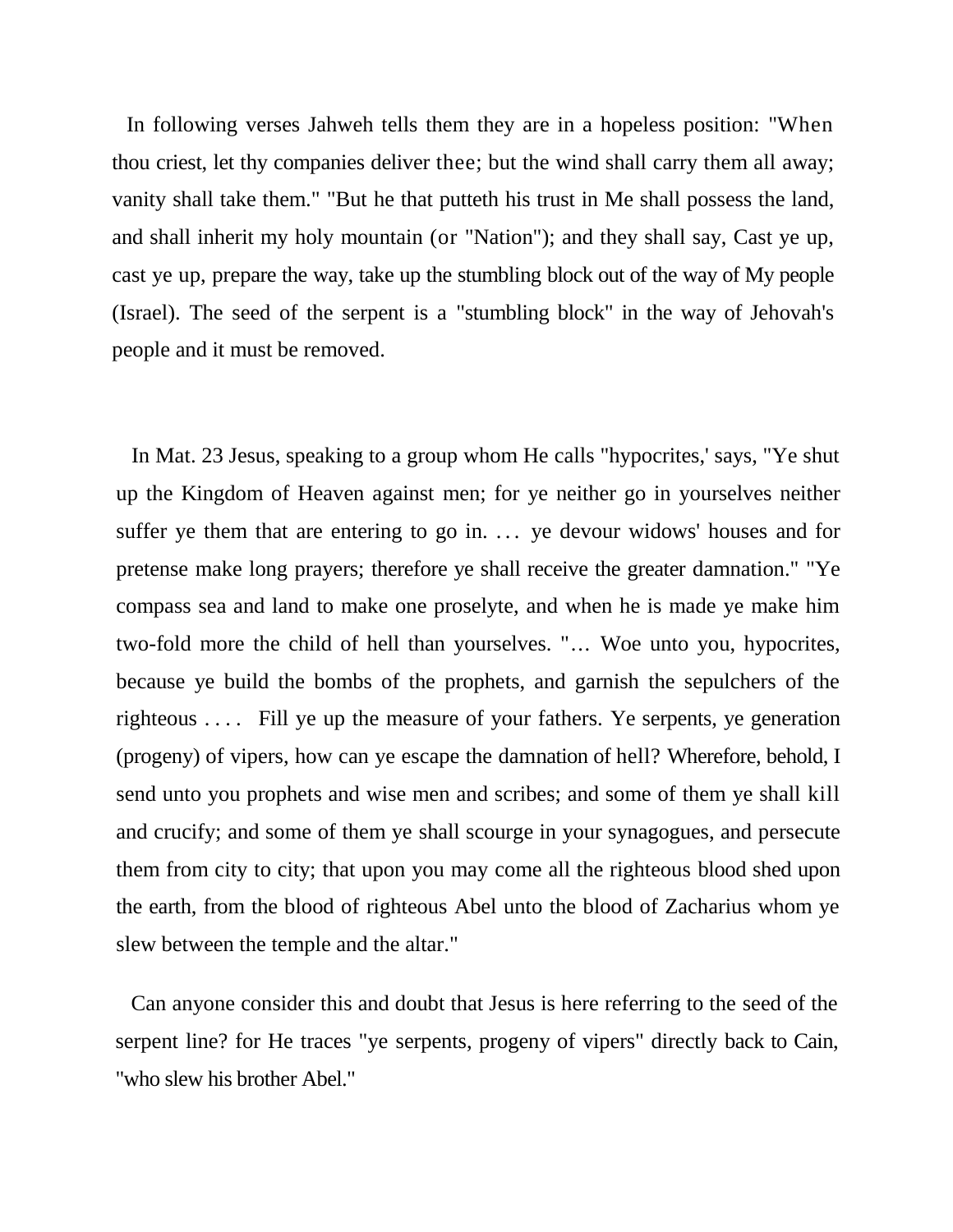Jesus, in speaking to the same group of people, declares, (John 8) "Ye are of your father, the devil, and the lusts of your father ye will do. He was a murderer from the beginning, (killed his brother Abel) and abode not in the truth, because the truth is not in him."

The only logical explanation for this passage is that they who sought to kill Jesus were of the Cain-Serpent seed and were the "progeny of vipers" (of the serpent seed line), which Jesus accused (in Mat. 2,'5) of "killing the prophets" from the time of 'righteous Abel whom Cain slew!"

In the epistle of Jude, "them that are sanctified (set apart) by God, the Father, and preserved (or redeemed) in Jesus Christ, and called, '(Israel)" are warned against "certain men (enosh) crept in unawares, who were before of old ordained to this condemnation, ungodly men .... who speak evil of those thing? which they knew not; but what they knew naturally, as brute beasts (Or. 'alogos'-irrational, and 'zoon' living creature) and in these things they corrupt themselves. Woe unto them! for they have gone in **the way** (or 'are of the line') of Cain."

Correct translation coupled with logical reasoning forces the conclusion that Jude is here warning of that same "seed of the serpent'' line, so often referred to in Holy Writ.

**In the 13th chapter of Matthew, Jesus tells the parable of the Sower, and later in explaining it to His disciples said, "He that soweth the good seed is the Son of Man; the field is the world (Gr. kosmos); the seed are the children of the Kingdom; but the tare\*, are the children of the wicked one; the enemy that sowed them is the devil; the harvest is the end of the world (Gr. 'aion' age), and the reapers are the angels."**

In 1 John 3:12 we read that "Cain was of the wicked one and slew his brother Abel," and it seems very clear that Jesus in the parable declares that the tares, who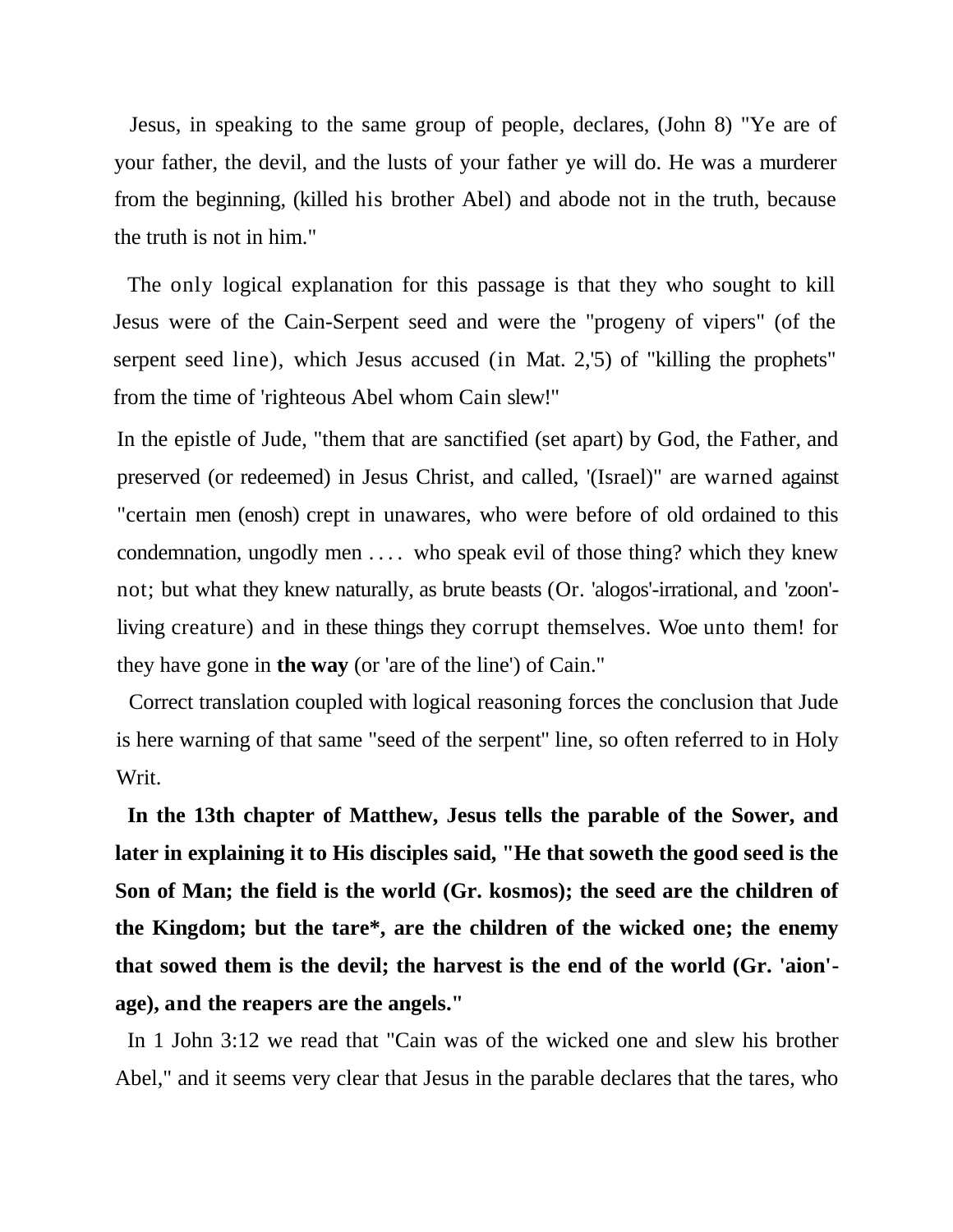are the children of the wicked one, are the descendants of Cain; especially so, since in Matthew 23 He traces the ancestry of His enemies directly back to Cain, and places on them full responsibility for "all the righteous bloodshed on the earth from the time of Abel."

Limitations of space prevent more passages of Scripture being given in this article, but these given are sufficient to establish a working basis for the student who sincerely wishes to know the Biblical teaching regarding the "two seed lines." The man or woman who insists there is but one physical ''seed" does not agree with Jesus, according to His Parable of the sower.

There is one implication which has troubled many sincere believers, and which may cause concern for some of our readers, namely: The seemingly hopeless position of these "children of the wicked one" who Jude says "were before of old ordained to this condemnation." This matter will be dealt with in a later article, after more careful and prayerful research in the light of Jahweh's own Revelation. This much we know: Jesus has said, "My sheep hear my voice"; in other words, none of those who turn to Him shall ever come under the condemnation pronounced upon "the children of the wicked one."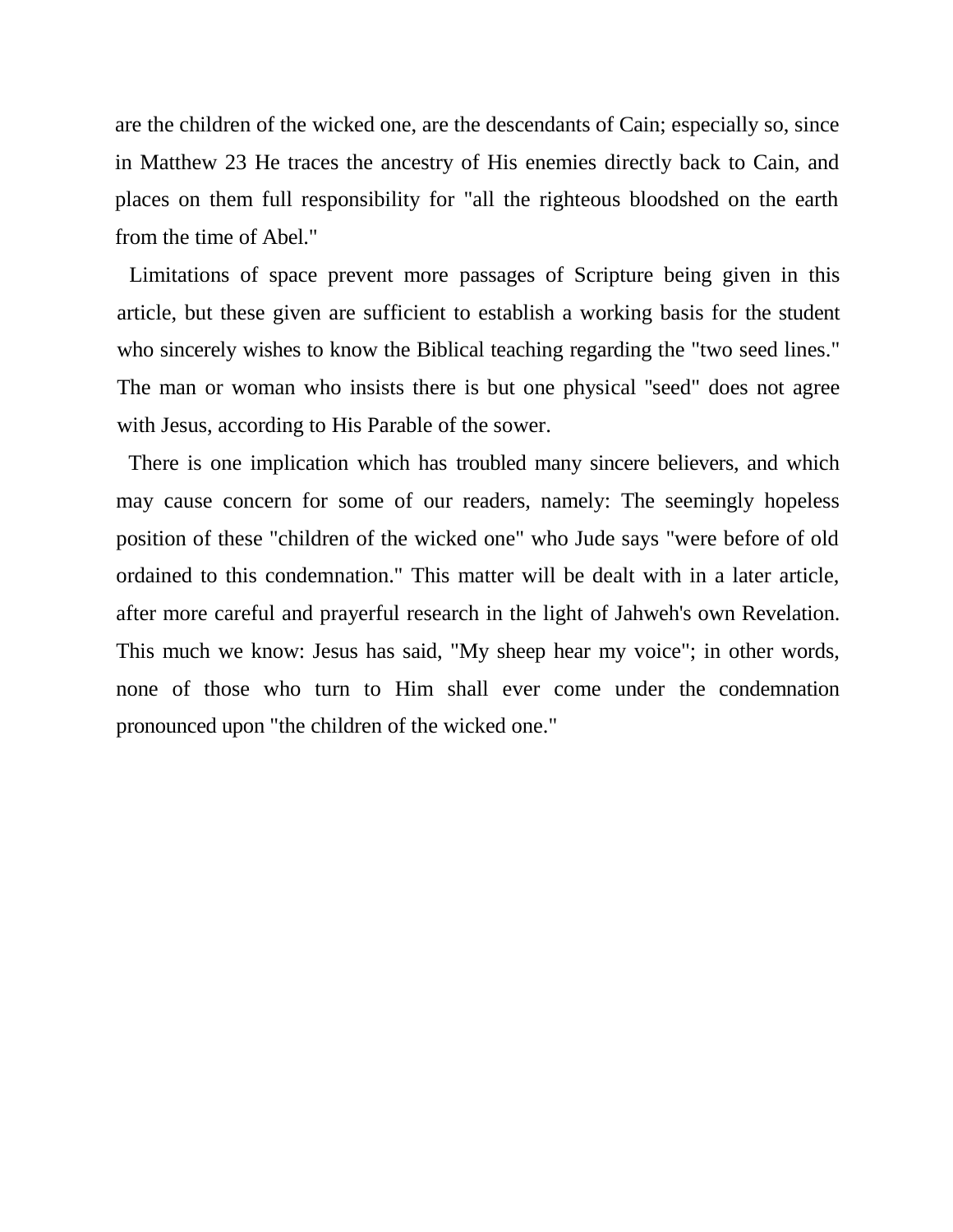# **THE SONS OF GOD AND THE FALLEN ANGELS**

# **By CONRAD CAARD**

**Many Bible students hold that "the sons of God" who married "the daughters of men," as related in Gen. 6:2, 4, were the "angels" who fell and "who kept not their first estate;" but a careful study of the Scriptures dealing with these matters presents problems which makes it difficult, to say the least, to justify such an interpretation.**

**In footnote Number 1 on page 13 of the Scofield Reference Bible, dealing with Gen. 6:4, we read, "Some hold that these 'sons of God' were 'angels which kept not their first estate' (Judge 6). It is asserted that the title is in the O. T. exclusively used of angels. But this is an error (Isa. 43:6). Angels are spoken of in a sexless way. No female angels are mentioned in Scripture, and we are expressly told that marriage is unknown among angels (Mt. 22:30)."**

**Admittedly the events referred to in Gen. 6:1-4 are not easily explained and the writer would not attempt to give a dogmatic answer in the matter. However, the fact that the passage is difficult should not deter us from trying to understand it, for it tells of things so far-reaching in their implications that we cannot hope to understand the whole story the Bible tells until an answer is found. And the only hope for a solution to the problem lies in "searching the Scriptures," so that we can "speak, not in the words which man's wisdom teacheth, but which the Holy Spirit teacheth; comparing spiritual things with spiritual."**

**First let's read Gen. 6:1-4 carefully, "And it came to pass, when man began to multiply on the face of the earth, and daughters were born unto them, that**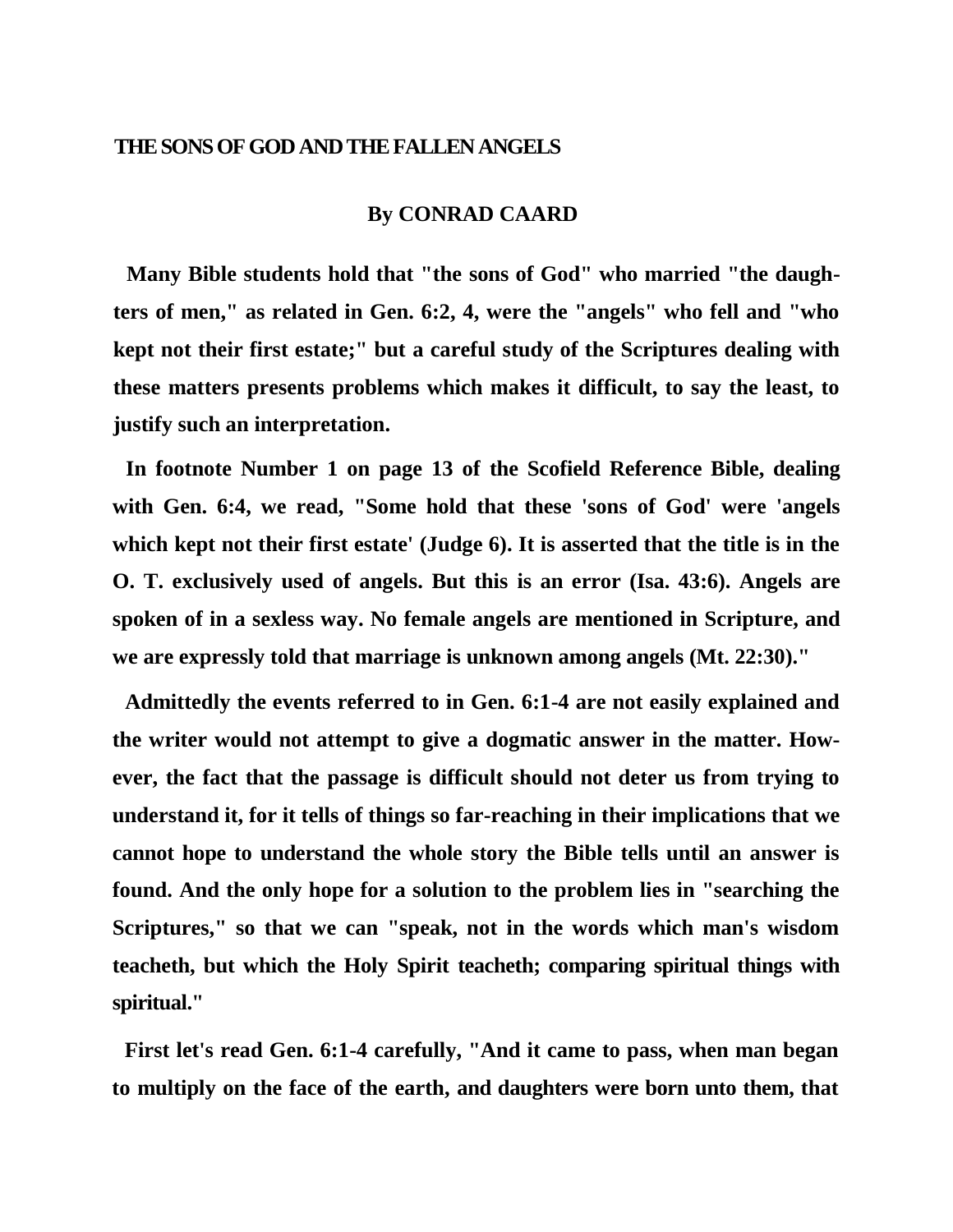**the sons of God saw the daughters of men that they were fair; and they took them wives of all they chose. And the Lord said, 'My spirit shall not always strive with man, for that he also is flesh; yet his days shall be an hundred and twenty years.' There were giants in the earth in those days; and also after that, when the (one of God came in unto the daughters of men and they bare children to them, the Mime became mighty men, which were of old, men of renown."**

**I have emphasized several words and terms in the- above passage which, in my opinion, must be interpreted in the light of the meaning of these words in the original Hebrew, in order to understand the full import of what the inspired writer tells us in these verses.**

**In verse one we are told that "men" began to multiply on the earth, and we must know to whom the writer is referring before we can understand the statement.**

**There are a number of Hebrew words in the original text which are often translated "Man" in our English versions of tbe Old Testament, yet the various Hebrew words so translated are not synonymous.**

**The Hebrew term "Adam" is sometimes rendered Adam in our English Bibles, but it is usually translated as "man or men." The word "men" in the passage we are now considering is given as "Adam" in the original.**

**But the Hebrew words "Enosh" and "Ish," as well as a number of other Hebrew words used in the original texts, are also translated "man or men" in the English Scriptures.**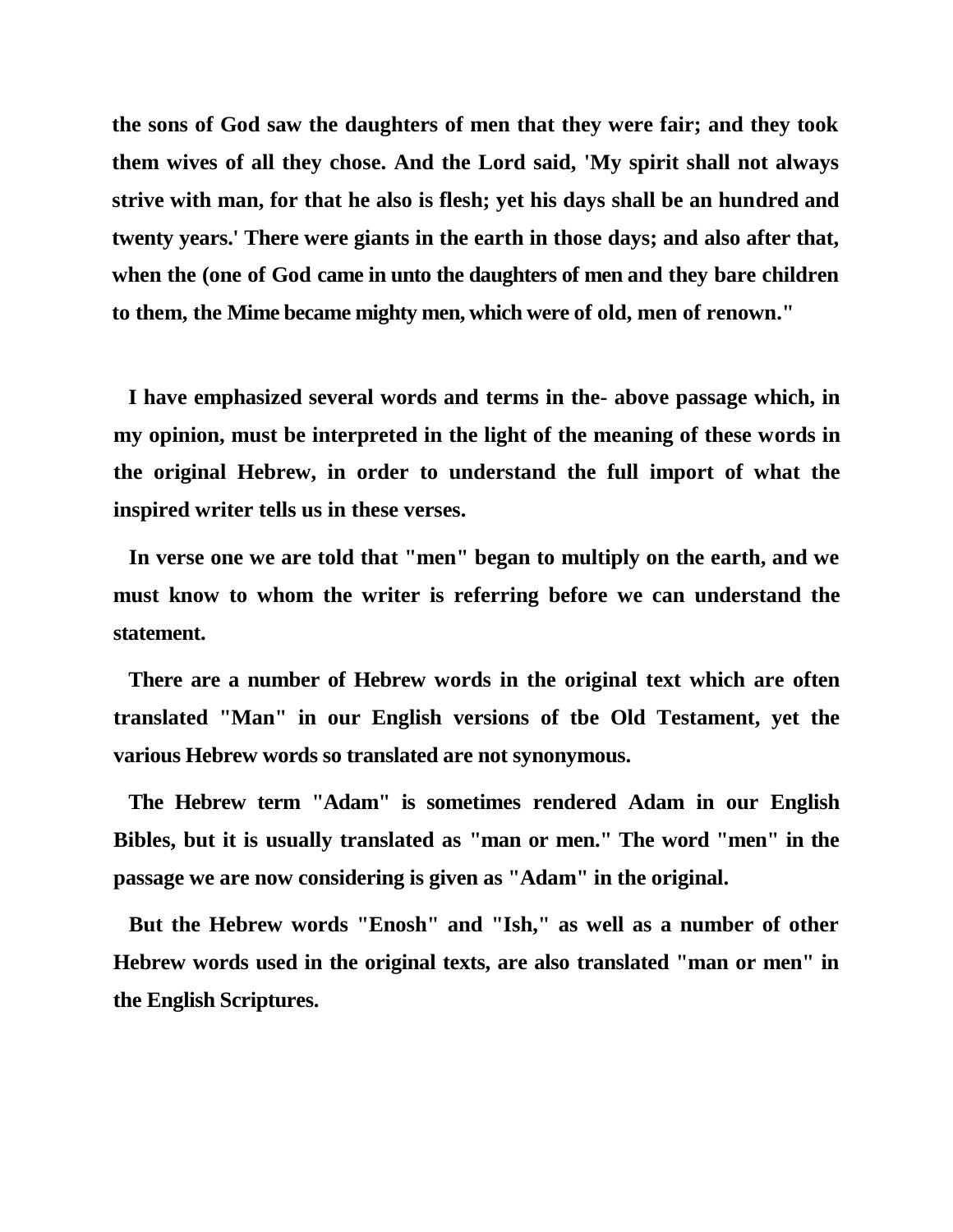**"Enoch" (plural 'Anashim') means a "mortal human being," while "Uh" means "the male or husband" as the opposite of "Una, or Ishshah" the "Woman or Wife."**

**In previous articles in this series I have pointed out the possibility, and even the definite probability, that there were one or more pre-adamic races of human beings in addition to two Adamic creations.**

**The terms "Enosh" and "Ish" could be used for such pre-adamic races; as well as for the Adamites, because they would be mortal beings and they would also be male and female (Ish and Ish-shah).**

**On the other hand, the Hebrew "Adam" applies only to the "men" created by the Elohim on the sixth creative day, as told in Gen. 1:26-27, and to the "man" formed by Jehovah Elohim and placed in the "Garden planted eastward in Eden, as revealed in the Second chapter of Genesis.**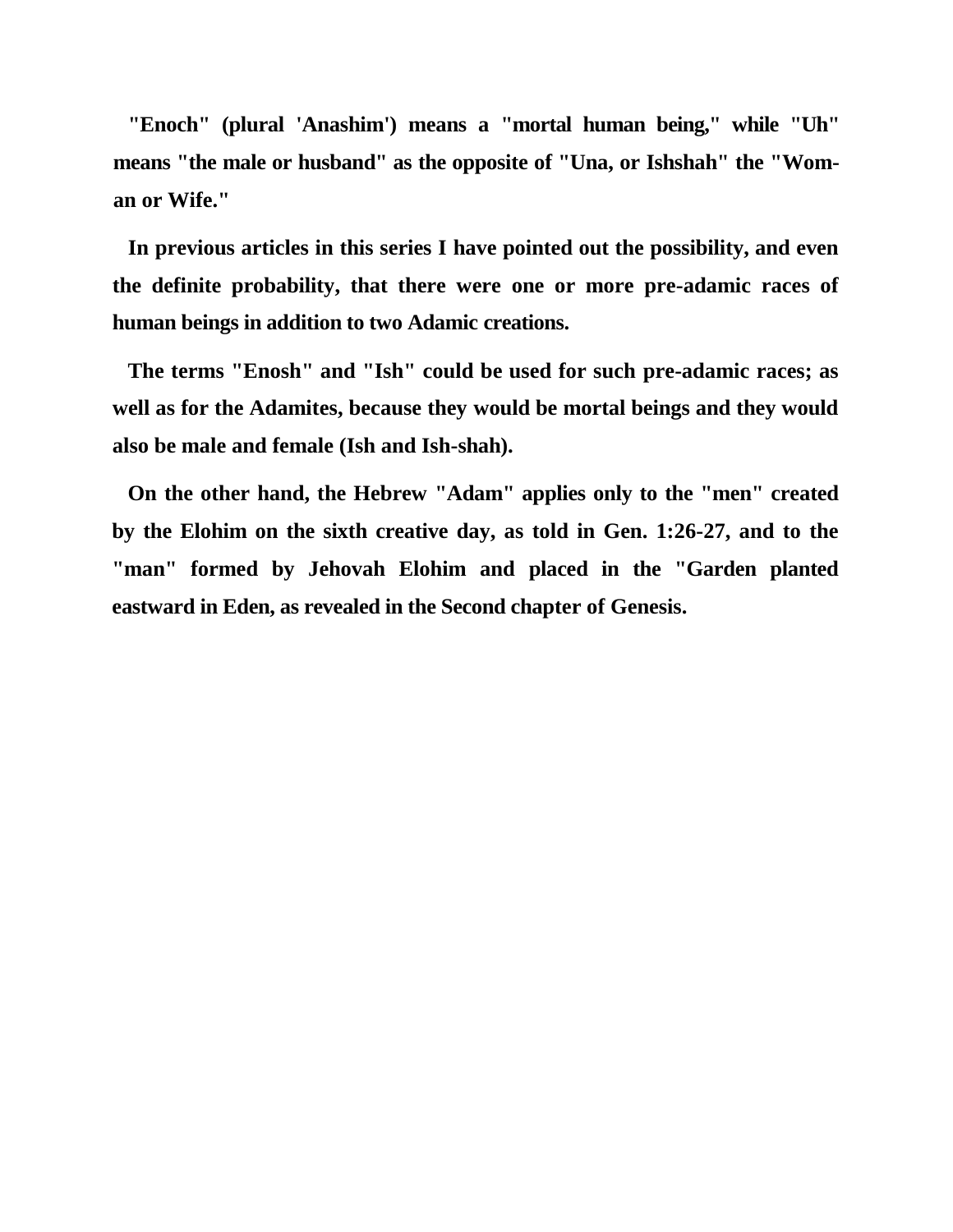These two Adamic creations have been considered at some length in previous articles that have appeared in this series and I shall not go into this aspect of the matter in this article.

However, since the word "men' in the passage we are considering is from the Hebrew "Adam," it is important that we knew to which of the two Adamic creations it refers, and consequently it will be well for us to analyze the facts in the matter.

In the two first chapters of Genesis the whole creative program is concisely yet comprehensively, summarized and then in Chapter Three we read the story of the temptation and "fall" of Adam and his wife concluding with the tragic account of their expulsion from the "Garden," in which Jehovah had placed them.

It will be noted that it was only "Adam and his wife" who "fell" through disobedience. True, the whole creation was affected by Adam's fall, and as Paul says in Romans 8, "the whole creation groaneth and travaileth together in pain until now."

Adam, in the Garden of Eden, was the very apex of the entire earthly creation and was "made to have dominion over the works of Jehovah's hands, Who had put all things under his feet." (Psalm 8:0). However, when Adam, the supervisor over Jehovah's earthly creation, failed to carry out his duties and responsibilities according to the Creator's orders, naturally the whole mechanism was thrown out of gear, so today "Nature runs red in tooth and claw."

From the time of the "fall" the whole Bible story revolves around Jehovah's program for the redemption, regeneration and restoration of the "Fallen Adamites'' to their original place as Jehovah's servants to have "dominion over the work of His hands, "and in the meantime the rest of creation, which Paul tells us in Rom. 8, did "not will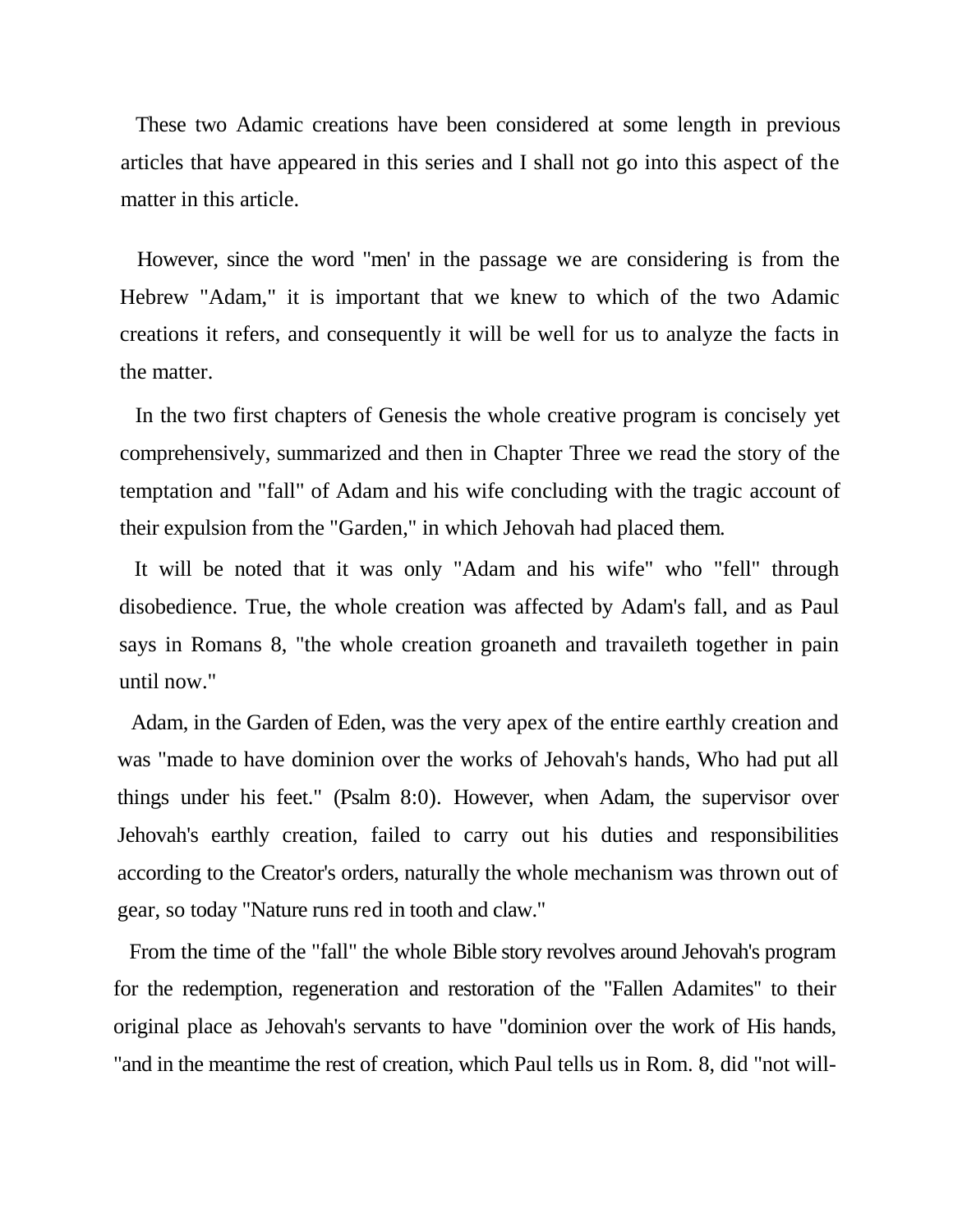ingly" bring upon itself "the present suffering," with "earnest expectation waits for the manifestation of the sons of Jehovah."

Consequently it is only logical to conclude that the "Adamites, who began to multiply on the face of the earth, and to whom daughters were born, were the descendants of Adam and Eve, after they had been expelled from the Garden in Eden, and does not include the "men" (Adamites) created by the Elohim, for these "men" did not have any part in the "transgression" which brought such tragic consequences to the whole creation, but were merely unfortunate victims.

## **The Sons of God**

In the next verse (Gen. 6:2) we read, "The sons of God (Hebrew, 'Elohim') saw the daughters of Adam that they were fair; and they took them wives of all which they chose."

The term "sons of God (Elohim)" appears only five times in the Old Testament, namely, in verses 2 and 4 of the 6th chanter of Genesis and in Job 1:6; 2:1 and 38:7. In Hos. 1:10 we find the expression "sons of the Living God." The word here translated "God"' is the Hebrew "El," and at this point it might be well to clarify the meanings of the various Hebrew words used for Deity.

The term "El" equals "strength, might, the strong one," and is used in the original text to designate the Supreme Deity, the "All-in-All."

From the context of the first chapter of Hosea, and also because the word ''El" is used, it is very evident that the "sons of the Living El" cannot be the same as the "Sons of Elohim" mentioned in Gen. 6:2.

The Hebrew term "Elohim" is also usually translated "God"' in our English Old Testaments and this has led to much confusion and misunderstanding. This word is a plural noun made up of "El," the Supreme Deity, and "Alah," "to be bound by an oath." Hence the word means "The oath bound servants of El."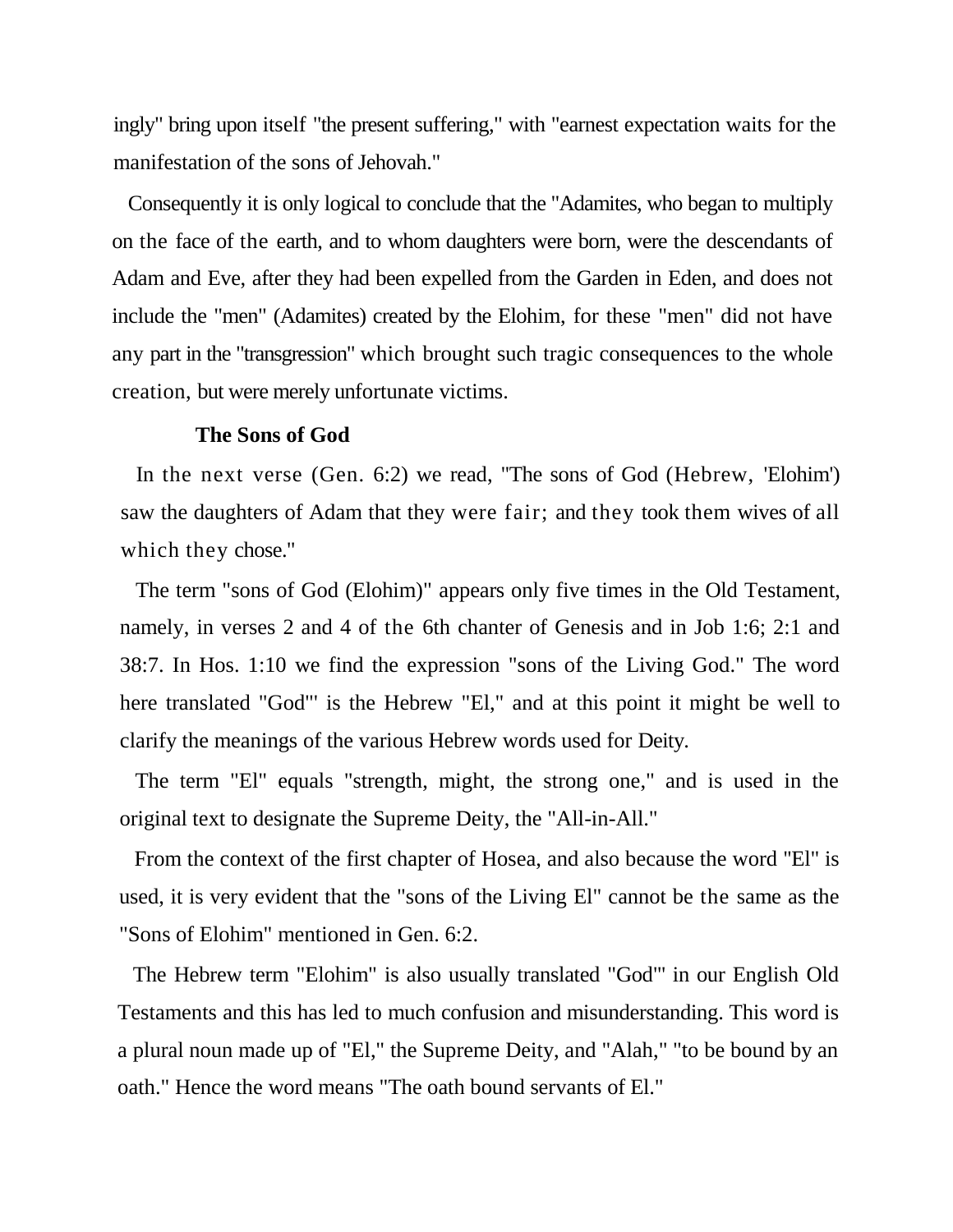The Hebrew terms "Jehovah," or more correctly "Jahweh," and also "Jehovah or Jahweh Elohim" also are used in the original text and these terms are translated "Lord" and "Lord God" respectively.

"Jehovah" originally was a title of honour and respect meaning "Chieftain or Master," but after the children of Israel had been brought out of Egypt the divine Chieftain of Israel reserved the name for Himself.

Since "Jehovah" means "Chieftain or Master'' and "Elohim," "the oath-bound servants of El," the term "Jehovah Elohim" designates "The Chieftain or Master of the oath-bound servants of El."

Having clarified these names, we can now return to our consideration of the matter as to the identity of the "sons of Elohim," and I believe that our best clue is found in Gen. 1:26-27, where we are told, ''And the Elohim said, **"Let** us make man (Adam) in our image, after our likeness." In other words, the **Adamites created by the Elohim were in fact the "sons of Elohim" for they were made "in the image and likeness of the Elohim."**

**If there were two Adamie races, and I am personally convinced that there were, then the "sons of Elohim" were the Adamites created by the Elohim, the oath-bound servants of El, while the Adamites formed by Jehovah Elohim, the Chieftain or Master of the Elohim, were Adam, and The Woman, whose descendants began to multiply on the earth and from among whom the "sons of Elohim" took their wives.**

**These "sons of Elohim" were undoubtedly the ones who "came to present themselves before Jehovah,'' as told in Job. 1:6 and 2:1, and we do not need to stretch our imagination too far to believe that they were also those "sons of Elohim" who "shouted for joy when the foundation of the earth were bud," as**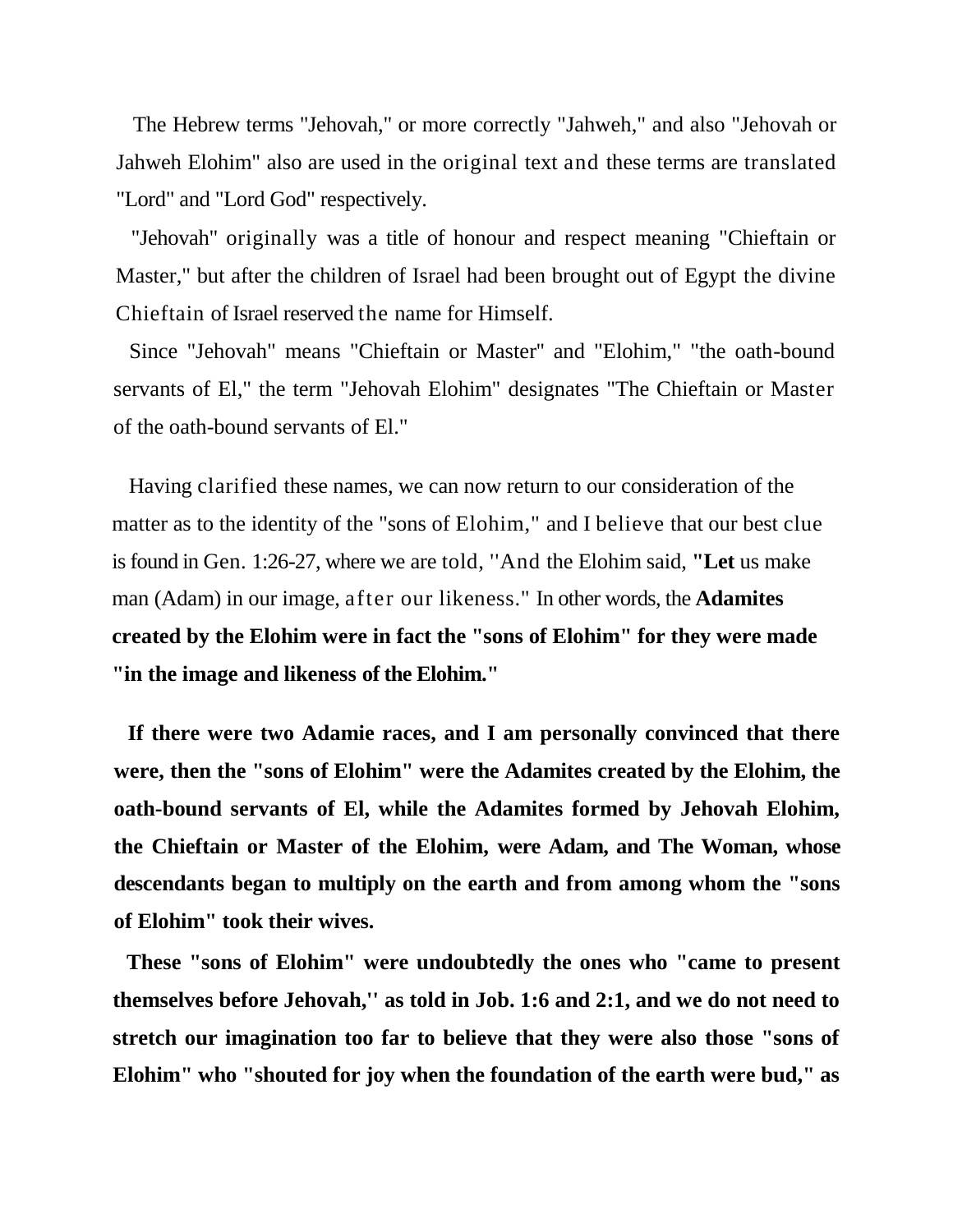**related in Job. 38:7. Perhaps their shouts of joy rang out on that first Sabbath when "the Elohim rested from all the work that they had made." (Gen. 2:1-3).**

**Summing up this whole matter, then, we find that when the "descendants of Adam and Eve" began to multiply on the earth, after the "Fall," the "sons of Elohim," created by the Elohim on the sixth day, took themselves wives from among them. In short the two Adamic Races began to intermarry.**

## **ADAM BECOMES MORTAL**

**Now let's read verse 3, "And Jehovah said, 'My spirit shall not always strive with Adam, for he also (is, or has become) flesh; yet his days shall be an hundred and twenty years.'"**

**Adam was undoubtedly a "flesh and bone" creature (Gen. 2:23), without "blood," whose life, or soul, (nephesh) was "in the spirit which Jehovah breathed (out from Himself) into Adam's nostrils," while the life (nephesh) of all "flesh and blood" creatures, including the "sons of Elohim," were, and still are, "in the blood." (Gen. 9:4).**

**However, when Adam and his wife "fell," their bodies were changed and Jehovah made "coats of skin" for them. Consequently their life (nephesh) was also "in the blood," (Gen. 9:4), and when they inter-married with the "sons of Etohim" they became even more completely bound in the "flesh, whose life is in the blood."**

**After becoming a flesh being whose life is in the blood, Adam was in a peculiar state for he was really a dual mature. Originally Jehovah had made** him "alive in the Spirit" bat when he "fell" he became "flesh, whose life Is in the blood." Naturally there would be a conflict between "the Spirit, which *is* life (Chaiyim)" and the "flesh, which is subject to death."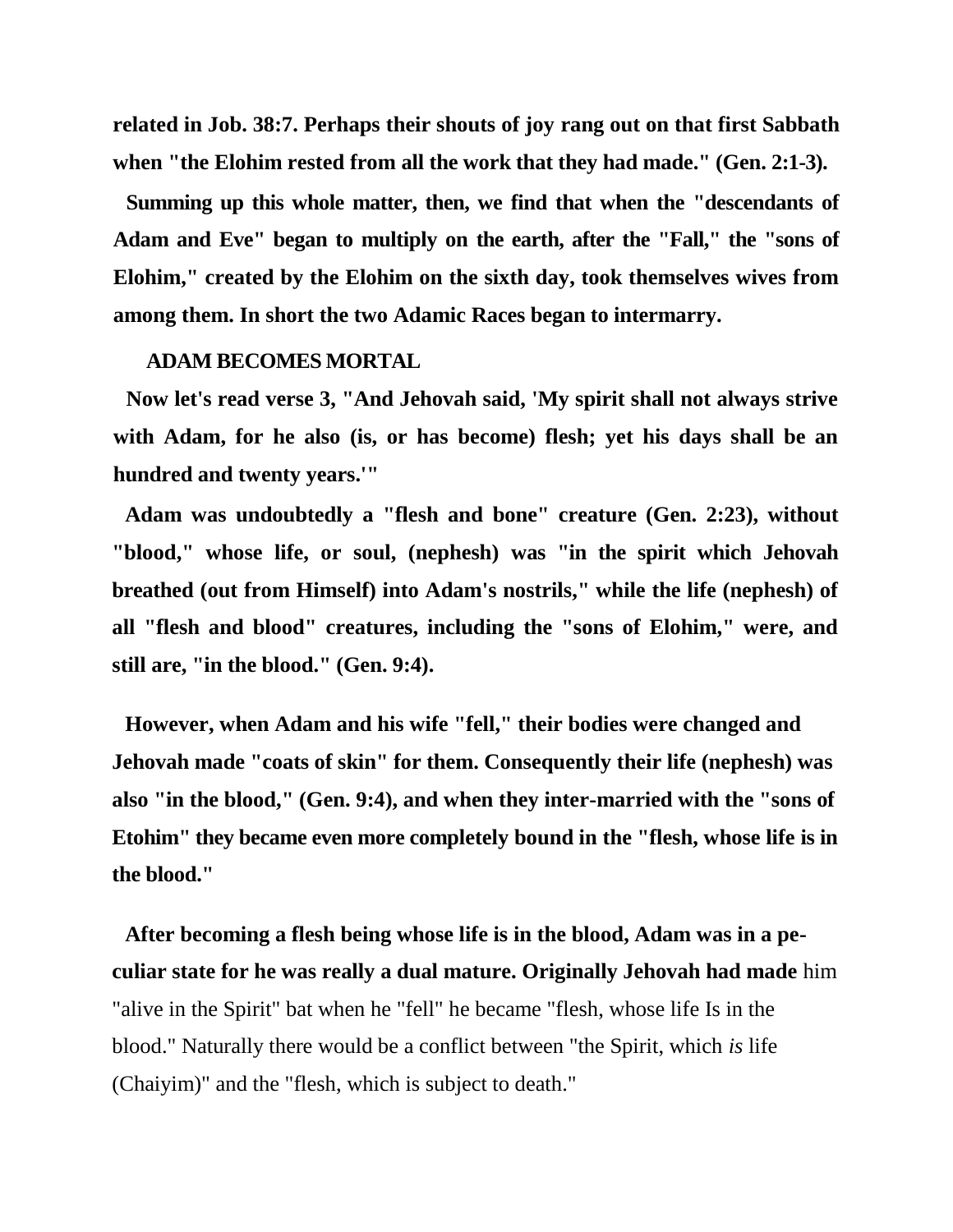Therefore Jehovah says, "My spirit will not always strive with Adam." At first this may seem like a curse, but when we understand its full import we see that it was really a blessing. Had Jehovah allowed His spirit of life to keep Adam alive, then strife, suffering and misery would have become eternal, therefore Jehovah declared that the Adamites would live out merely the normal span of life for such creatures as they had become, whose "life is in the blood.**"**

It was undoubtedly for the same reason that Adam and his wife were expelled from the Garden of Eden before they could find the secret of life "and live forever." (Gen. 8:22).

#### **New Birth Necessary**

Adam and Eve, the "children of Jehovah." were made conditionally immortal, for Jehovah had "breathed (out from Himself) the breath of life (Chaiyim) into their nostrils" and had they allowed themselves to be "led of the spirit," they would have been permitted to "remain in the Garden and eat of the fruits of the tree of life, which grew in the midst of the Garden."

On the other hand all creatures who were "flesh and blood," whose life (nephesh) was in the blood," were, and still are, mortal. Such mortal creatures must die when they have lived out their normal life span, even under ideal conditions.

Just as we found that the "man" in our English translation does not convey the full meaning of the various Hebrew words used in the original, so much misunderstanding has arisen because the English words "life and soul**"** as used in our English Bibles do not correctly express the full implications of the original text.

All living creatures, including Adam in the Garden, were created 'living souls (Heb, chai nephesh)," or beings with "life (Heb. nephesh)," but the source of the "nephesh (soul or life)" was not the same in all creatures.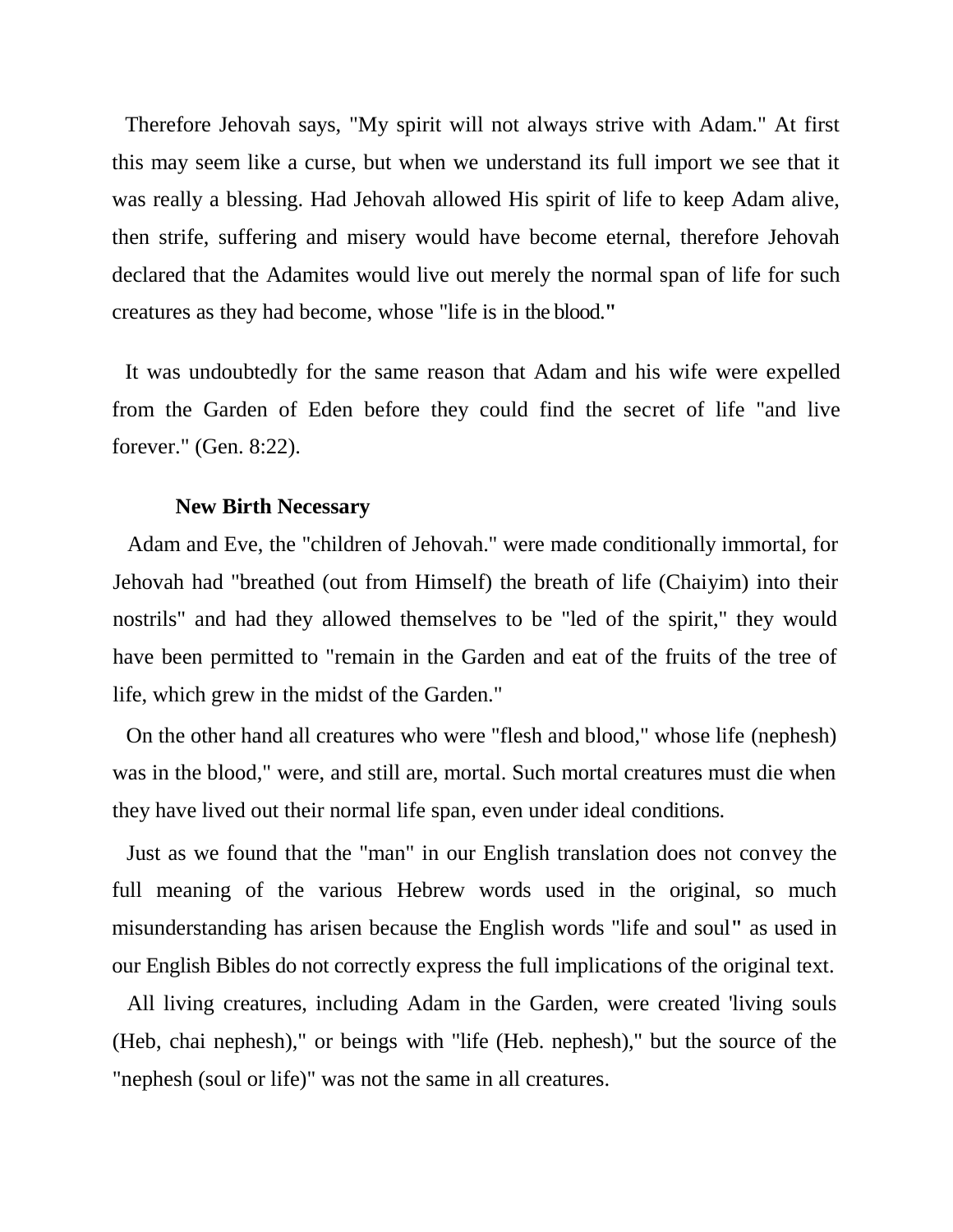The Hebrew "nephesh" is translated in our Engish Bibles both as "sour and as 'life," but it should not be confused with the Hebrew "Chaiyim," which is also translated as "life," for the terms "nephesh" and "Chaiyim'' are not synonymous in the original.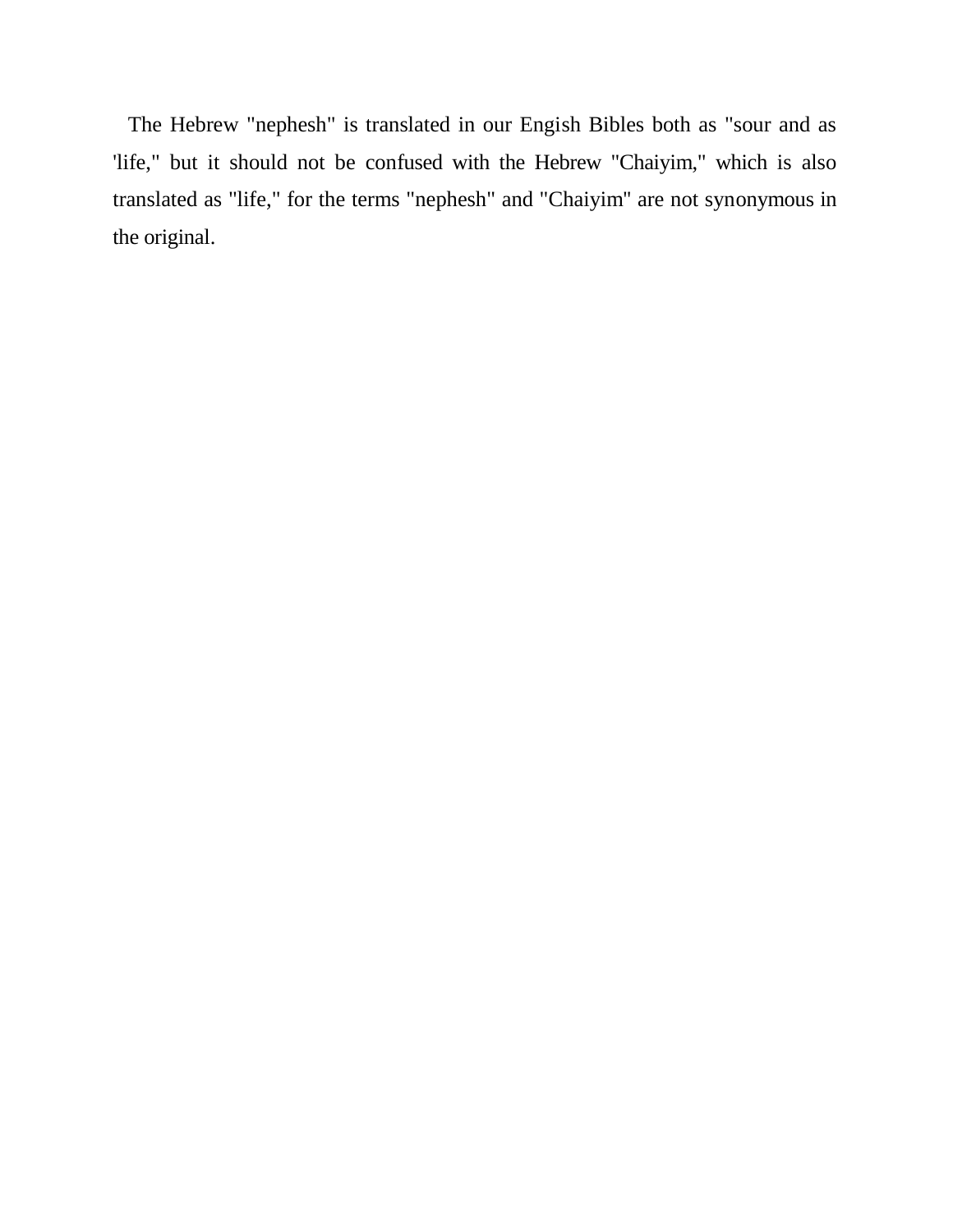Among "flesh and blood" creatures the "nephesh,**"** (soul or life) is in "the blood," but Adam was a ''flesh and bone" creature (Gen. 2:23) and his "nephesh" was "in the breath of "Chaiyim' (life) breathed into him by Jehovah."

Since the "blood" is corruptible, the "nephesh'' (soul or life), which is dependent upon the "blood," is subject to death. In other words, all "flesh and blood" creatures must die.

On the other hand, "the Breath (Spirit) of 'Chaiyim' (life) from Jehovah"' is incorruptible and consequently the "nephesh" (soul or life) which "alive in the Spirit of Chaiyim (life)" is not subject to death. Such a being was Adam at the beginning (Gen. 2:23), and it was in such a body that Jesus was resurrected (Luke 24:39).

When Adam and his wife "sinned through disobedience," by acting according to the advice of a "flesh and blood being, whose life was in the blood," namely the Serpent, who was a "beast of the field." (Gen. 3:1), he obeyed the "flesh" rather than the Spirit "in which was his soul (nephesh)."

It was after they had rejected the spirit," and "obeyed the flesh" that Jehovah made 'coats of skin" for Adam and his wife. (Gen. 3:21). In other words, they became "flesh with the life (nephesh) thereof, which is the blood thereof." (Gen. 9:4).

Consequently in the verse 4 of chapter 6, which we have been studying, Jehovah says, "My Spirit (which had been breathed into Adam) shall not always (Hebrew- 'olam,' for an indefinite time) strive with Adam, for he is also flesh (with the blood thereof, which is the life (nephesh thereof); yet his days shall be an hundred and twenty yean." In short, Jehovah declared that the conflict between the "spirit and the flesh" should not continue indefinitely, but would end for each Adamite when he had fulfilled his life span which at most should be 120 years.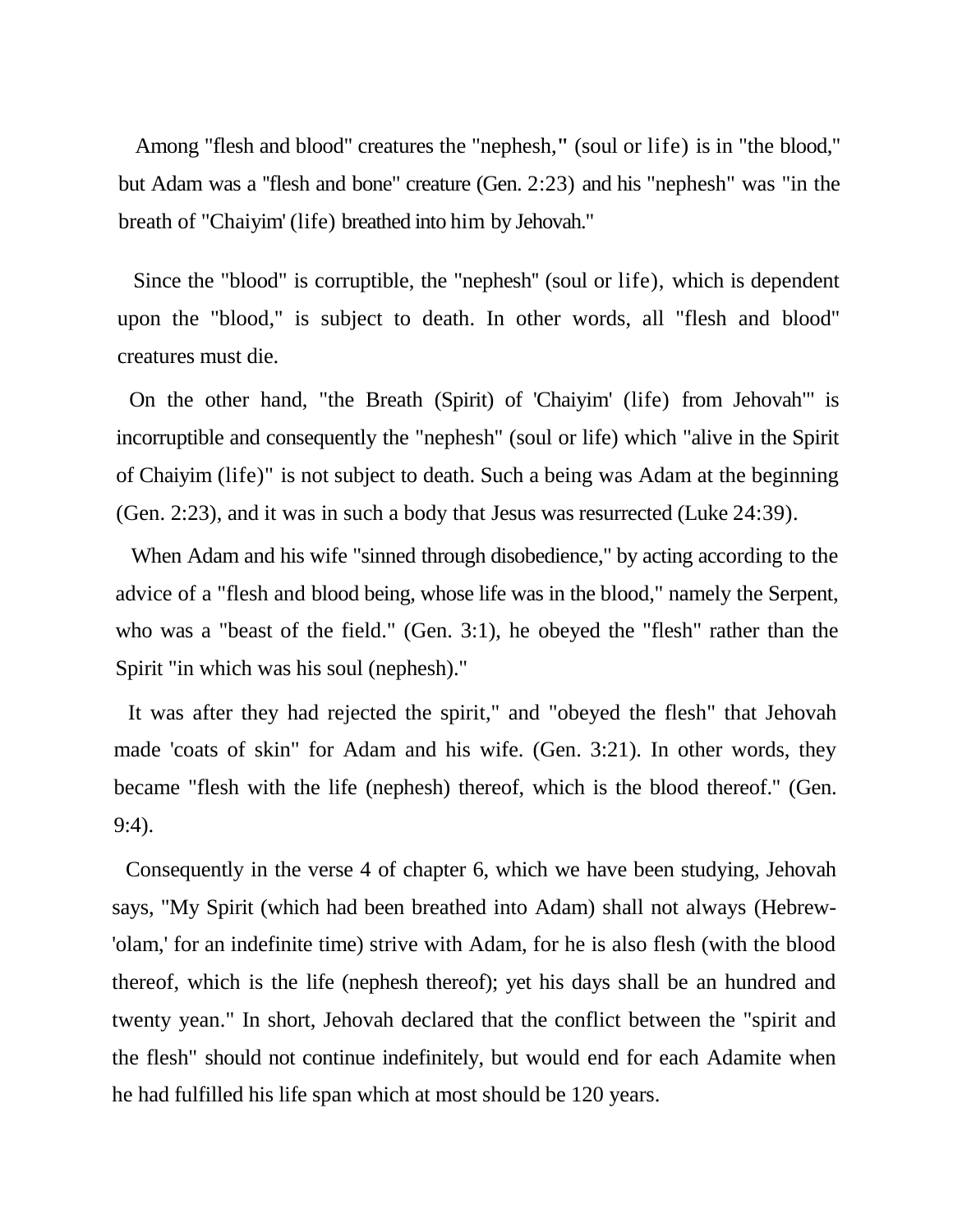When these things are taken into consideration, the necessity for a "New Birth" becomes apparent if Adam is to be restored to "life (nephesh) in the Spirit of life (Chaiyim)."

It was to work out this restoration that Jesus Christ "took upon himself the form of "fallen man" to "shed His blood for the sins of the world." Through the atonement for sin; regeneration or "new birth" of the soul (nephesh) in the Spirit of Life (Chaiyim); release from the corruptible "blood, which is the life (nephesh) of the flesh," and the resurrection of the body, the Adamites will be restored on a purged and cleansed "new earth" to the state or condition which they enjoyed before the "Fall."

The central theme of the divine program of "the restitution of all things, which Jehovah has spoken by the mouth of all his holy prophets since the world began" is the promise that the conflict between "the spirit and the flesh" shall end when the "sons of Jehovah" are freed from "corruptible flesh and blood" and restored as "flesh and bone" creatures alive in the Spirit of Life (Chaiyim).

#### **Giants In the Earth**

The first phrase of Gen. 6:4 reads "There were giants in the earth in those days." The word here rendered "giants" is, in the original, the Hebrew word "Nephilim," and many Bible students hold that these "Nephilim," or giants, were the fallen angels who married the daughters of Adam, so let's continue our "search of the Scriptures" to see if such an interpretation is justified.

The word "Nephilim" appears only three times in the original Hebrew texts and in our A. V. it is always translated "giants." The word is first used in the verse we are now considering and it appears twice in Numbers 13:33 which reads, "And there (in the land of Canaan) we (the spies sent out by Moses) saw the giants (Nephilim), the sons of Anak, which came of the giants (Nephilim)."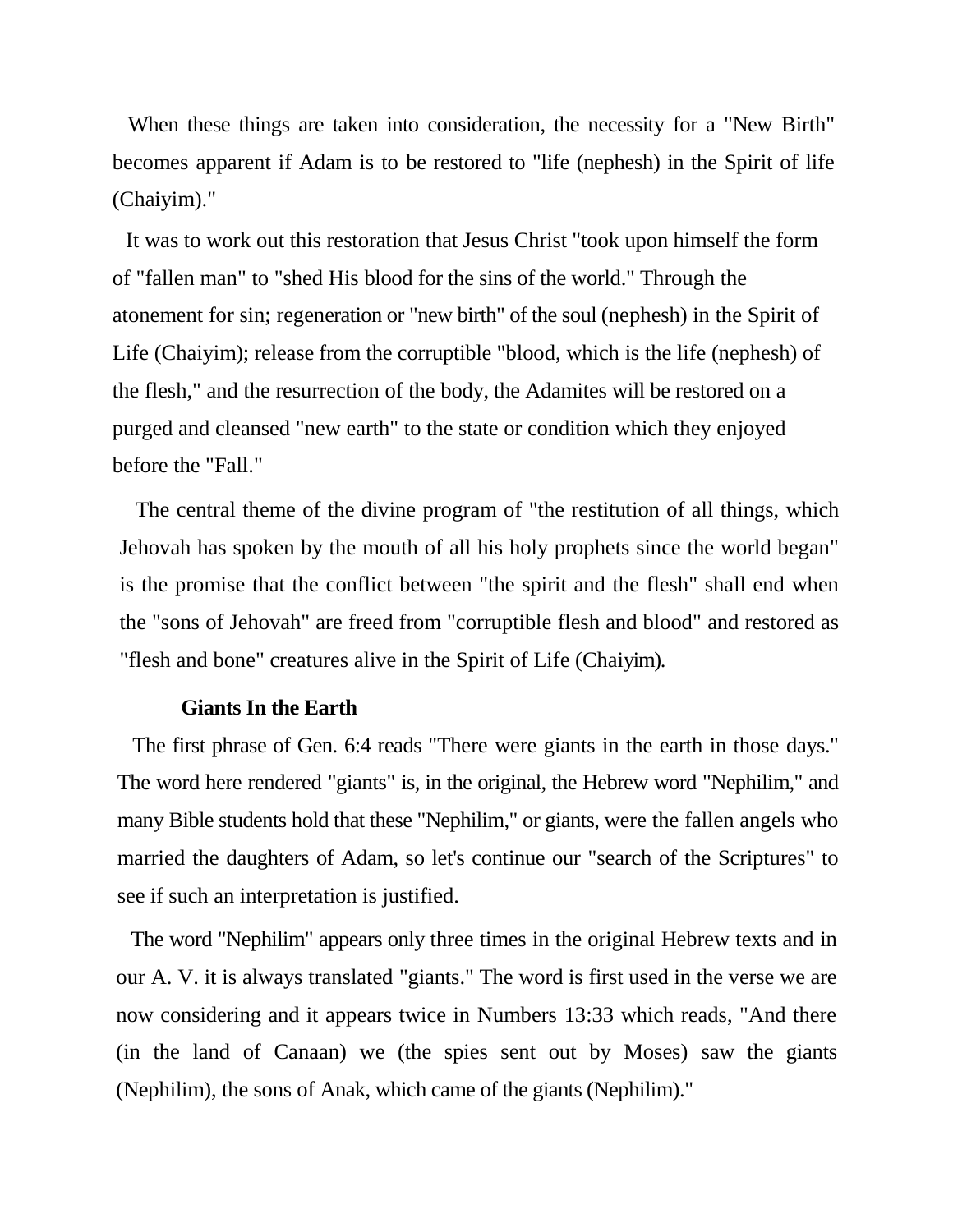From this passage it is evident that the Nephilim were still on the earth when the children of Israel were wandering in the wilderness, after coming out of Egypt, and that they were the sons of Anak. The Bible often speaks of a race of giants called the Anakim, descendants of Anak. Ahiman, Sheshai and Talmai, the sons of Anak, are mentioned in Numbers 13:22.

Anak's father Arba, a son of Heth, built Kirjath-arba, i. e., "the city of Arba," later called Hebron, and the Anakim, or "Nephilim," were still there when the spies sent cut by Moses came into the land of Canaan.

Thus we see that the "Nephilim" were merely a "race of giants," later called the Anakims, and consequently the claim that they were "fallen angels" who married the daughters of Adam is merely a dogmatic speculation, without Scriptural foundation.

Furthermore, when we read the fourth verse carefully, there *is* nothing to indicate that the Nephilim ever intermarried with the Adamites.

Now let's read the entire verse, "There were Nephilim in the earth in those days; and alto after that, when the sons of Elohim came into the daughters of the Adamites, and they bare children unto them, the tame became mighty men (Heb, 'Gibborim'), which were of old men (Heb. 'Enosh'-mortals) of renown."

Note that this verse simply records the fact that a race of giants (Nephilim) existed on the earth "in those days," and that later, when the sons of Elohim married the daughters of Adam, another race of mighty men (Gibborim) came into existence.

The Hebrew word "Gibber" means a strong one but its use is not limited to any particular race or group of human beings. Nimrod is called a mighty (gibbor) hurter (Gen. 10:8-9), and the same word is applied to Deity itself in Isa. 9:6, "The mighty (gibbor) God (El)."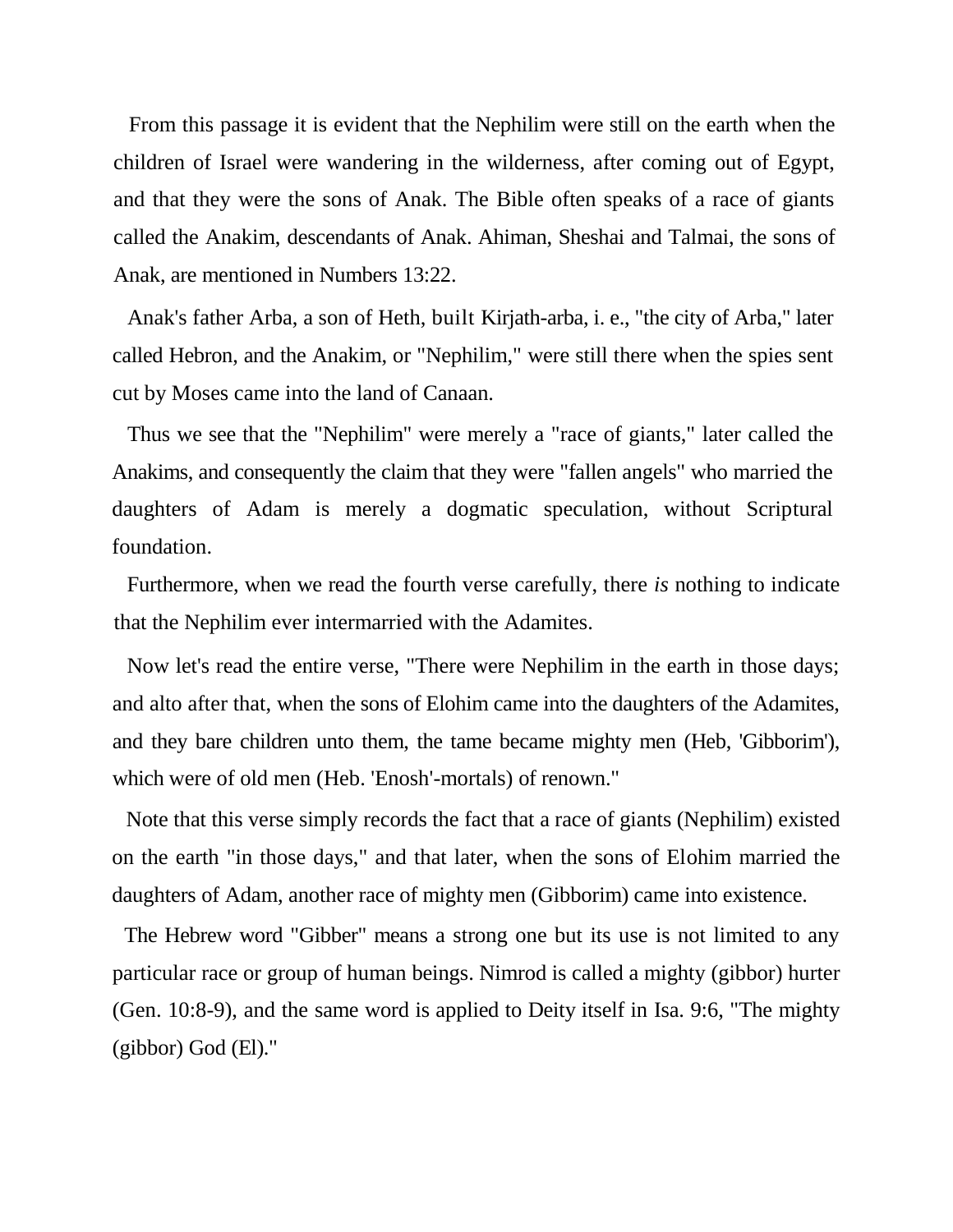So in verse four we are merely informed that the children of "the sons of Elohim" and the "daughters of Adam" were a strong and mighty people (Gibborim).

# **The Fallen Angels**

Despite the fact that neither the "sons of Elohim" nor the "Nephilim" can be identified as 'fallen angels," the Holy Scriptures do tell us that certain angels did fall and the only way to find the answer to the question as to their identity is to "search the Scriptures" rather than jumping to conclusions which may fit into some preconceived theory or teaching.

Peter, in verse four of chapter Two, in his Second Epistle, says that "God spared not the angels that sinned, but cast them down to hell (Gr. 'Tartarus')," and in Jude 6 we are told that "the angels which kept not their first estate, but left their own habitation, He (Jehovah) hath reserved in everlasting chains unto the judgment of the great day."

Note that neither Peter nor Jude say anything about these angels marrying either among themselves or with other races, and, as is so often the case, we must fit these statements into the whole Story the Bible tells if we would understand them.

However, in order to do this we must lay the foundations, from the Scriptures, so that we can follow the theme of the entire story.

In Isa. 14-12 Jehovah says, "How art thou fallen from Heaven, O Lucifer, son of the morning." The word "Lucifer" means the "Morning Star," and after carefully searching the Scriptures, I can find only two Morning Stars mentioned in the entire Bible; the one is Lucifer, who when he rebelled was "cast out of heaven," becoming Satan (the Adversary), and the other, is Jesus Christ, who in Rev. 22:16 calls Himself "the bright and Morning Star."

If Lucifer and Christ were the only Morning Stars then the Song, which the Morning Stars sang together (Job 38:7) must have been a duet.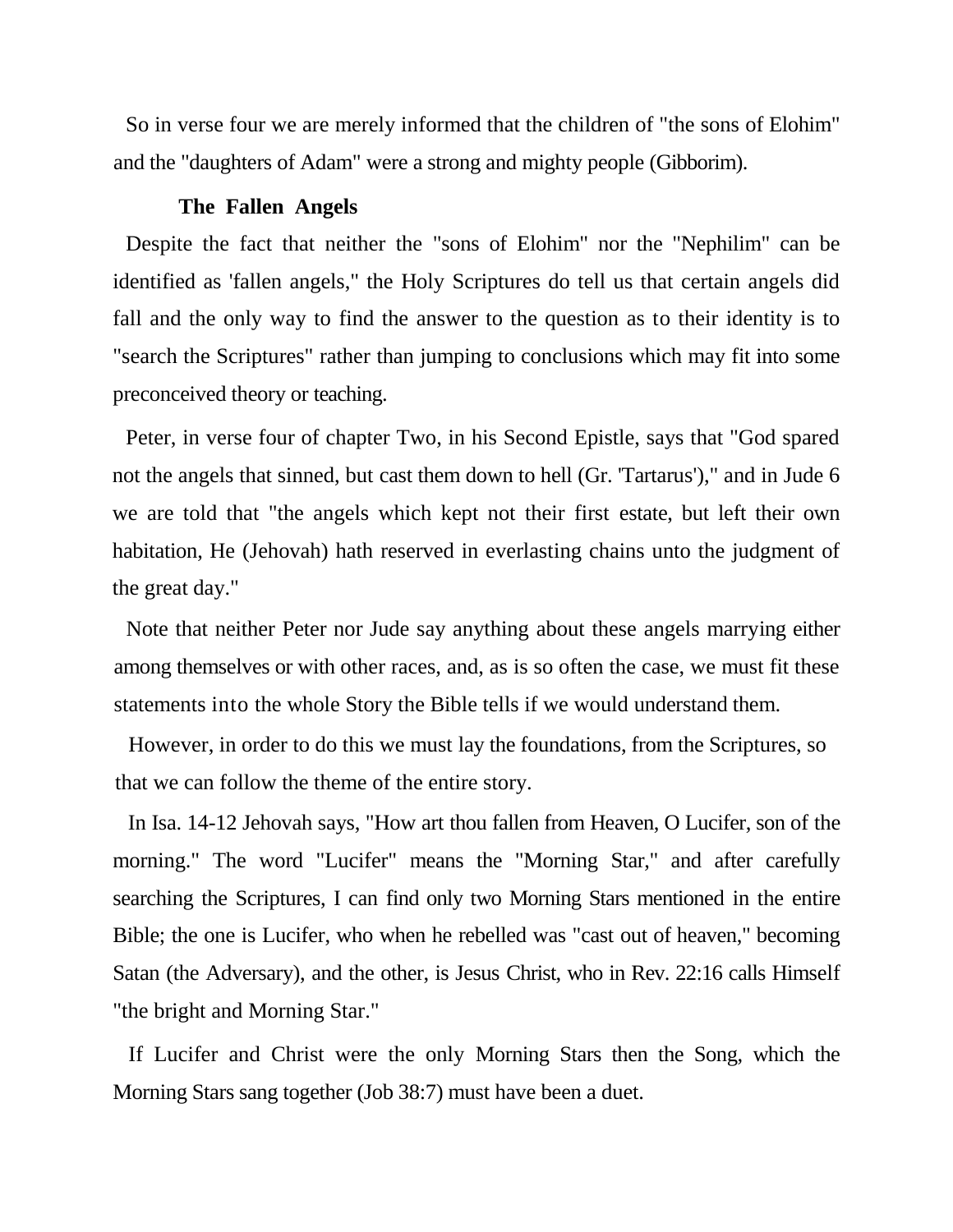It is made very clear from the 14th chapter of Isaiah and the 28th chapter of Ezekiel that Lucifer, who became the great "Rebel," was created as a very exalted member of the heavenly hierarchies.

In the 14th chapter of Isaiah, Lucifer is addressed as the King of Babylon, and we know from the Bible story, corroborated by the ancient secular records, that he inspired Nimrod to found the Babylonian World Order as a substitute for Jehovah's Kingdom Order. Through this Babylonian System, Satan (Lucifer, the Adversary) hoped to control and dominate the earth and its peoples.

In the 28th of Ezekiel Lucifer-Satan is called the King of Tyrus, and again it is clear from the Bible that Tyre represents Satan's Counterfeit System for the distribution of the necessities and comforts of life under a merchandising and trade program based on profit and interest, which can be controlled and regulated by strong financial interests or by political and governmental dictators.

Lucifer's exalted state at the beginning is shown in Ezekiel 28, where Jehovah says to him, "Thou art the annointed Cherub that covereth; and I have set thee so .... Thou was perfect in thy ways from the day that thou was created, till iniquity was found in thee."

That pride and desire for power prompted Lucifer to rebel against Jehovah is shown in Isa. 14:13-14, where Jehovah brings the following indictment against him, "Thou hast said in thine heart, I will ascend into heaven, I will exalt my throne above the stars of El . . . . I will ascend above the heights of the clouds I will be like the Most High (Heb. 'Elyon')."

Again in Ezek. 28, Jehovah charges, "thine heart is lifted up, and thou hast said I am El, I sit in the seat of Elohim, in the midst of the seas; yet thou art mortal, and not El. though thou set thine heart as the heart of Elohim .... With thy wisdom and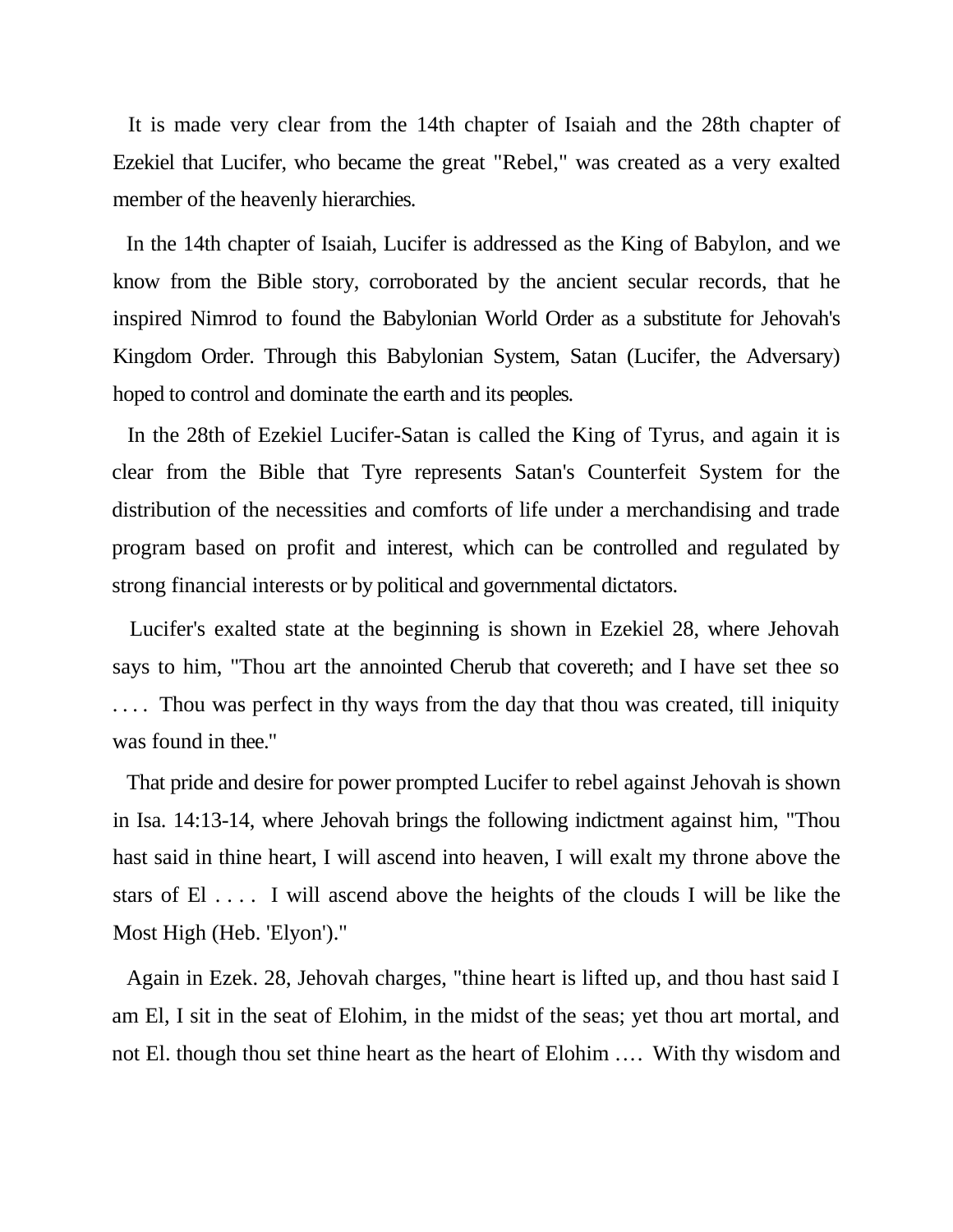with thine understanding thou hast gotten thee riches  $\dots$  By thy great wisdom and by thy traffic (trading and merchandising for profit) hast thou increased thy riches."

The ultimate failure of this whole System is foretold in this same chapter when Jehovah says, ''By the multitude of thy merchandise they have filled the midst of thee with violence, and thou hast sinned; therefore I will cast thee as profane out of the mountain of Elohim; and I will destroy thee, O covering cherub, from the midst of the stones of fire," and in Isa. 14 the same judgment is declared, "How are thou fallen from heaven, O Lucifer, son of the morning! How art thou cut down to the ground, which didst weaken the nations! .... Thou shalt be brought down to hell, to the sides of the pit."

After Lucifer-Satan had been cast out of heaven, he continued his ambitious program on the earth. Contrary to popular belief, I have been unable to find anything in the Bible indicating that Satan has any interest whatever in the souls of men after they are dead. He is called the "Prince of this world," and he is trying desperately to get control over the "souls" (nepesh) of men while they are still on the earth.

Furthermore, the doctrine that Satan is the Master of Hell, or abode of the dead, is not Biblical, but has been borrowed from pagan religious and mythological systems.

According to the Bible, Satan is not even in Hell at the present time, but he is still trying to make himself the master of the earthly creation.

In Mat. 25:41 Jesus tells us that "hell" was prepared FOR, and NOT BY, the Devil and his angels. In Isa. 14 and Ezek. 28 we were informed that Lucifer should first be cast out of heaven and then later he was to be cast into hell, and in Rev. 20:10 John looking down through the ages of time, saw "the Devil .... cast into the lake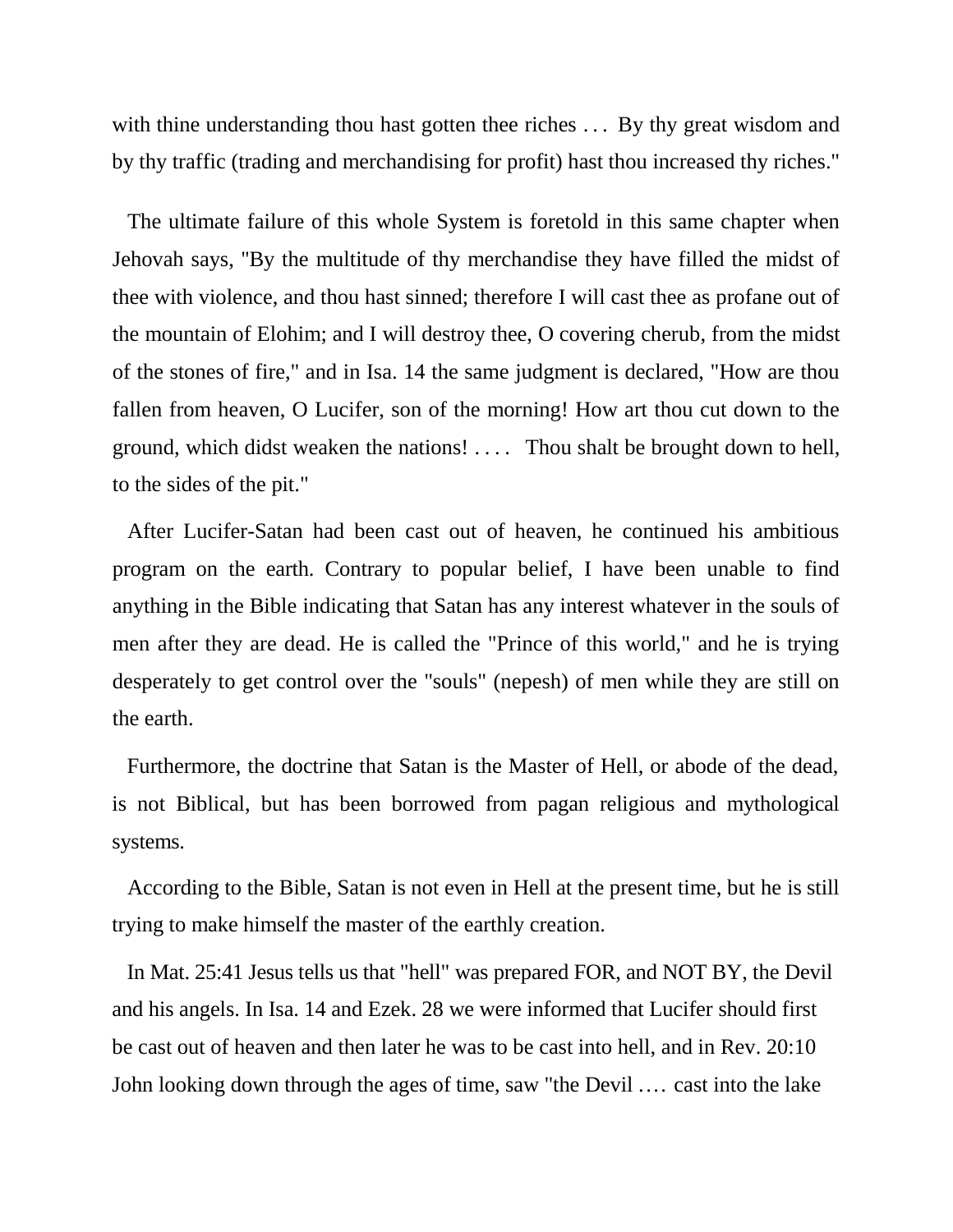of fire and brimstone," following the failure of his final attempt to conquer the "camp of the saints," at the conclusion of Christ's millenial reign of righteousness on the earth.

The story of Satan's expulsion from heaven is given in Rev. 12:7-9 as follows, "There was war in heaven; Michael and his angels fought against the dragon; and the dragon fought and his angels, and prevailed not; neither was their place found any more in heaven. And the great dragon was cast out, that old serpent, called the Devil, and Satan, which deceiveth the whole world, was cast into the earth, and his angels were cast out with him." Jesus referred to this same event when he said, "I beheld Satan as lightning fall from heaven." (Luke 10:18).

These accounts are in exact agreement with the statements in Isaiah 14 and Ezekiel 28 and Peter and Jude were undoubtedly referring to Satan and his angels when they wrote of the "angels who sinned" and who "kept not their first estate."

Nowhere in the Scriptures are we told that Satan and his angels were given "flesh and bone" bodies, such as Adam had, nor even "flesh and blood" bodies like the other earthly creatures, hence it would have been impossible for them to marry with the inhabitants of the earth. However, the Bible gives many instances of demon possession and it was undoubtedly the "fallen angels," who were cast out of heaven with Lucifer-Satan, into the earth, that took possession of the bodies of mortal human beings in order to control them.

It is evident from the 10th chapter of Luke that Jesus linked up such demons with Satan's angels for when his disciples jubilantly declared that "even the devils are subject unto us in Thy name," Jesus told them that He had seen "Satan fall like lightning from heaven."

Much more could be written on these subjects and scores of additional passages could be quoted which have a bearing in the whole matter, but limitations of space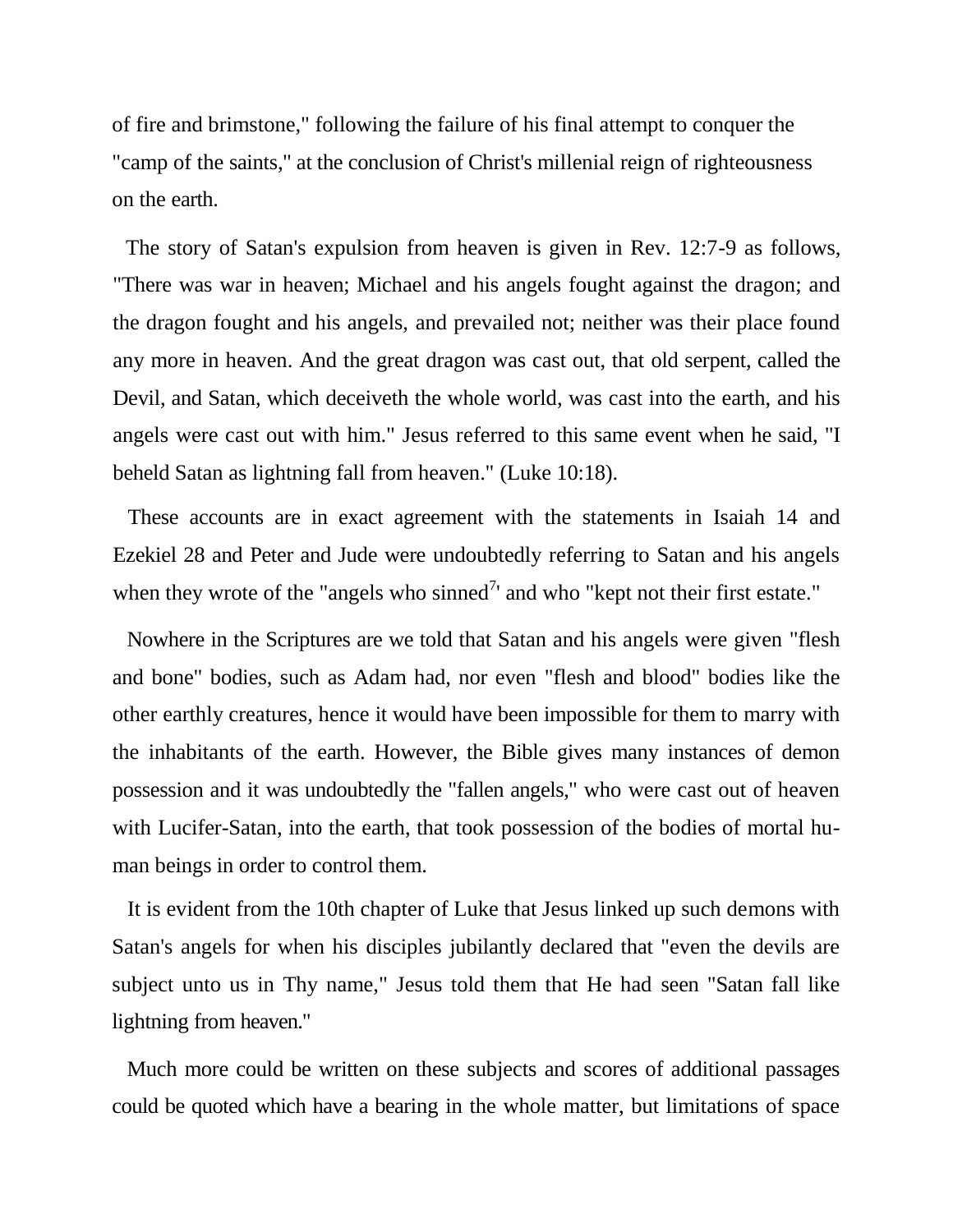make it impossible for me to go into further detail in this article. However, I do believe that I have given enough positive evidence from the Scripture to show that neither "the sons of Elohim," nor the "Nephilim," or giants, mentioned in the sixth chapter of Genesis and elsewhere in the Bible, were the "fallen angels" spoken of in Holy Writ.